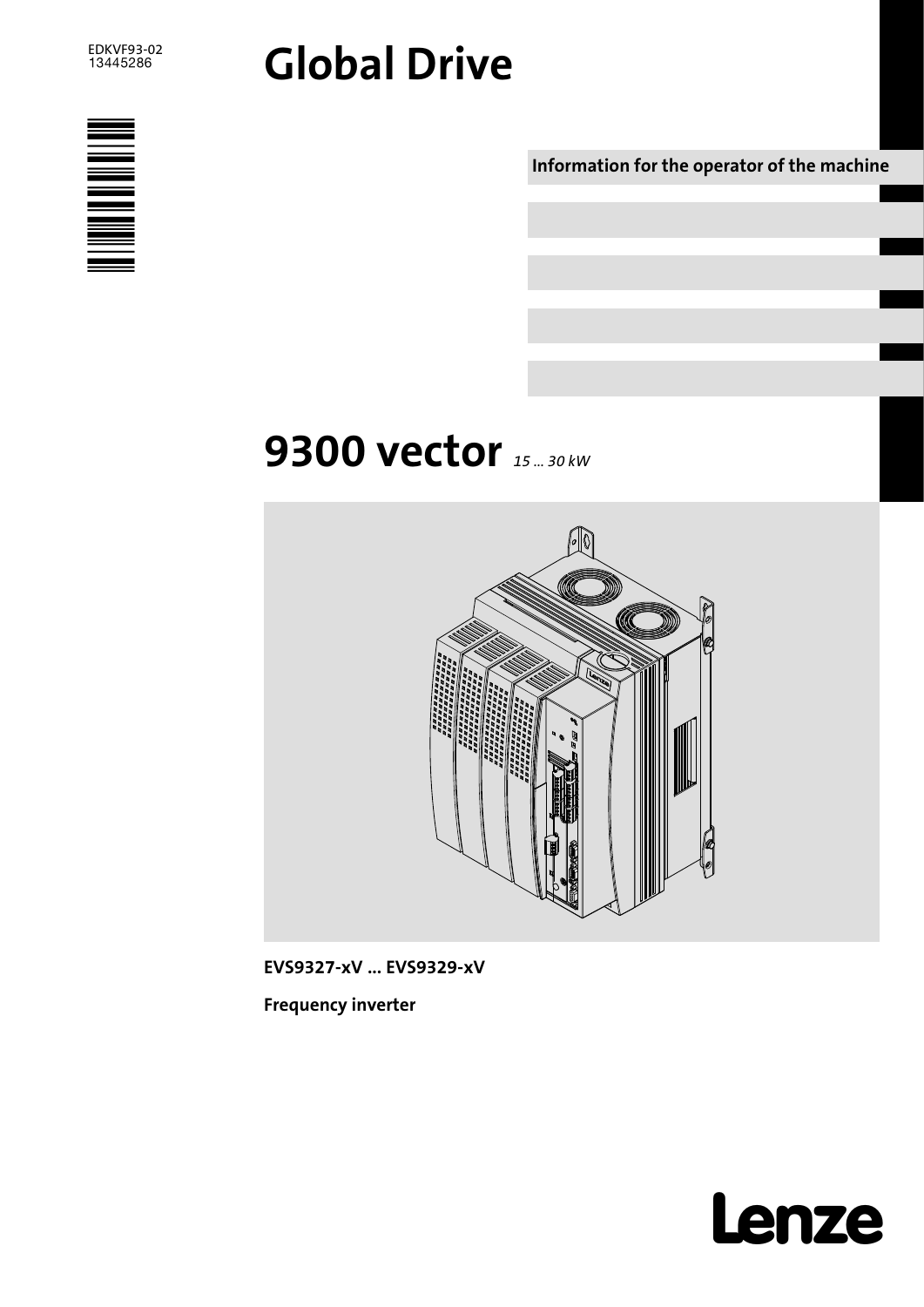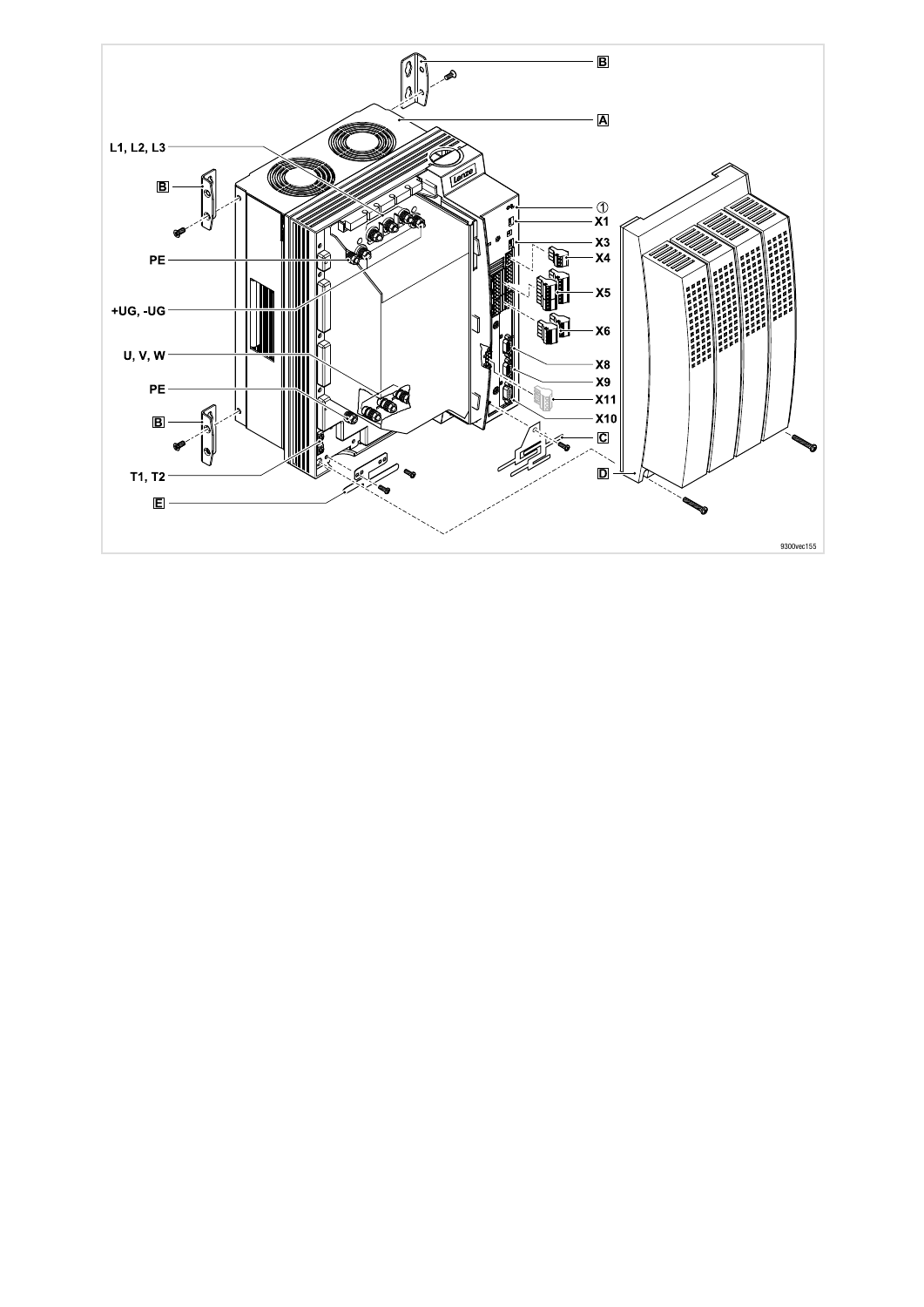## Key for overview

| <b>Position</b> | <b>Description</b>                                                                                                                                    |
|-----------------|-------------------------------------------------------------------------------------------------------------------------------------------------------|
| $\blacksquare$  | Controller                                                                                                                                            |
| $\Box$          | Fixing bracket for standard mounting                                                                                                                  |
| $\overline{c}$  | EMC shield sheet with fixing screws for shielded control cables                                                                                       |
| D               | Cover with fixing screws                                                                                                                              |
| E               | EMC shield sheet for the motor cable and the feed cable for the motor temperature monitoring with PTC ther-<br>mistor or thermal contact (NC contact) |

## Interfaces and displays

| <b>Position</b>    | <b>Description</b>                                                                                         |
|--------------------|------------------------------------------------------------------------------------------------------------|
| L1, L2, L3, PE     | Mains connection                                                                                           |
| +UG, -UG           | DC supply                                                                                                  |
| <b>U. V. W. PE</b> | Motor connection                                                                                           |
| T1, T2             | Connection of PTC thermistor or thermal contact (NC contact) of the motor                                  |
| X1                 | AIF interface (automation interface)<br>Slot for communication module (e. g. XT EMZ9371BC keypad)          |
| X <sub>3</sub>     | Jumper for setting analog input signal at X6/1, X6/2                                                       |
| X4                 | System bus (CAN) connection                                                                                |
| X <sub>5</sub>     | Connection of digital inputs and outputs                                                                   |
| X6                 | Connection of analog inputs and outputs                                                                    |
| X8                 | Connection of incremental encoder with TTL level or SinCos encoder and KTY temperature sensor of the motor |
| X9                 | Connection of digital frequency input signal                                                               |
| X10                | Connection of digital frequency output signal                                                              |
| X11                | Connection of K <sub>SR</sub> relay output for "safe standstill" (for variants V004 and V024 only)         |

## Status displays

| <b>Position</b> | <b>LED</b> red         | LED green              | <b>Operating status</b>                               |
|-----------------|------------------------|------------------------|-------------------------------------------------------|
| $\circled{0}$   | Off                    | On                     | Controller is enabled                                 |
|                 | On                     | On                     | Mains is switched on and automatic start is inhibited |
|                 | Off                    | <b>Blinking slowly</b> | Controller is inhibited                               |
|                 | Off                    | On                     | Motor data identification is active                   |
|                 | Blinking quickly       | Off                    | Undervoltage or overvoltage                           |
|                 | <b>Blinking slowly</b> | Off                    | <b>Active fault</b>                                   |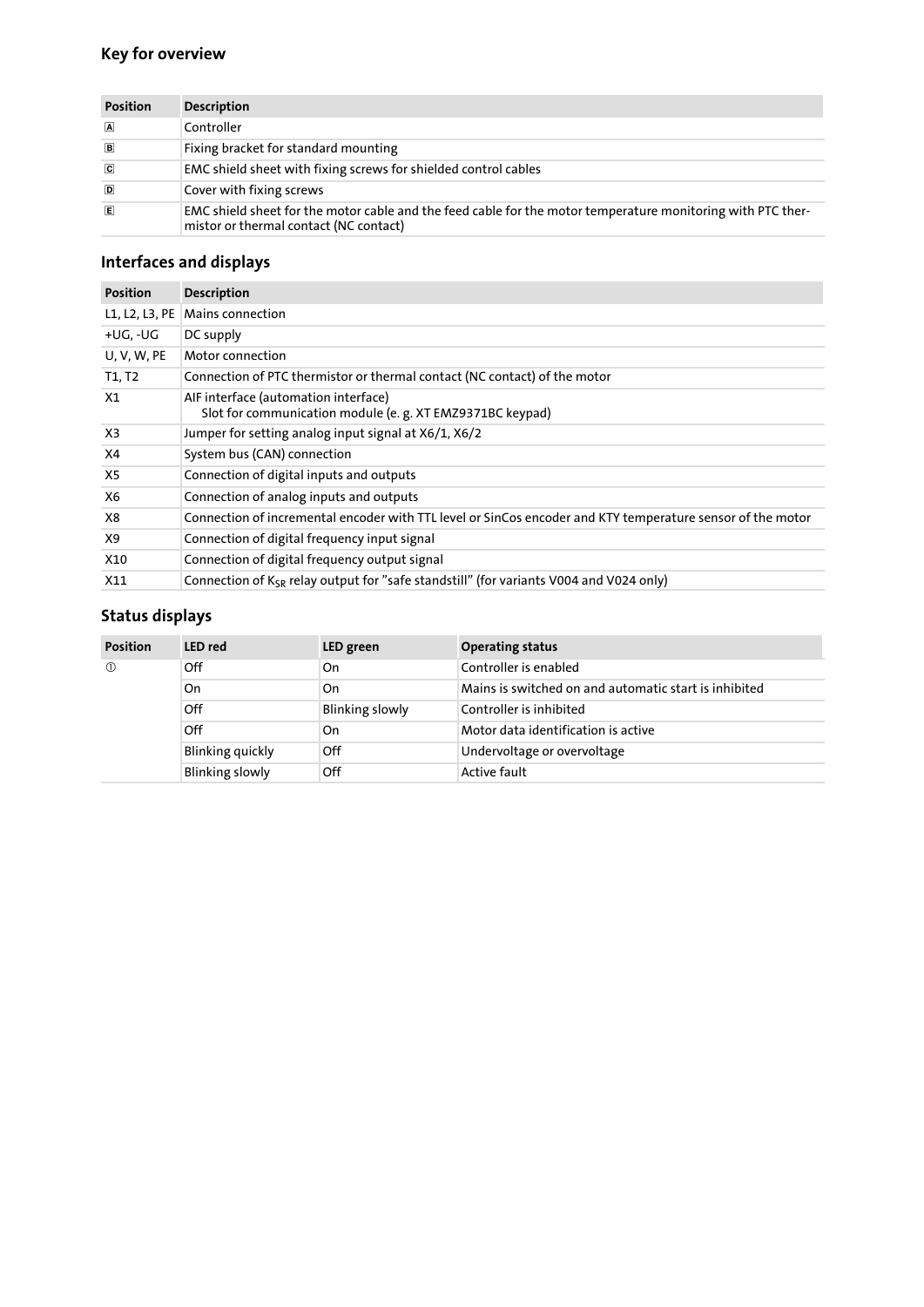## i Contents

| 1              |     |                |                                                                                                                  | 5              |
|----------------|-----|----------------|------------------------------------------------------------------------------------------------------------------|----------------|
|                | 1.1 |                |                                                                                                                  | 5              |
|                | 1.2 |                |                                                                                                                  | 5              |
|                | 1.3 |                |                                                                                                                  | 6              |
|                | 1.4 |                |                                                                                                                  | $\overline{7}$ |
|                | 1.5 |                |                                                                                                                  | 8              |
|                |     |                |                                                                                                                  |                |
| $\overline{2}$ |     |                |                                                                                                                  | 9              |
|                | 2.1 |                | General safety and application notes for Lenze controllers                                                       | 9              |
|                | 2.2 |                |                                                                                                                  | 12             |
|                |     | 2.2.1          | Forced ventilated or naturally ventilated motors                                                                 | 13             |
|                |     | 2.2.2          |                                                                                                                  | 14             |
|                | 2.3 |                |                                                                                                                  | 16             |
|                | 2.4 |                | Safety instructions for the installation according to UL                                                         | 18             |
|                |     |                |                                                                                                                  |                |
| 3              |     |                |                                                                                                                  | 20             |
|                | 3.1 |                | Parameter setting with the XT EMZ9371BC keypad                                                                   | 20             |
|                |     | 3.1.1          | General data and operating conditions                                                                            | 20             |
|                |     | 3.1.2          |                                                                                                                  | 21             |
|                |     | 3.1.3          | Display elements and function keys                                                                               | 21             |
|                |     | 3.1.4          |                                                                                                                  | 23             |
|                |     | 3.1.5          |                                                                                                                  | 25             |
|                |     | 3.1.6          | Transferring parameters to other standard devices                                                                | 26<br>28       |
|                |     | 3.1.7<br>3.1.8 |                                                                                                                  | 29             |
|                |     | 3.1.9          | Menu structure (all contains and contained all contains and menu structure and menu structure and menu structure | 30             |
|                |     |                |                                                                                                                  |                |
| 4              |     |                |                                                                                                                  | 32             |
|                | 4.1 |                |                                                                                                                  | 32             |
|                |     | 4.1.1          |                                                                                                                  | 32             |
|                |     | 4.1.2          |                                                                                                                  | 33             |
|                | 4.2 |                |                                                                                                                  | 34             |
|                |     | 4.2.1          |                                                                                                                  | 34             |
|                |     | 4.2.2          | Fault analysis with the history buffer                                                                           | 35             |
|                | 4.3 |                |                                                                                                                  | 36             |
|                | 4.4 |                |                                                                                                                  | 37             |
|                |     | 4.4.1          |                                                                                                                  | 37             |
|                |     | 4.4.2          |                                                                                                                  | 38             |
|                |     | 4.4.3          | Behaviour in case of overvoltage in the DC bus (OU message)                                                      | 39             |
|                | 4.5 |                |                                                                                                                  | 40             |
|                |     | 4.5.1          |                                                                                                                  | 40             |
|                |     | 4.5.2          |                                                                                                                  | 45             |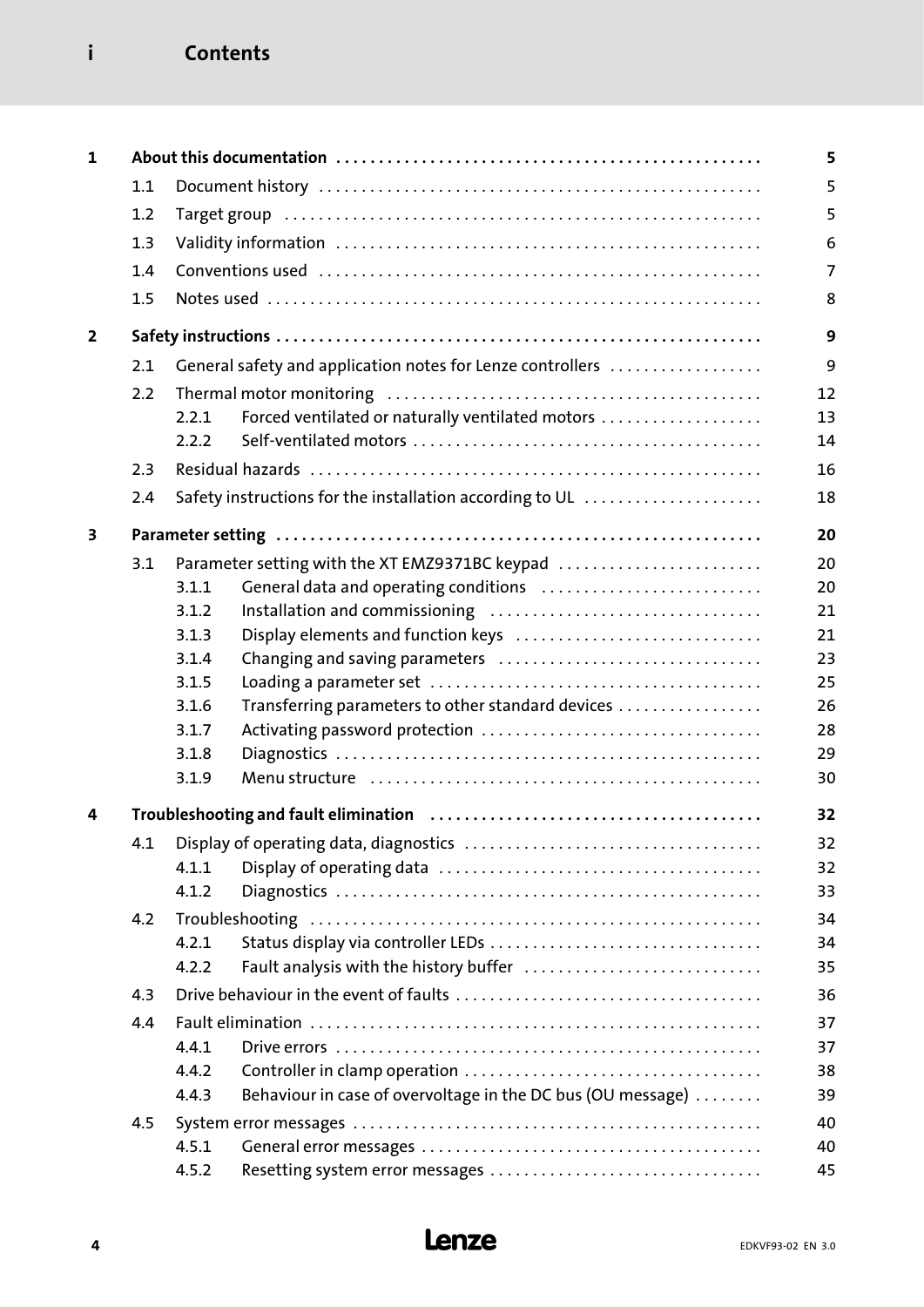## <span id="page-4-0"></span>1 About this documentation

## $\begin{bmatrix} 1 \\ 1 \end{bmatrix}$  Note!

This documentation contains all the information required by the machine operator to run the drive controllers of the 9300 vector series installed in your machine/system.

You may make further use of the information contained in this documentation without asking Lenze for permission if you do not change the contents.

## 1.1 Document history

### What is new / what has changed?

| <b>Material number</b> | <b>Version</b> |         |                  | <b>Description</b>                                                                                          |
|------------------------|----------------|---------|------------------|-------------------------------------------------------------------------------------------------------------|
| 13445286               | 3.0            | 11/2013 | TD <sub>06</sub> | <b>Error corrections</b>                                                                                    |
| 13217737               | 2.1            | 03/2010 | TD <sub>23</sub> | Change of the company's address                                                                             |
| 13217737               | 2.0            | 03/2010 | TD14             | New edition due to reorganisation of the company<br>UL-warnings updated<br>Revision for software version 8x |
| 13217737               | 1.0            | 07/2007 | TD23             | First edition                                                                                               |



Information and auxiliary devices related to the Lenze products can be found in the download area at

http://www.Lenze.com

## 1.2 Target group

This documentation is directed at qualified skilled personnel according to IEC 60364.

Qualified skilled personnel are persons who have the required qualifications to carry out all activities involved in installing, mounting, commissioning, and operating the product.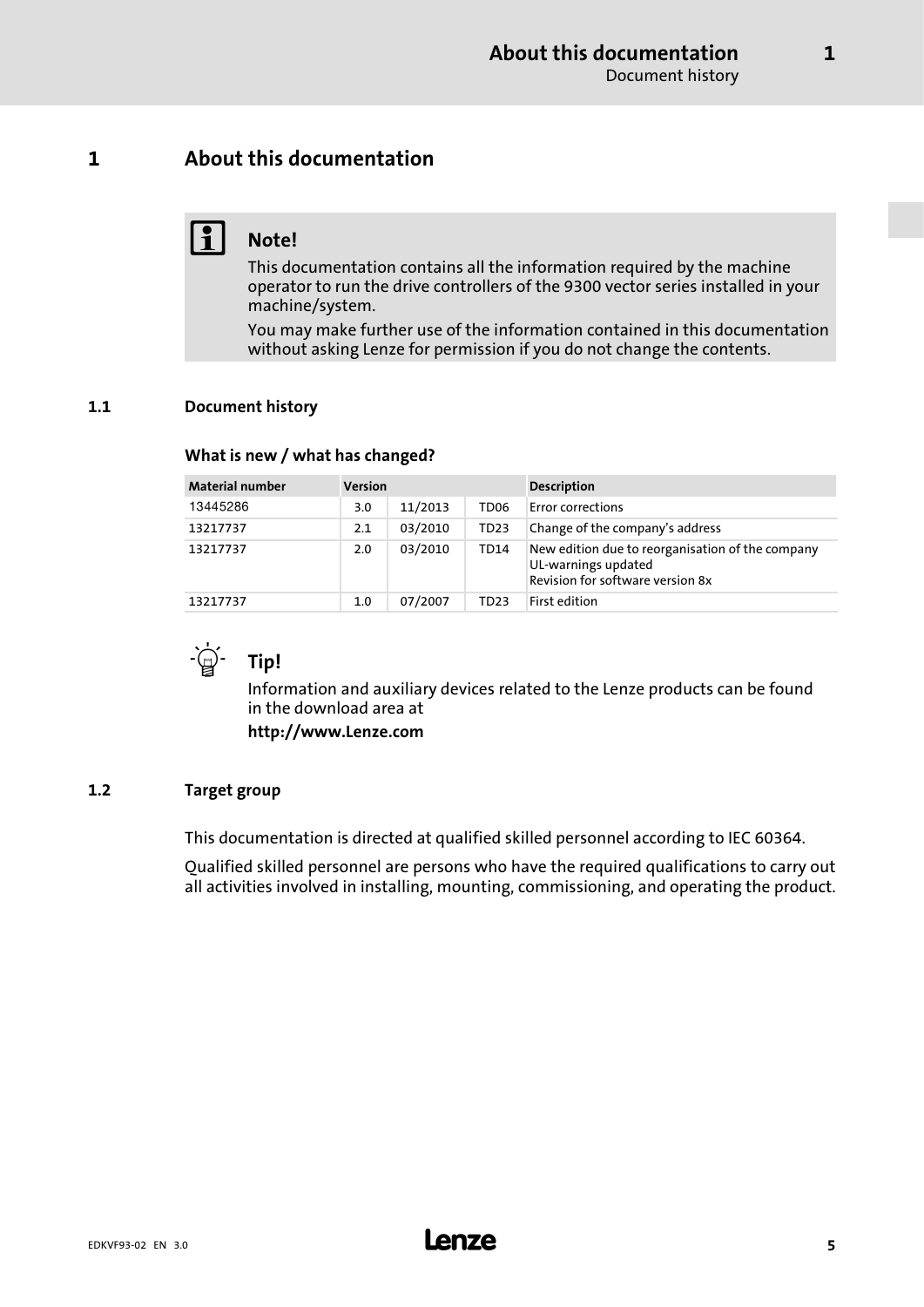Validity information

## <span id="page-5-0"></span>1.3 Validity information

## ... 9300 vector frequency inverters as of nameplate data:

|                       |                         |                                                         |          | $\odot$ |                    | $\circledcirc$ | $\circled{3}$ | Nameplate  |
|-----------------------|-------------------------|---------------------------------------------------------|----------|---------|--------------------|----------------|---------------|------------|
|                       |                         |                                                         | EVF 93xx |         | $- x V Vxxx 1x 8x$ |                |               |            |
| <b>Product series</b> |                         |                                                         |          |         |                    |                |               |            |
| $EVF =$               | Frequency inverter      |                                                         |          |         |                    |                |               | <b>SYS</b> |
|                       | Type no. / rated power  |                                                         |          |         |                    |                |               |            |
|                       | 400V                    | 480V                                                    |          |         |                    |                |               |            |
| $9327 =$              | 15 kW                   | 18.5 kW                                                 |          |         |                    |                |               |            |
| $9328 =$              | 22 kW                   | 30 kW                                                   |          |         |                    |                |               |            |
|                       | $9329 = 30$ kW          | 37 kW                                                   |          |         |                    |                |               |            |
| <b>Type</b>           |                         |                                                         |          |         |                    |                |               |            |
| $E =$                 | Built-in unit           |                                                         |          |         |                    |                |               |            |
| $C =$                 |                         | Built-in unit in "cold plate" technique                 |          |         |                    |                |               |            |
|                       |                         |                                                         |          |         |                    |                |               |            |
| Design                |                         |                                                         |          |         |                    |                |               |            |
| $V =$                 |                         | Vector-controlled frequency inverter                    |          |         |                    |                |               | 9300vec112 |
| Variant               |                         |                                                         |          |         |                    |                |               |            |
|                       | Standard                |                                                         |          |         |                    |                |               |            |
|                       |                         | V003 = In "cold plate" technique                        |          |         |                    |                |               |            |
|                       |                         | V004 = With "safe standstill" function                  |          |         |                    |                |               |            |
|                       |                         | V024 = With "safe standstill" function and for IT mains |          |         |                    |                |               |            |
|                       | $V100 =$ For IT systems |                                                         |          |         |                    |                |               |            |
|                       | <b>Hardware version</b> |                                                         |          |         |                    |                |               |            |
|                       | Software version        |                                                         |          |         |                    |                |               |            |
|                       |                         |                                                         |          |         |                    |                |               |            |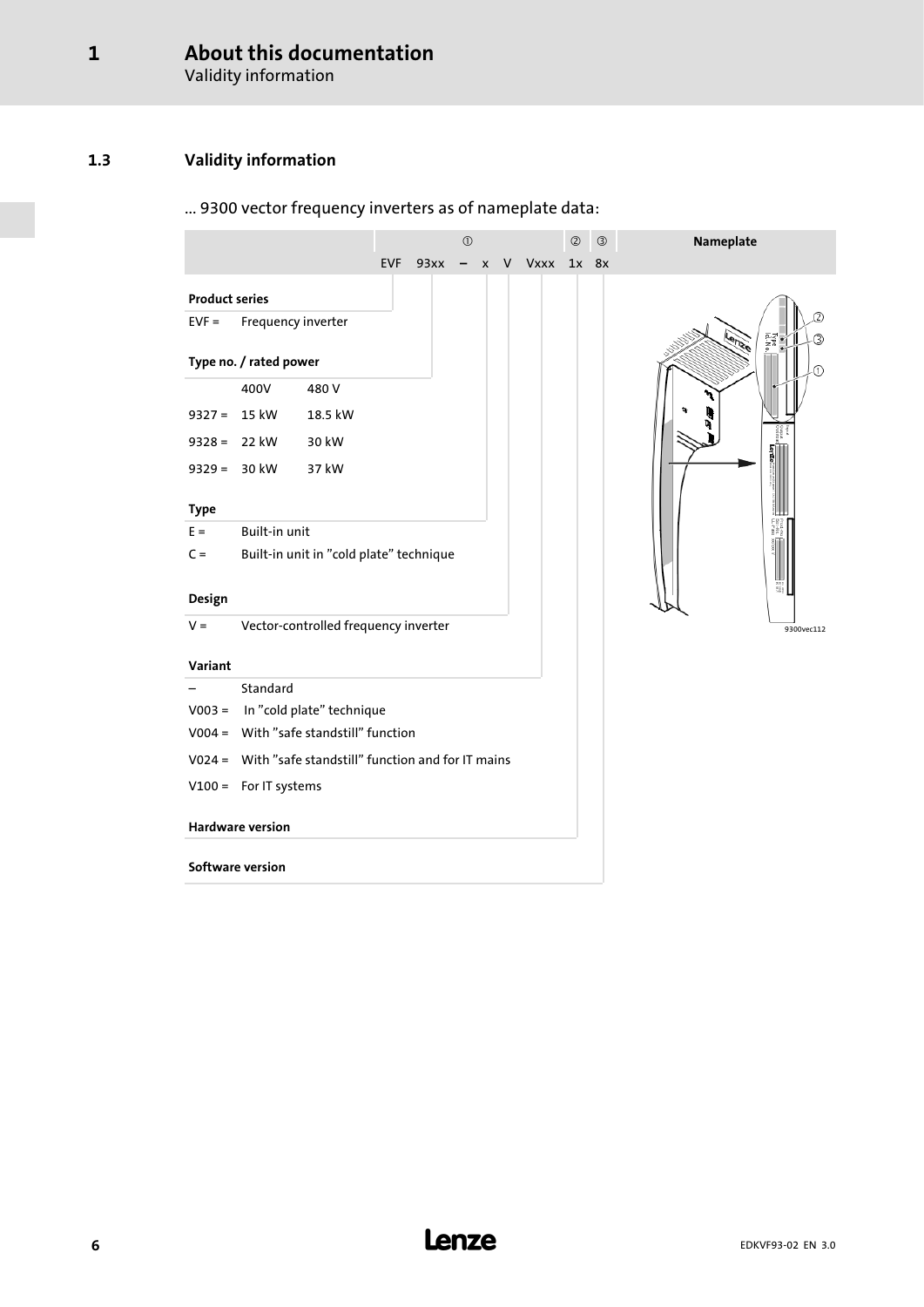[1](#page-4-0)

## <span id="page-6-0"></span>1.4 Conventions used

This documentation uses the following conventions to distinguish between different types of information:

| <b>Type of information</b> | <b>Identification</b> | Examples/notes                                                                                                                     |  |
|----------------------------|-----------------------|------------------------------------------------------------------------------------------------------------------------------------|--|
| Spelling of numbers        |                       |                                                                                                                                    |  |
| Decimal separator          | language-dependen     | In each case, the signs typical for the target<br>language are used as decimal separators.<br>For example: 1234.56 or 1234,56      |  |
| Warnings                   |                       |                                                                                                                                    |  |
| UL warnings                | $^{\circledR}$        |                                                                                                                                    |  |
| UR warnings                | w                     | Given in English and French                                                                                                        |  |
| Text                       |                       |                                                                                                                                    |  |
| Program name               | >                     | PC software<br>For example: »Engineer«, »Global Drive<br>Control« (GDC)                                                            |  |
| Icons                      |                       |                                                                                                                                    |  |
| Page reference             | ◫                     | Reference to another page with additional<br>information<br>For instance: $\Box$ 16 = see page 16                                  |  |
| Documentation reference    | ⊛                     | Reference to another documentation with<br>additional information<br>For example: $\mathbb Q$ EDKxxx = see<br>documentation EDKxxx |  |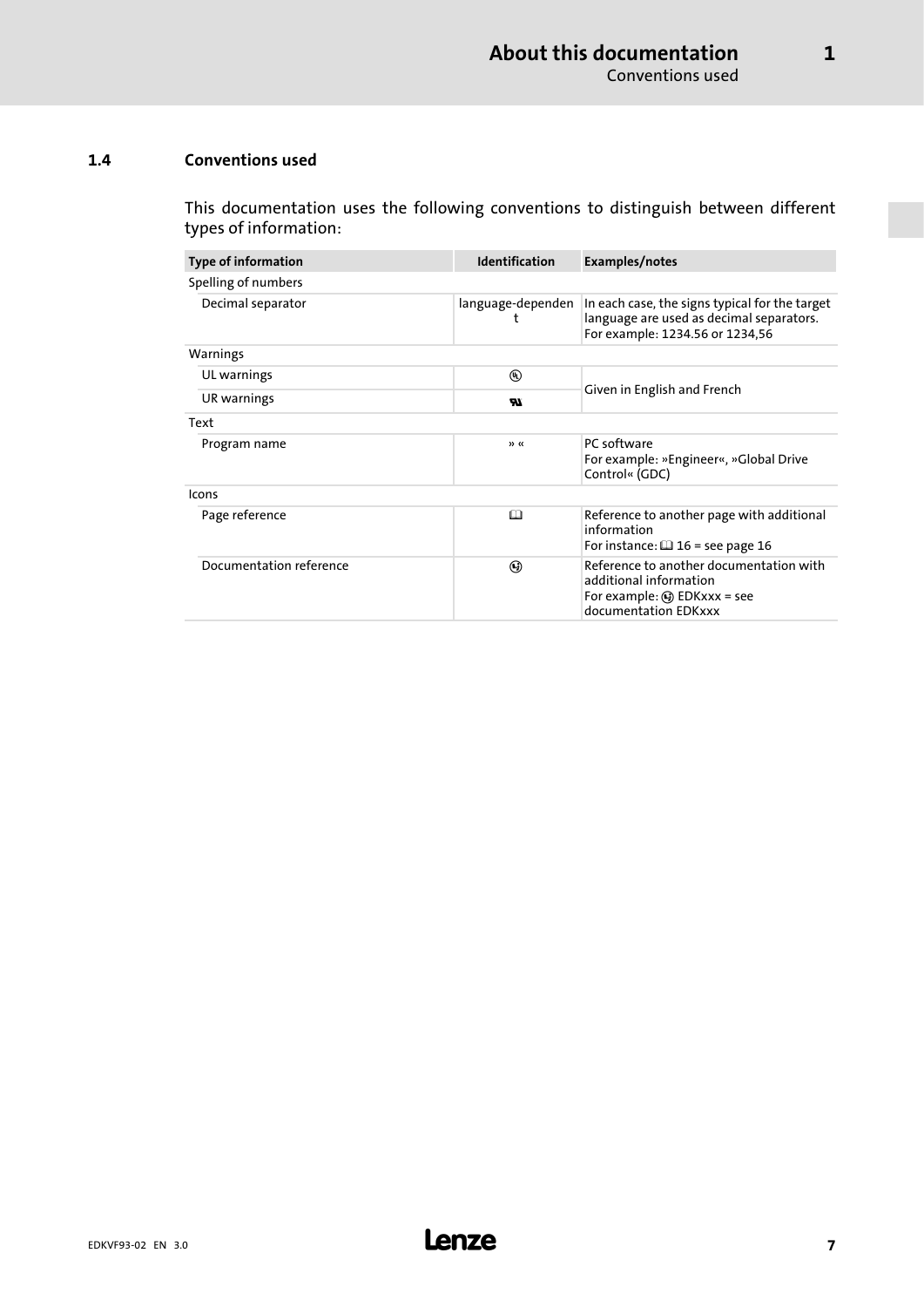Notes used

## <span id="page-7-0"></span>1.5 Notes used

The following pictographs and signal words are used in this documentation to indicate dangers and important information:

## Safety instructions

Structure of safety instructions:

| Danger!<br>(characterises the type and severity of danger)<br><b>Note</b><br>(describes the danger and gives information about how to prevent dangerous<br>situations) |                                                                                                                                                                                                           |  |  |  |  |
|------------------------------------------------------------------------------------------------------------------------------------------------------------------------|-----------------------------------------------------------------------------------------------------------------------------------------------------------------------------------------------------------|--|--|--|--|
|                                                                                                                                                                        |                                                                                                                                                                                                           |  |  |  |  |
| Pictograph and signal word                                                                                                                                             | <b>Meaning</b>                                                                                                                                                                                            |  |  |  |  |
| Danger!                                                                                                                                                                | Danger of personal injury through dangerous electrical voltage.<br>Reference to an imminent danger that may result in death or<br>serious personal injury if the corresponding measures are not<br>taken. |  |  |  |  |
| Danger!                                                                                                                                                                | Danger of personal injury through a general source of danger.<br>Reference to an imminent danger that may result in death or<br>serious personal injury if the corresponding measures are not<br>taken.   |  |  |  |  |
|                                                                                                                                                                        | Danger of property damage.                                                                                                                                                                                |  |  |  |  |

## Application notes

(STOP) Stop!

|                              | Pictograph and signal word | <b>Meaning</b>                                 |
|------------------------------|----------------------------|------------------------------------------------|
| $\lfloor \mathbf{i} \rfloor$ | Note!                      | Important note to ensure troublefree operation |
| $-\bigoplus_{i=1}^n$         | Tip!                       | Useful tip for simple handling                 |
| $\mathbf{G}$                 |                            | Reference to another documentation             |

Reference to a possible danger that may result in property damage if the corresponding measures are not taken.

## Special safety instructions and application notes

|                            | Pictograph and signal word | <b>Meaning</b>                                                                            |
|----------------------------|----------------------------|-------------------------------------------------------------------------------------------|
| $\left(\mathbf{U}\right)$  | <b>Warnings!</b>           | Safety note or application note for the operation according to<br>UL or CSA requirements. |
| $\boldsymbol{\mathcal{H}}$ | <b>Warnings!</b>           | The measures are required to meet the requirements according<br>to UL or CSA.             |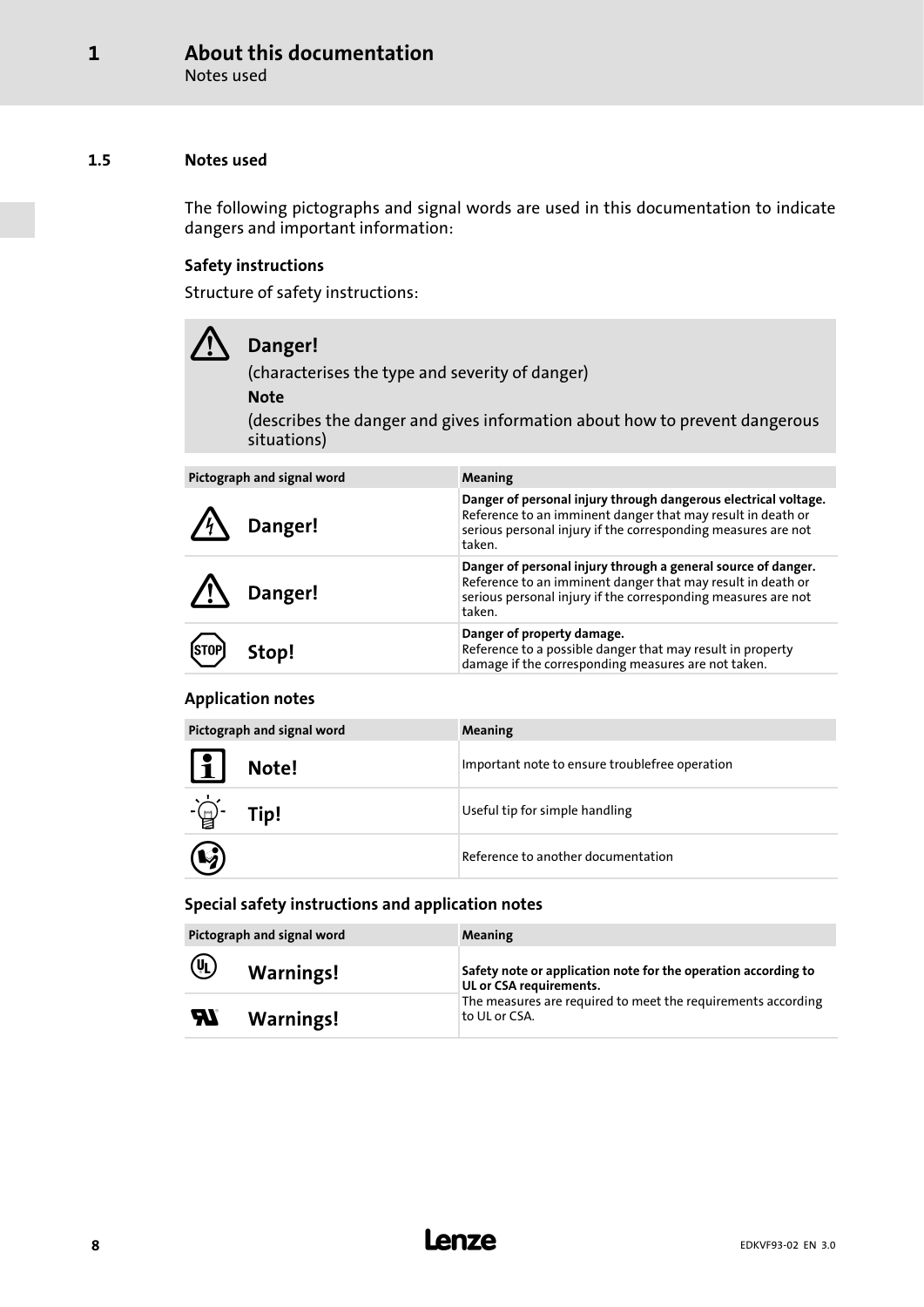## <span id="page-8-0"></span>2 Safety instructions

## 2.1 General safety and application notes for Lenze controllers

(in accordance with Low−Voltage Directive 2006/95/EC)

## For your personal safety

Disregarding the following safety measures can lead to severe injury to persons and damage to material assets:

- $\triangleright$  Only use the product as directed.
- $\blacktriangleright$  Never commission the product in the event of visible damage.
- $\blacktriangleright$  Never commission the product before assembly has been completed.
- $\triangleright$  Do not carry out any technical changes on the product.
- $\triangleright$  Only use the accessories approved for the product.
- $\triangleright$  Only use original spare parts from Lenze.
- $\triangleright$  Observe all regulations for the prevention of accidents, directives and laws applicable on site.
- $\blacktriangleright$  Transport, installation, commissioning and maintenance work must only be carried out by qualified personnel.
	- Observe IEC 364 and CENELEC HD 384 or DIN VDE 0100 and IEC report 664 or DIN VDE 0110 and all national regulations for the prevention of accidents.
	- According to this basic safety information, qualified, skilled personnel are persons who are familiar with the assembly, installation, commissioning, and operation of the product and who have the qualifications necessary for their occupation.
- $\triangleright$  Observe all specifications in this documentation.
	- This is the condition for safe and trouble−free operation and the achievement of the specified product features.
	- The procedural notes and circuit details described in this documentation are only proposals. It is up to the user to check whether they can be transferred to the particular applications. Lenze Automation GmbH does not accept any liability for the suitability of the procedures and circuit proposals described.
- ▶ Depending on their degree of protection, some parts of the Lenze controllers (frequency inverters, servo inverters, DC speed controllers) and their accessory components can be live, moving and rotating during operation. Surfaces can be hot.
	- Non−authorised removal of the required cover, inappropriate use, incorrect installation or operation, creates the risk of severe injury to persons or damage to material assets.
	- For more information, please see the documentation.
- $\blacktriangleright$  High amounts of energy are produced in the controller. Therefore it is required to wear personal protective equipment (body protection, headgear, eye protection, ear protection, hand guard).

## EDKVF93−02 EN 3.0 **Lenze**

2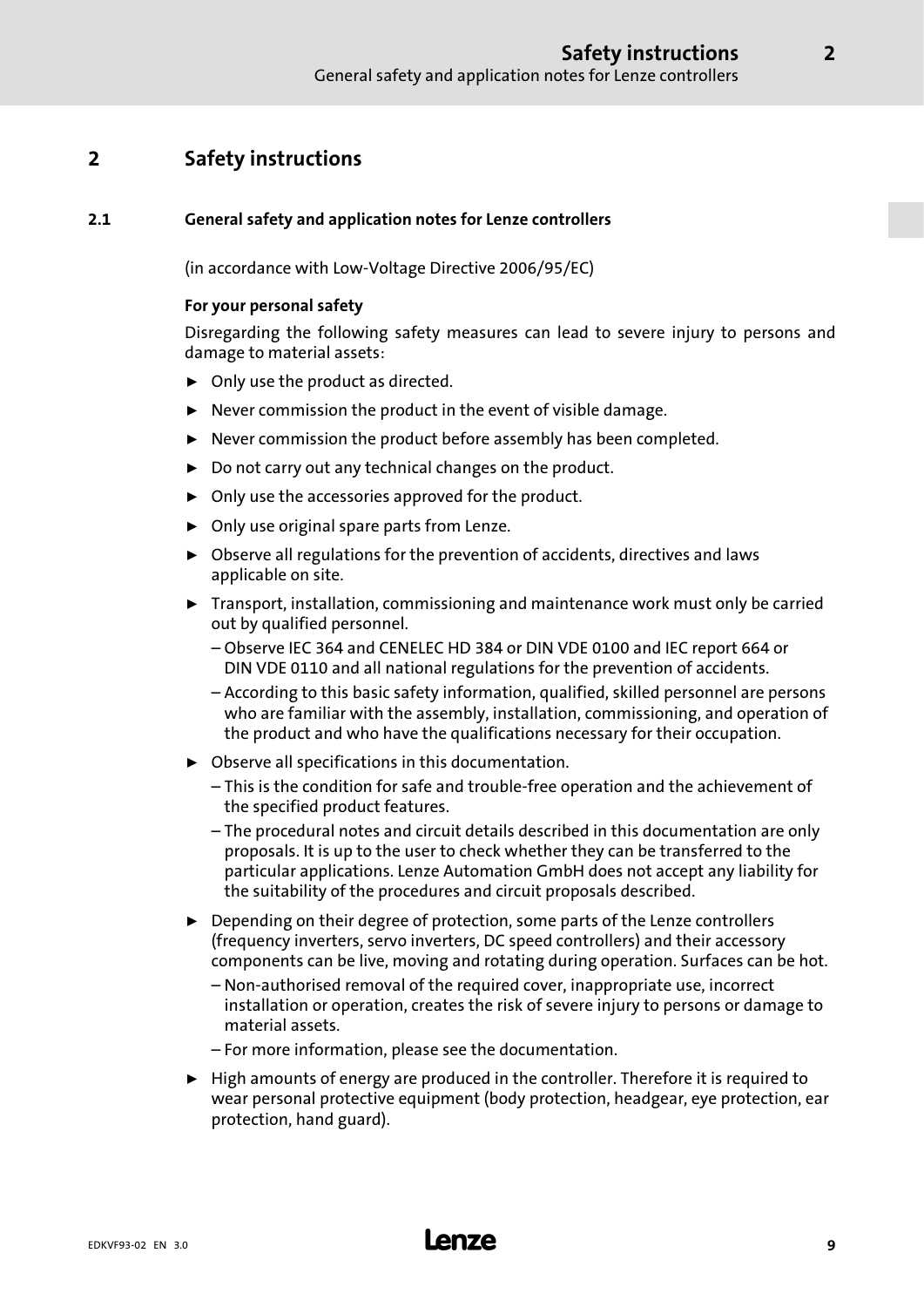## Application as directed

[2](#page-8-0)

Controllers are components which are designed for installation in electrical systems or machines. They are not to be used as domestic appliances, but only for industrial purposes according to EN 61000−3−2.

When controllers are installed into machines, commissioning (i.e. starting of the operation as directed) is prohibited until it is proven that the machine complies with the regulations of the EC Directive 2006/42/EC (Machinery Directive); EN 60204 must be observed.

Commissioning (i.e. starting of the operation as directed) is only allowed when there is compliance with the EMC Directive (2004/108/EC).

The controllers meet the requirements of the Low−Voltage Directive 2006/95/EC. The harmonised standard EN 61800−5−1 applies to the controllers.

The technical data and supply conditions can be obtained from the nameplate and the documentation. They must be strictly observed.

Warning: Controllers are products which can be installed in drive systems of category C2 according to EN 61800−3. These products can cause radio interferences in residential areas. In this case, special measures can be necessary.

## Transport, storage

Please observe the notes on transport, storage, and appropriate handling.

Observe the climatic conditions according to the technical data.

## Installation

The controllers must be installed and cooled according to the instructions given in the corresponding documentation.

The ambient air must not exceed degree of pollution 2 according to EN 61800−5−1.

Ensure proper handling and avoid excessive mechanical stress. Do not bend any components and do not change any insulation distances during transport or handling. Do not touch any electronic components and contacts.

Controllers contain electrostatic sensitive devices which can easily be damaged by inappropriate handling. Do not damage or destroy any electrical components since this might endanger your health!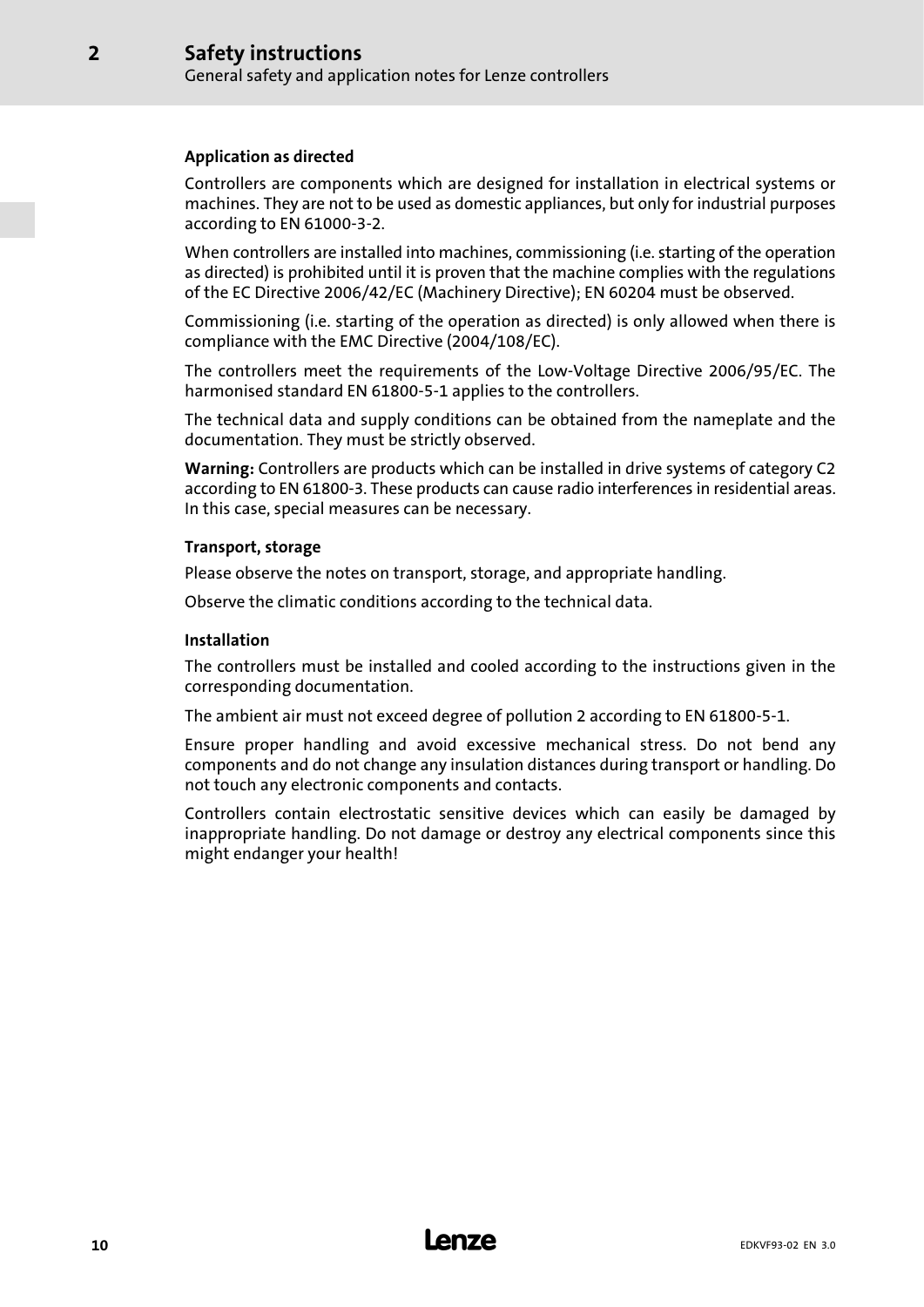## Electrical connection

When working on live controllers, observe the applicable national regulations for the prevention of accidents (e.g. VBG 4).

The electrical installation must be carried out according to the appropriate regulations (e.g. cable cross−sections, fuses, PE connection). Additional information can be obtained from the documentation.

This documentation contains information on installation in compliance with EMC (shielding, earthing, filter, and cables). These notes must also be observed for CE−marked controllers. The manufacturer of the system is responsible for compliance with the limit values demanded by EMC legislation. The controllers must be installed in housings (e.g. control cabinets) to meet the limit values for radio interferences valid at the site of installation. The housings must enable an EMC−compliant installation. Observe in particular that e.g. the control cabinet doors have a circumferential metal connection to the housing. Reduce housing openings and cutouts to a minimum.

Lenze controllers may cause a DC current in the PE conductor. If a residual current device (RCD) is used for protection against direct or indirect contact for a controller with three−phase supply, only a residual current device (RCD) of type B is permissible on the supply side of the controller. If the controller has a single−phase supply, a residual current device (RCD) of type A is also permissible. Apart from using a residual current device (RCD), other protective measures can be taken as well, e.g. electrical isolation by double or reinforced insulation or isolation from the supply system by means of a transformer.

## Operation

If necessary, systems including controllers must be equipped with additional monitoring and protection devices according to the valid safety regulations (e.g. law on technical equipment, regulations for the prevention of accidents). The controllers can be adapted to your application. Please observe the corresponding information given in the documentation.

After the controller has been disconnected from the supply voltage, all live components and power terminals must not be touched immediately because capacitors can still be charged. Please observe the corresponding stickers on the controller.

All protection covers and doors must be shut during operation.

## Safety functions

Certain controller versions support safety functions (e.g. "Safe torque off", formerly "Safe standstill") according to the requirements of the EC Directive 2006/42/EC (Machinery Directive). The notes on the integrated safety system provided in this documentation must be observed.

## Maintenance and servicing

The controllers do not require any maintenance if the prescribed operating conditions are observed.

## Disposal

Recycle metal and plastic materials. Ensure professional disposal of assembled PCBs.

The product−specific safety and application notes given in these instructions must be observed!

[2](#page-8-0)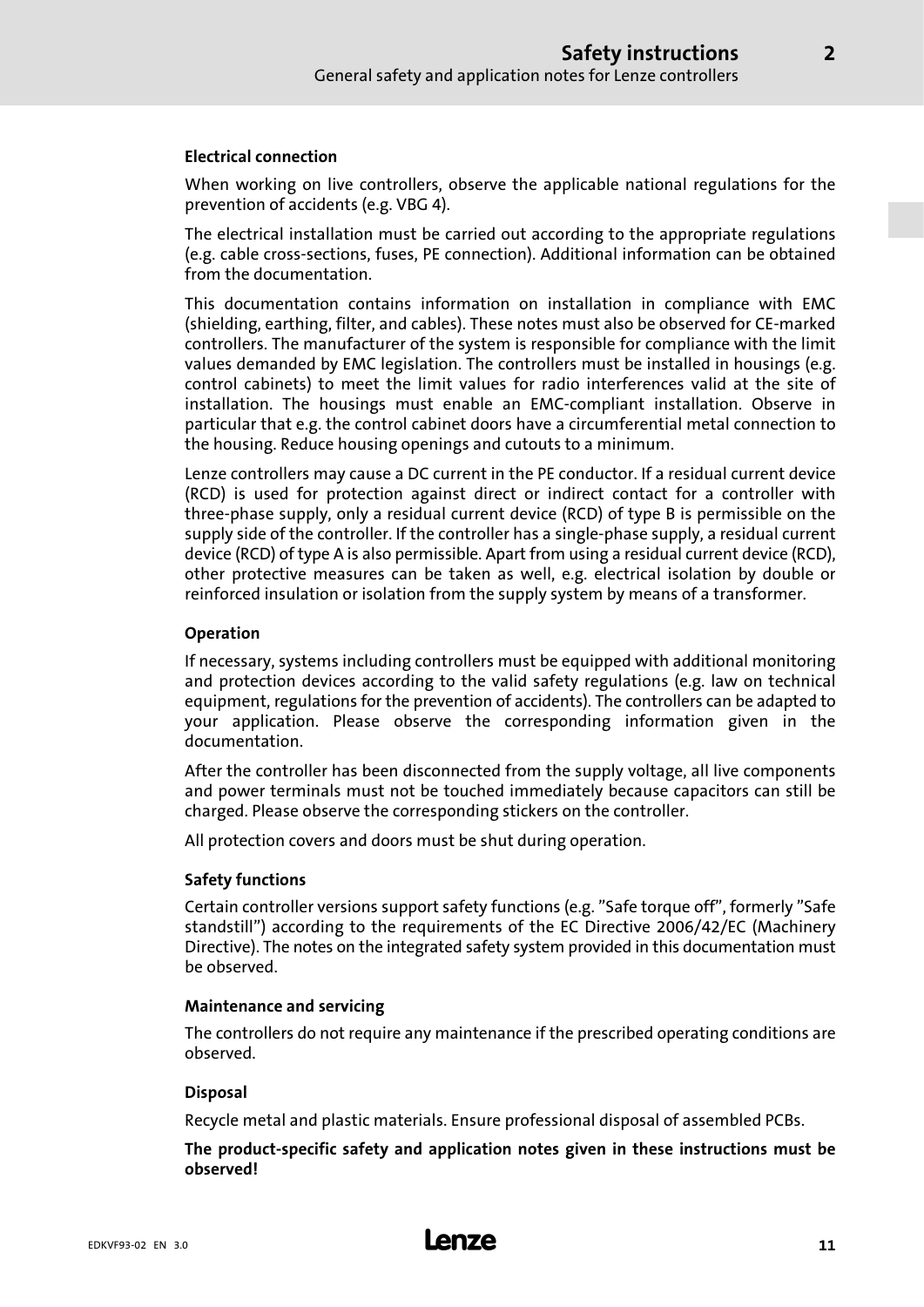Thermal motor monitoring

## <span id="page-11-0"></span>2.2 Thermal motor monitoring

## Note!

From software version 8.1 onwards, the 9300 vector controllers are provided with an I<sup>2</sup>xt function for sensorless thermal monitoring of the connected motor.

- $\blacktriangleright$  1<sup>2</sup>xt monitoring is based on a mathematical model which calculates a thermal motor utilisation from the detected motor currents.
- $\blacktriangleright$  The calculated motor utilisation is saved when the mains is switched off.
- ƒ The function is UL−certified, i.e. additional protective measures for the motor are not required in UL−approved systems.
- $\blacktriangleright$  Nevertheless, I<sup>2</sup>xt monitoring does not provide full motor protection because other influences on the motor utilisation such as changes in the cooling conditions (e.g. cooling air flow interrupted or too warm) cannot be detected.

Die I<sup>2</sup> x t load of the motor is displayed in C0066.

The thermal loading capacity of the motor is expressed by the thermal motor time constant (τ, C0128). Find the value in the rated motor data or contact the manufacturer of the motor.

The  $I<sup>2</sup>$  x t monitoring has been designed such that it will be activated after 179 s in the event of a motor with a thermal motor time constant of 5 minutes (Lenze setting C0128), a motor current of 1.5 x  $I_N$  and a trigger threshold of 100 %.

Two adjustable trigger thresholds provide for different responses.

- ▶ Adjustable response OC8 (TRIP, warning, off).
	- The trigger threshold is set in C0127.
	- The response is set in C0606.
	- The response OC8, for instance, can be used for an advance warning.
- ƒ Fixed response OC6−TRIP.
	- The trigger threshold is set in C0120.

| Behaviour of the $I2$ x t monitoring                                                                          | Condition                                                        |
|---------------------------------------------------------------------------------------------------------------|------------------------------------------------------------------|
| The $I^2$ x t monitoring is deactivated.<br>C0066 is set = $0%$ and<br>MCTRL-LOAD-I2XT is set = $0.00$ %.     | When $C0120 = 0$ % and $C0127 = 0$ %, set controller<br>inhibit. |
| $12$ x t monitoring is stopped.<br>The current value in C0066 and at the<br>MCTRL-LOAD-I2XT output is frozen. | When $C0120 = 0$ % and $C0127 = 0$ %, set controller<br>enable.  |
| $12$ x t monitoring is deactivated.<br>The motor load is displayed in C0066.                                  | Set C0606 = 3 (off) and C0127 $>$ 0 %.                           |



An error message OC6 or OC8 can only be reset if the  $I<sup>2</sup>$  x t load falls below the set trigger threshold by 5 %.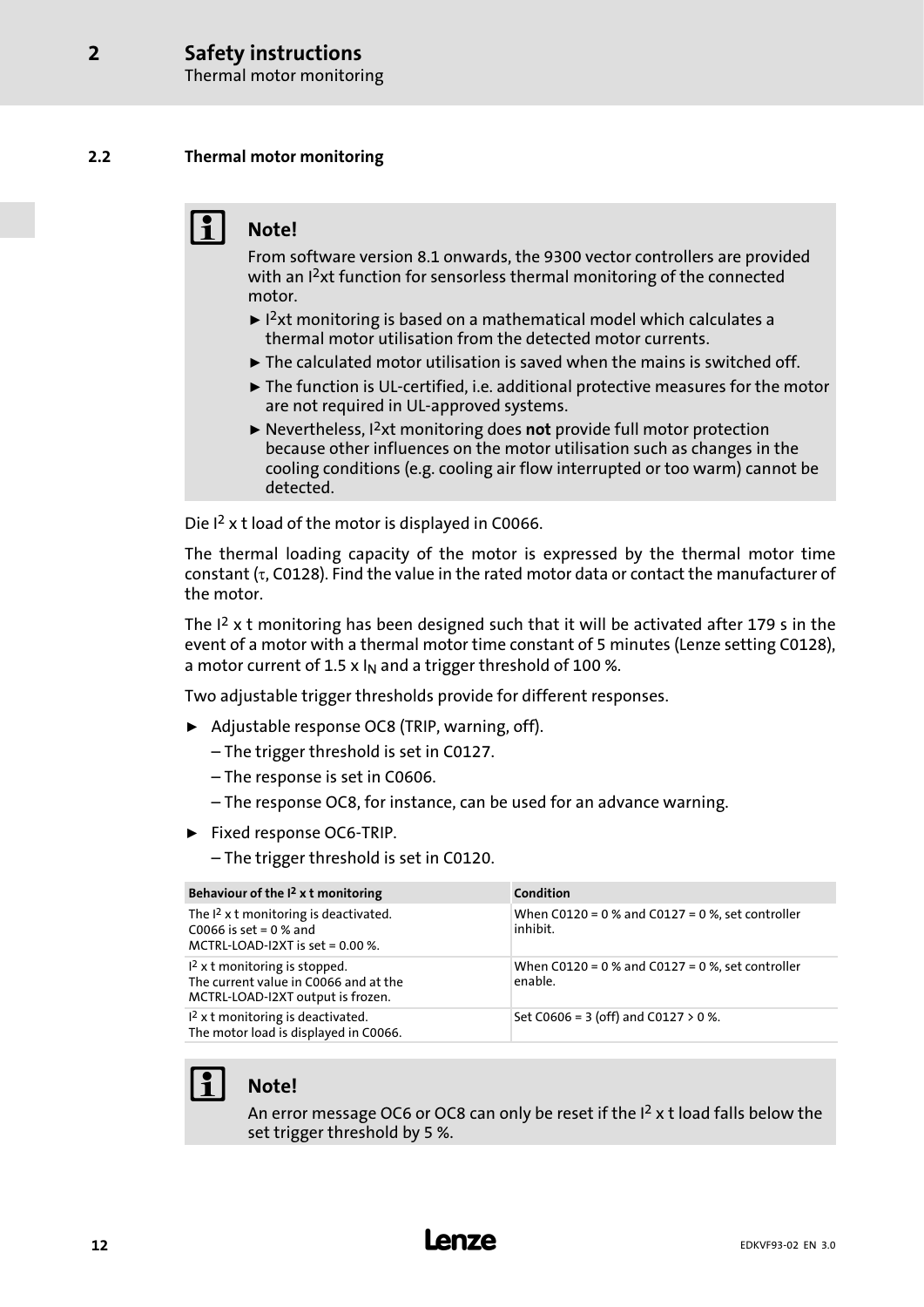## <span id="page-12-0"></span>2.2.1 Forced ventilated or naturally ventilated motors

## Parameter setting

The following codes can be set for  $I<sup>2</sup>$  x t monitoring:

| Code  | Meaning                                   | Value range        | Lenze setting |
|-------|-------------------------------------------|--------------------|---------------|
| C0066 | Display of the $I2$ x t load of the motor | 0250%              |               |
| C0120 | Threshold: Triggering of error "OC6"      | 0120%              | 0%            |
| C0127 | Threshold: Triggering of error "OC8"      | 0120%              | 0%            |
| C0128 | Thermal motor time constant               | $0.1 - 50.0$ min   | 5.0 min       |
| C0606 | Response to error "OC8"                   | TRIP, warning, off | Warning       |

## Calculate release time and I2xt load

| Formula for release time              |                          | Information                                   |  |
|---------------------------------------|--------------------------|-----------------------------------------------|--|
|                                       | <b>I</b> Mot             | Actual motor current (C0054)                  |  |
| $z + 1$<br>$t = -(\tau) \times \ln 1$ | ۱r                       | Rated motor current (C0088)                   |  |
| 'Mot<br>$\times$ 100                  |                          | Thermal motor time constant (C0128)           |  |
| $\overline{I_{N}}$                    | $\overline{\phantom{a}}$ | Threshold value in C0120 (OC6) or C0127 (OC8) |  |

| Formulae for $I2$ x t load                                                                                   | <b>Information</b>          |                                                                                                                                                         |
|--------------------------------------------------------------------------------------------------------------|-----------------------------|---------------------------------------------------------------------------------------------------------------------------------------------------------|
|                                                                                                              | L(t)                        | Chronological sequence of the $I2$ x t load of the motor<br>(Display: C0066)                                                                            |
| $L(t) = \left(\frac{I_{Mot}}{I_{M}}\right)^{2} \times 100\% \times \left(1 - e^{\frac{-t}{\tau}}\right)^{2}$ | $\mathsf{I}_{\mathsf{Mot}}$ | Actual motor current (C0054)                                                                                                                            |
|                                                                                                              | Ir                          | Rated motor current (C0088)                                                                                                                             |
|                                                                                                              | τ                           | Thermal motor time constant (C0128)                                                                                                                     |
| If the controller is inhibited, the $I2$ x t load is reduced:                                                |                             |                                                                                                                                                         |
| $L(t) = L_{start} \times \sqrt{e^{-\frac{t}{\tau}}}$                                                         | Lstart                      | $12$ x t load before controller inhibit<br>If an error is triggered, the value corresponds to the<br>threshold value set in C0120 (OC6) or C0127 (OC8). |

## Read release time in the diagram

Diagram for detecting the release times for a motor with a thermal motor time constant of 5 minutes (Lenze setting C0128):





- $I_r$  Rated motor current (C0088)<br>L  $I^2$  x t load of the motor (displa L  $I^2 \times t$  load of the motor (display: C0066)<br>
T Time
	- **Time**

[2](#page-8-0)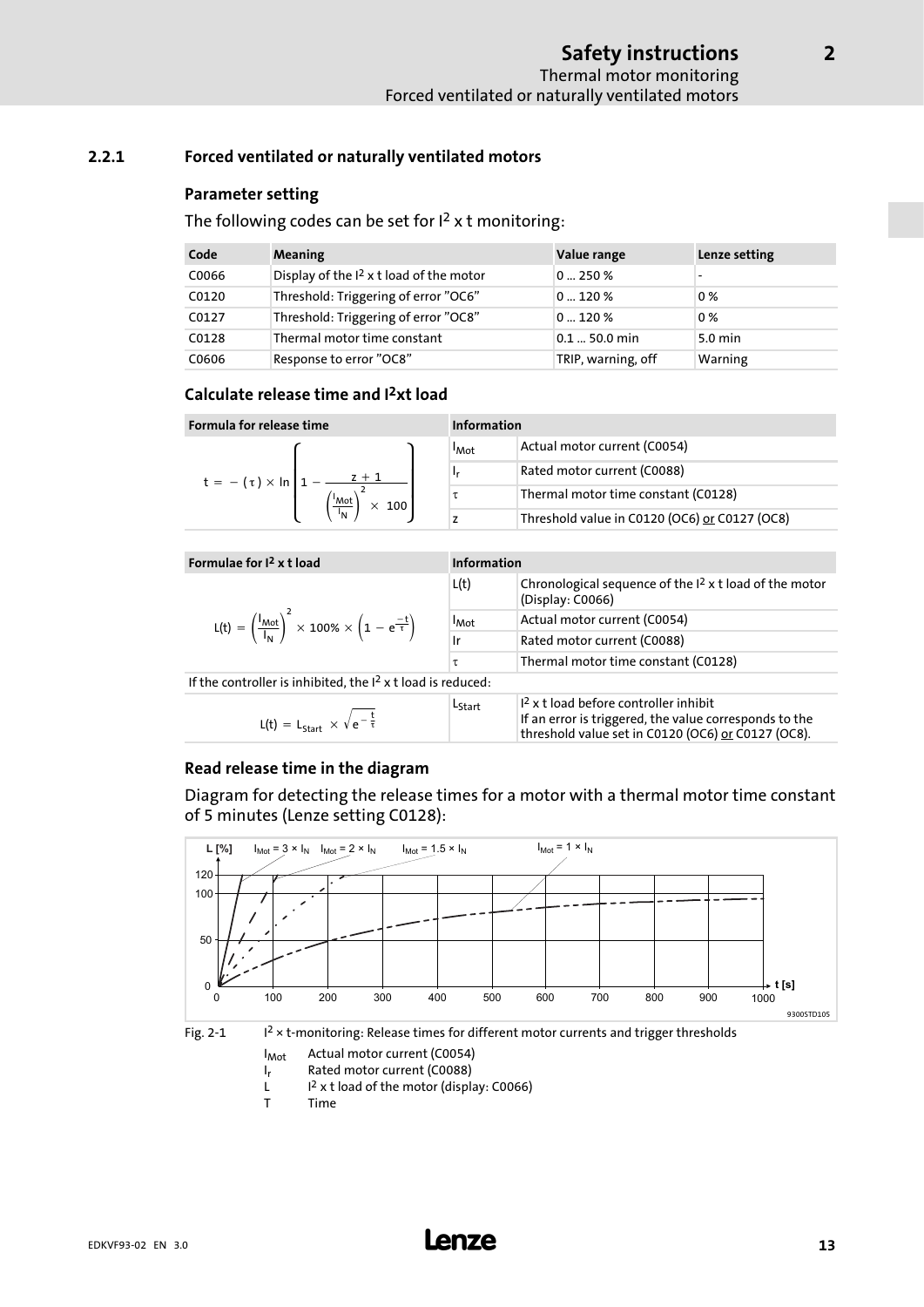Thermal motor monitoring Self−ventilated motors

## <span id="page-13-0"></span>2.2.2 Self−ventilated motors

 $\left(\overline{\Psi}\right)$ 

Due to the construction, self−ventilated standard motors are exposed to an increased heat generation in the lower speed range compared to forced ventilated motors.

## Warnings!

For complying with the UL 508C standard, you have to set the speed−dependent evaluation of the permissible torque via code C0129/x.

## Parameter setting

| Code    | <b>Meaning</b>                                               | Value range        | Lenze setting     |
|---------|--------------------------------------------------------------|--------------------|-------------------|
| C0066   | Display of the I <sup>2</sup> x t load of the motor          | 0250%              |                   |
| C0120   | Threshold: Triggering of error "OC6"                         | 0120%              | $0\%$             |
| C0127   | Threshold: Triggering of error "OC8"                         | 0120%              | $0\%$             |
| C0128   | Thermal motor time constant                                  | $0.150.0$ min      | $5.0 \text{ min}$ |
| C0606   | Response to error "OC8"                                      | TRIP, warning, off | Warning           |
| CO129/1 | S1 torque characteristic l1/lrated                           | 10  200 %          | 100 %             |
| CO129/2 | S1 torque characteristics n <sub>2</sub> /n <sub>rated</sub> | 10  200 %          | 40 %              |

The following codes can be set for  $I<sup>2</sup>$  x t monitoring:

## Effect of code C0129/x



Fig. 2−2 Working point in the range of characteristic lowering

The lowered speed / torque characteristic (Fig. 2−2) reduces the permissible thermal load of self−ventilated standard motors. The characteristic is a line the definition of which requires two points:

 $\triangleright$  Point A: Definition with C0129/1

This value also enables an increase of the maximally permissible load.

 $\triangleright$  Point  $\mathbb{B}$ : Definition with C0129/2

With increasing speeds, the maximally permissible load remains unchanged  $(I_{Mot} = I_{\text{rated}}).$ 

In Fig. 2-2, the motor speed and the corresponding permissible motor torque (D) can be read for each working point (Con the characteristic  $(\mathbb{A})$  ...  $\mathbb{B}$ ).  $\mathbb{D}$  can also be calculated using the values in C0129/1and C0129/2 (evaluation coefficient "y",  $\Box$  [15](#page-14-0)).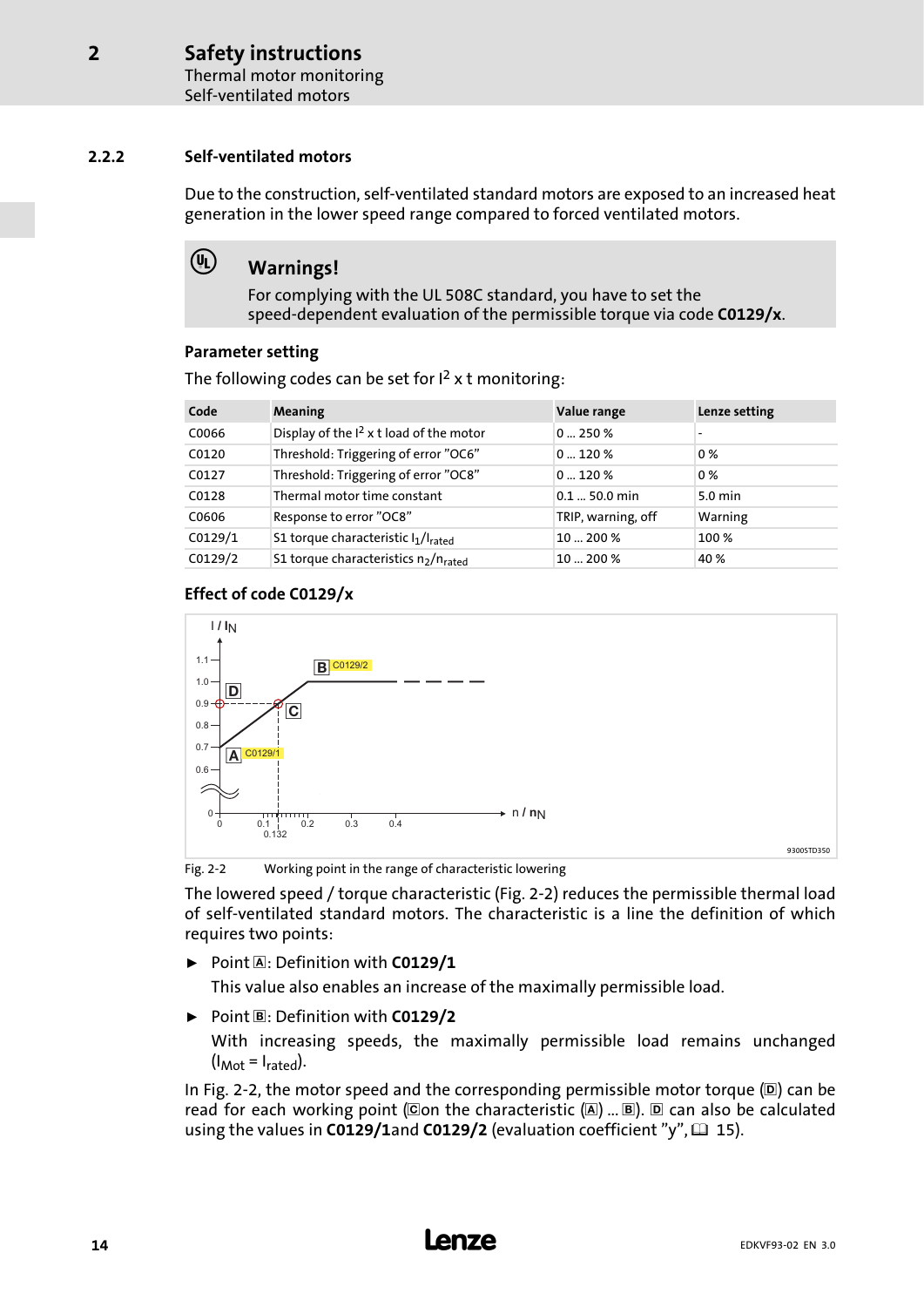[2](#page-8-0)

## <span id="page-14-0"></span>Calculate release time and I2xt load

Calculate the release time and the  $I^2$  x t load of the motor considering the values in C0129/1 and C0129/2(evaluation coefficient "y").

| Formulae for release time                                                                                                      | <b>Information</b>      |                                                                              |  |
|--------------------------------------------------------------------------------------------------------------------------------|-------------------------|------------------------------------------------------------------------------|--|
|                                                                                                                                | Τ                       | Release time of the $I2$ x t monitoring                                      |  |
|                                                                                                                                | τ                       | Thermal motor time constant (C0128)                                          |  |
| T = $- (\tau) \times \ln \left[ 1 - \frac{z + 1}{\left( \frac{I_{Mot}}{y \times I_N} \right)^2 \times 100} \right]$            | In                      | Function: Natural logarithm                                                  |  |
|                                                                                                                                | <b>I</b> <sub>Mot</sub> | Actual motor current (C0054)                                                 |  |
|                                                                                                                                | ı,                      | Rated motor current (C0088)                                                  |  |
|                                                                                                                                | z                       | Threshold value in C0120 (OC6) or C0127 (OC8)                                |  |
| y = $\frac{100\% - C0129/1}{C0129/2} \times \frac{n}{n_N} + C0129/1$                                                           | y                       | <b>Evaluation coefficient</b>                                                |  |
|                                                                                                                                | $n_{\rm{rated}}$        | Rated speed (C0087)                                                          |  |
|                                                                                                                                |                         |                                                                              |  |
|                                                                                                                                | <b>Information</b>      |                                                                              |  |
| Formulae for $I2$ x t load                                                                                                     |                         |                                                                              |  |
|                                                                                                                                | L(t)                    | Chronological sequence of the $I2$ x t load of the motor<br>(Display: C0066) |  |
|                                                                                                                                |                         | <b>Evaluation coefficient</b>                                                |  |
| L(t) = $\left(\frac{I_{\text{Mot}}}{V \times I_{\text{bl}}}\right)^2 \times 100\% \times \left(1 - e^{\frac{-t}{\tau}}\right)$ | -<br>I <sub>Mot</sub>   | Actual motor current (C0054)                                                 |  |
|                                                                                                                                | Ir                      | Rated motor current (C0088)                                                  |  |
|                                                                                                                                | τ                       | Thermal motor time constant (C0128)                                          |  |
| If the controller is inhibited, the $12$ x t load is reduced:                                                                  |                         |                                                                              |  |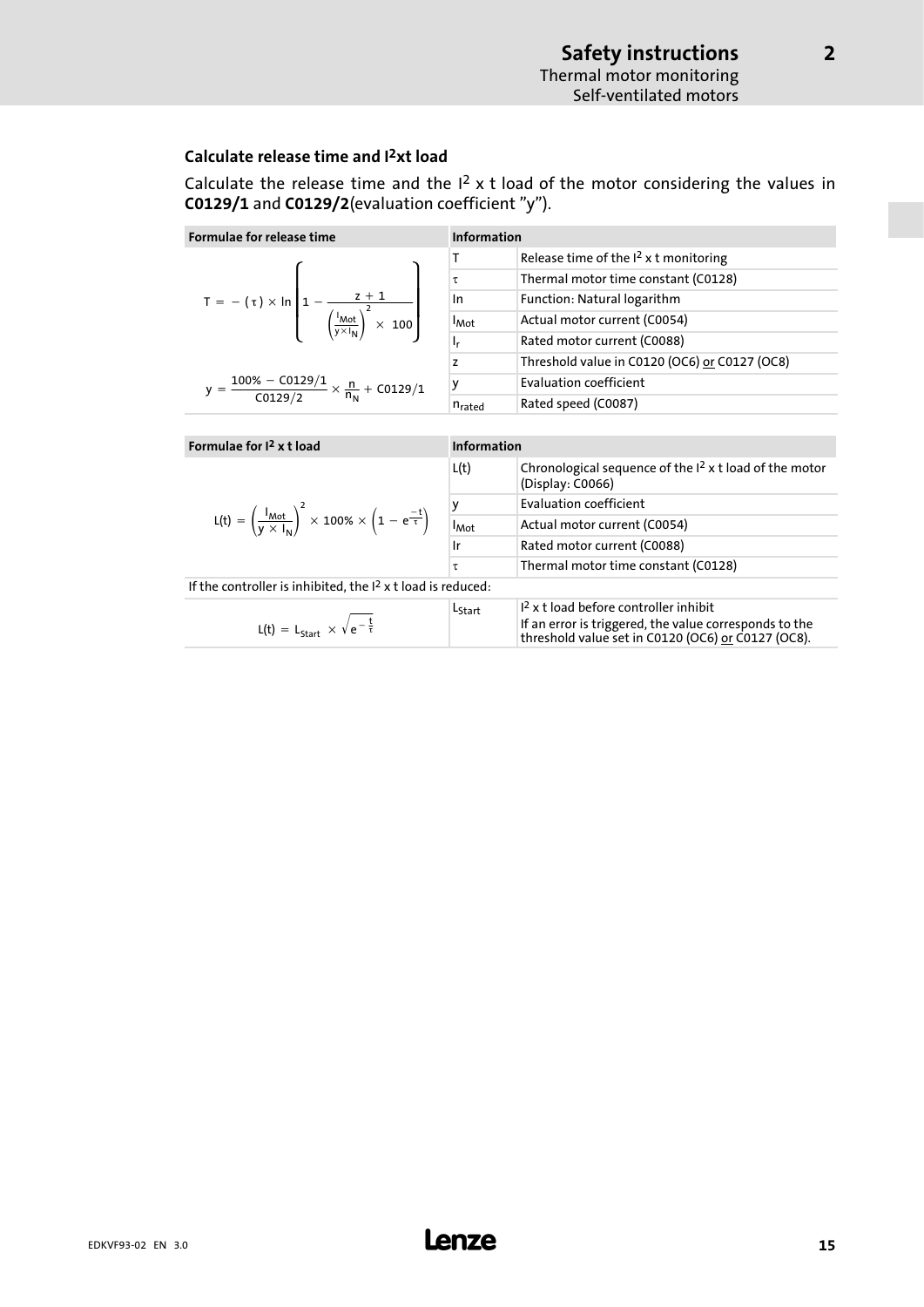## <span id="page-15-0"></span>2.3 Residual hazards

## Protection of persons

- $\triangleright$  Before working on the controller, check that no voltage is applied to the power terminals:
	- Because the power terminals V, W, +U<sub>G</sub> and -U<sub>G</sub> remain live for at least 3 minutes after disconnecting from mains.
	- Because the power terminals L1, L2, L3; U, V, W, +UG and −UG remain live when the motor is stopped.
- ƒ The leakage current to earth (PE) is >3.5 mA. According to EN 61800−5−1
	- a fixed installation is required,
	- a double PE connection is required, or, if there is only a single PE connection, the PE conductor must have a cross−section of at least 10 mm2.
- $\blacktriangleright$  The heat sink of the controller has an operating temperature of  $> 80$  °C: – Contact with the heatsink results in burns.
- ► If you use the "flying-restart circuit" function (C0142 = 2, 3) for machines with a low moment of inertia and minimum friction:
	- After controller enable in standstill, the motor may start or change its direction of rotation for a short time, because the flying restart process also is carried out at a speed of 0.
- $\triangleright$  During parameter set transfer, the control terminals of the controller can have undefined states!
	- Therefore the plugs X5 and X6 must be unplugged, before the transfer is executed. This ensures that the controller is inhibited and all control terminals have the defined "LOW" state.

## Device protection

- $\blacktriangleright$  Frequent mains switching (e.g. inching mode via mains contactor) can overload and destroy the input current limitation of the drive controller:
	- At least 3 minutes must pass between switching off and restarting the devices EVS9321−xS and EVS9322−xS.
	- At least 3 minutes must pass between two starting procedures of the devices EVS9323−xS ... EVS9332−xS.
	- Use the "safe torque off" safety function (STO) if safety−related mains disconnections occur frequently. The drive variants Vxx4 are equipped with this function.

## Motor protection

- $\blacktriangleright$  Certain drive controller settings can overheat the connected motor:
	- E. g. long−time operation of the DC injection brake.
	- Long−time operation of self−ventilated motors at low speeds.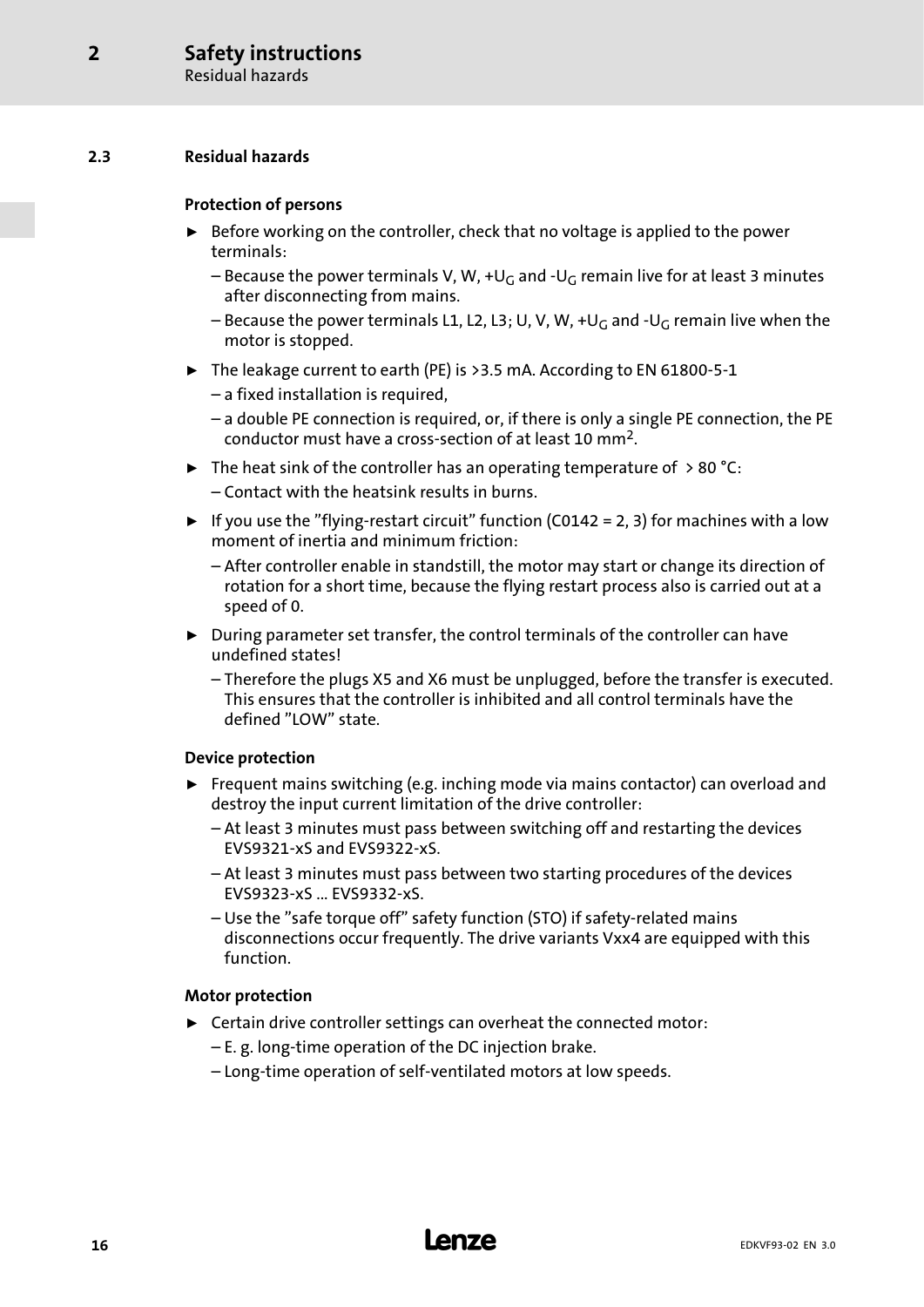[2](#page-8-0)

## Protection of the machine/system

- ▶ Drives can reach dangerous overspeeds (e. g. setting of high output frequencies in connection with motors and machines not suitable for this purpose):
	- The drive controllers do not provide protection against such operating conditions. For this purpose, use additional components.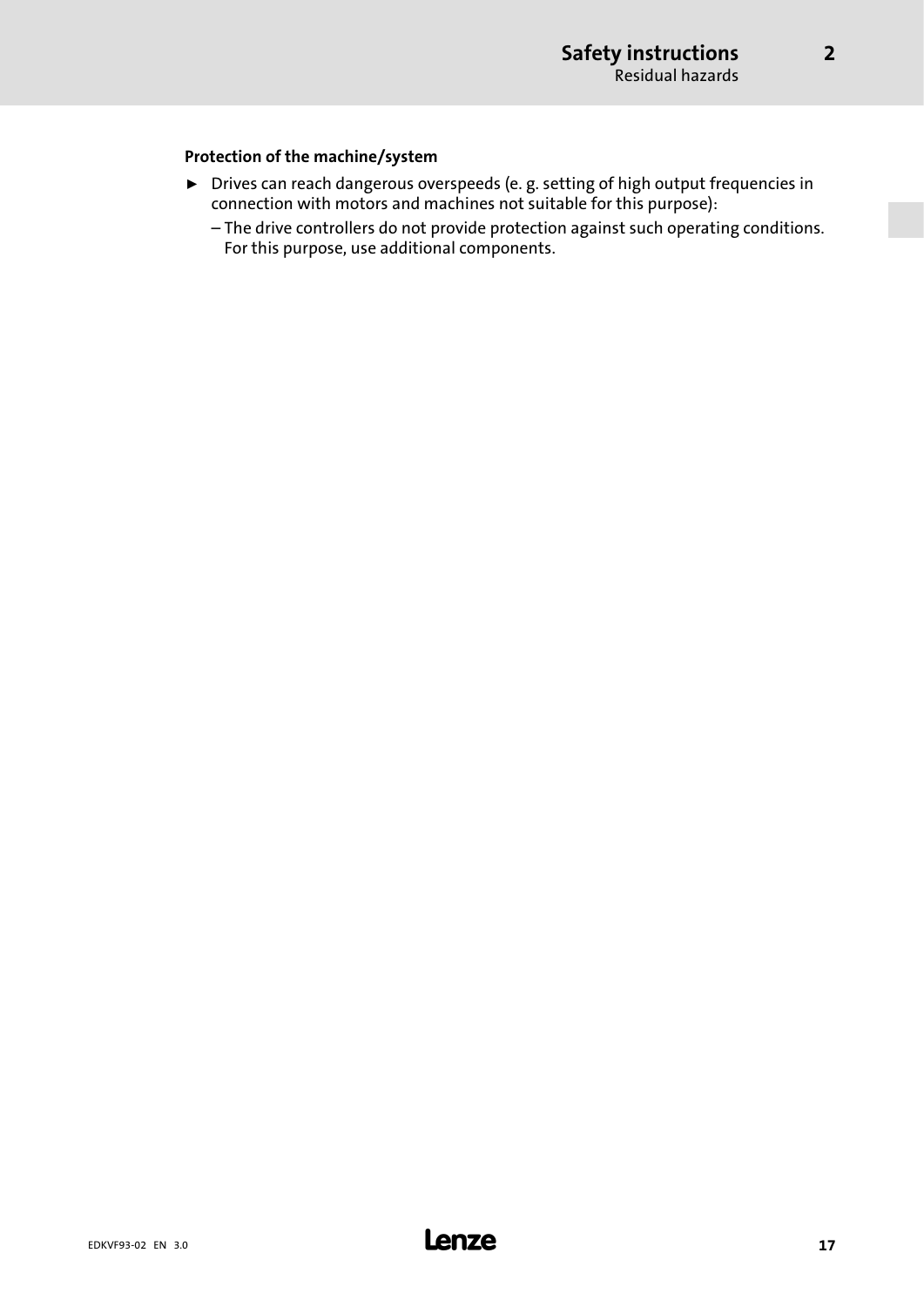## <span id="page-17-0"></span>2.4 Safety instructions for the installation according to UL

### Original − English

### $\left(\overline{\Psi}\right)$ Warnings!

- ▶ Motor Overload Protection
	- For information on the protection level of the internal overload protection for a motor load, see the corresponding manuals or software helps.
	- If the integral solid state motor overload protection is not used, external or remote overload protection must be provided.
- ▶ Branch Circuit Protection
	- The integral solid state protection does not provide branch circuit protection.
	- Branch circuit protection has to be provided externally in accordance with corresponding instructions, the National Electrical Code and any additional codes.
- ƒ Please observe the specifications for fuses and screw−tightening torques in these instructions.
- $\blacktriangleright$  EVS9327 ... EVS9329:
	- Suitable for use on a circuit capable of delivering not more than 5000 rms symmetrical amperes, 480 V maximum, when protected by fuses.
	- Suitable for use on a circuit capable of delivering not more than 50000 rms symmetrical amperes, 480 V maximum, when protected by J, T or R class fuses.
	- Maximum surrounding air temperature: 0 ... +50 °C
	- $-$  > +40 °C: reduce the rated output current by 2.5 %/°C
	- Use 60/75 °C or 75 °C copper wire only.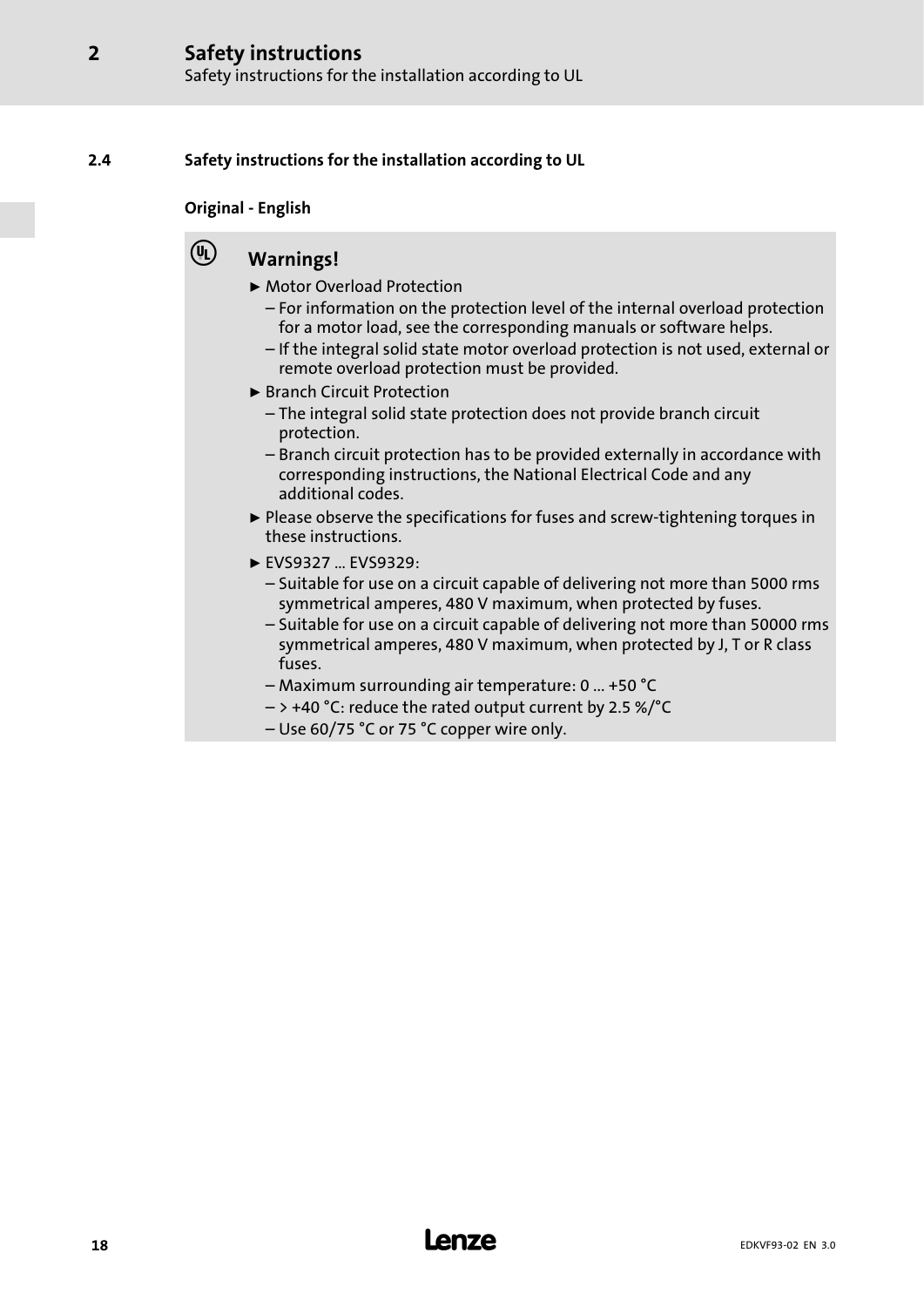### Original − French

 $(\mathbf{V_L})$ 

## Warnings!

- ▶ Protection du moteur contre les surcharges
	- Pour obtenir des informations sur le niveau de protection offert par la protection intégrée contre les surcharges du moteur, se reporter aux manuels correspondants ou aux systèmes d'aide logiciels.
	- Si la protection statique intégrée contre les surcharges du moteur n'est pas utilisée, prévoir impérativement un dispositif de protection externe ou séparé contre les surcharges.
- ▶ Protection par disjoncteur
	- La protection statique intégrée n'offre pas la même protection qu'un disjoncteur.
	- Une protection par disjoncteur externe doit être fournie, conformément aux indications fournies, au National Electrical Code et aux autres dispositions applicables.
- ► Se conformer aux spécifications relatives aux fusibles et aux couples de serrage contenues dans le présent document.
- ► EVS9327 ... EVS9329 :
	- Convient aux circuits non susceptibles de délivrer plus de 5000 ampères symétriques eff., maximum 480 V, avec protection par fusibles.
	- Convient aux circuits non susceptibles de délivrer plus de 50000 ampères symétriques eff., maximum 480 V, avec protection par des fusibles de calibre J, T ou R.
	- Température ambiante maximale : 0 ... +50 °C
	- > +40 °C: ramener le courant assigné de sortie à 2,5 %/°C
	- Utiliser exclusivement des conducteurs en cuivre 60/75 °C ou 75 °C.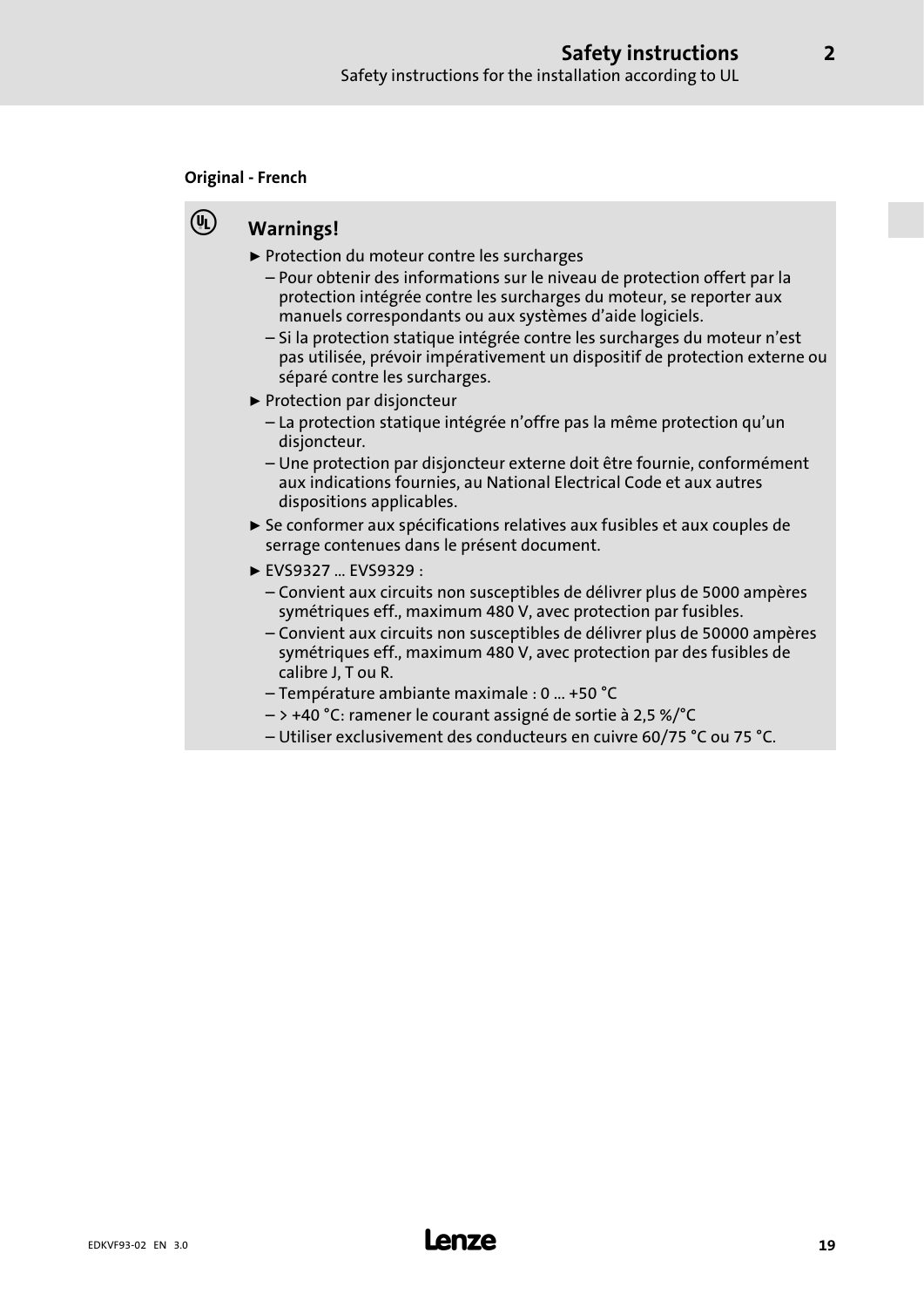Parameter setting with the XT EMZ9371BC keypad General data and operating conditions

## <span id="page-19-0"></span>3 Parameter setting

## 3.1 Parameter setting with the XT EMZ9371BC keypad

## Description

The keypad is available as an accessory. A full description of the keypad can be obtained from the Instructions included in the keypad delivery.

## Plugging in the keypad

It is possible to plug the keypad into the AIF interface or remove it during operation.

As soon as the keypad is supplied with voltage, it carries out a self−test. The keypad is ready for operation if it is in display mode.

## 3.1.1 General data and operating conditions



| Feature                         |                  | <b>Values</b>       |
|---------------------------------|------------------|---------------------|
| <b>Dimensions</b>               |                  |                     |
| Width                           | a                | 60 mm               |
| Height                          | b                | 73.5 mm             |
| Depth                           | c                | $15 \text{ mm}$     |
| <b>Environmental conditions</b> |                  |                     |
|                                 |                  |                     |
|                                 |                  |                     |
| Climate<br>Storage              | IEC/EN 60721-3-1 | $1K3$ (-25  +60 °C) |
| Transport                       | IEC/EN 60721-3-2 | 2K3 (-25  +70 °C)   |

Enclosure IP 20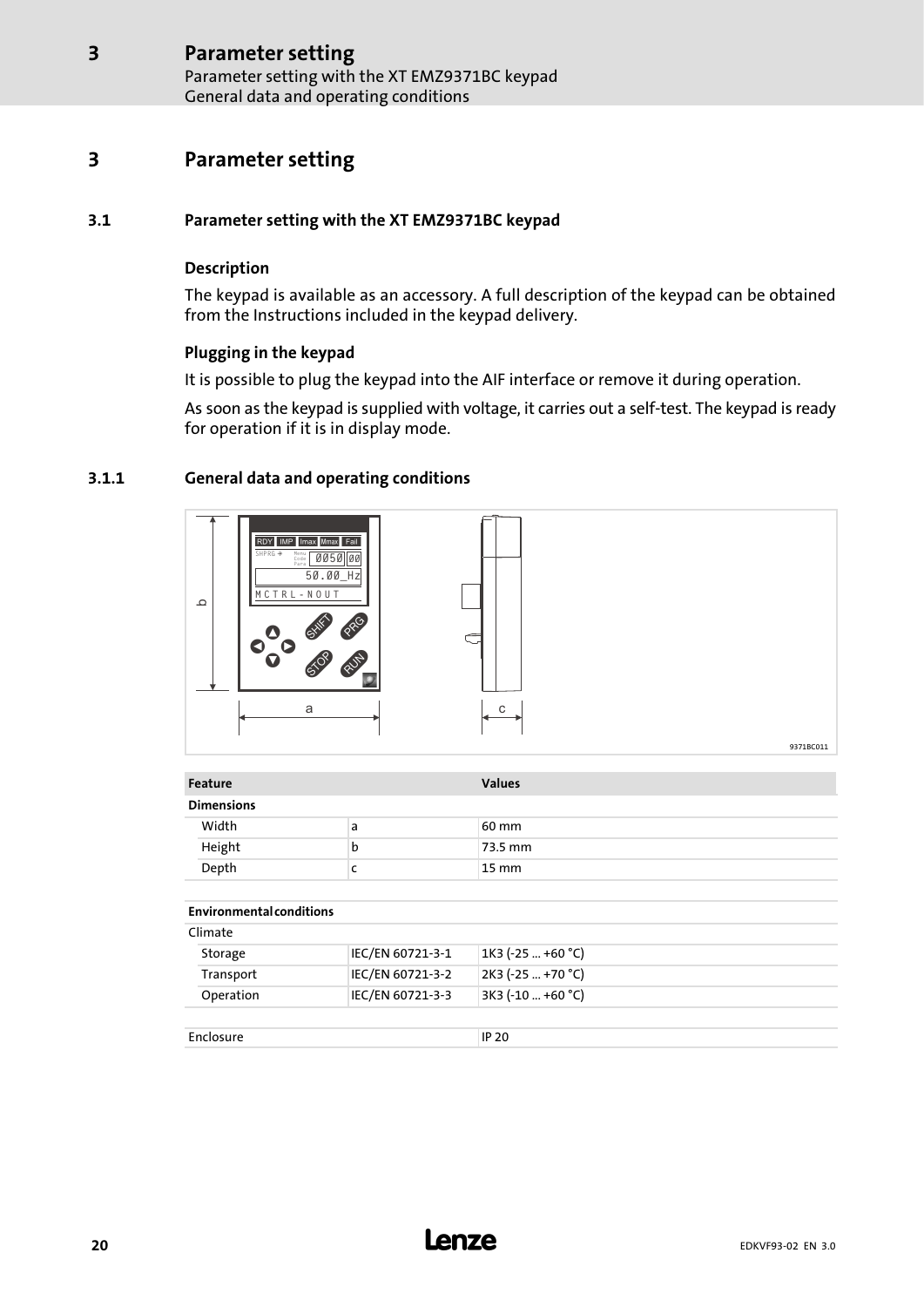## <span id="page-20-0"></span>3.1.2 Installation and commissioning



- Current state of the standard device
- Memory location 1 of the user menu (C0517): Code number, subcode number, and current value
- Active fault message or additional status message
- Actual value in % of the status display defined in C0004
- <sup>4</sup> **EXP** must be pressed to leave the operation level

## 3.1.3 Display elements and function keys





[3](#page-19-0)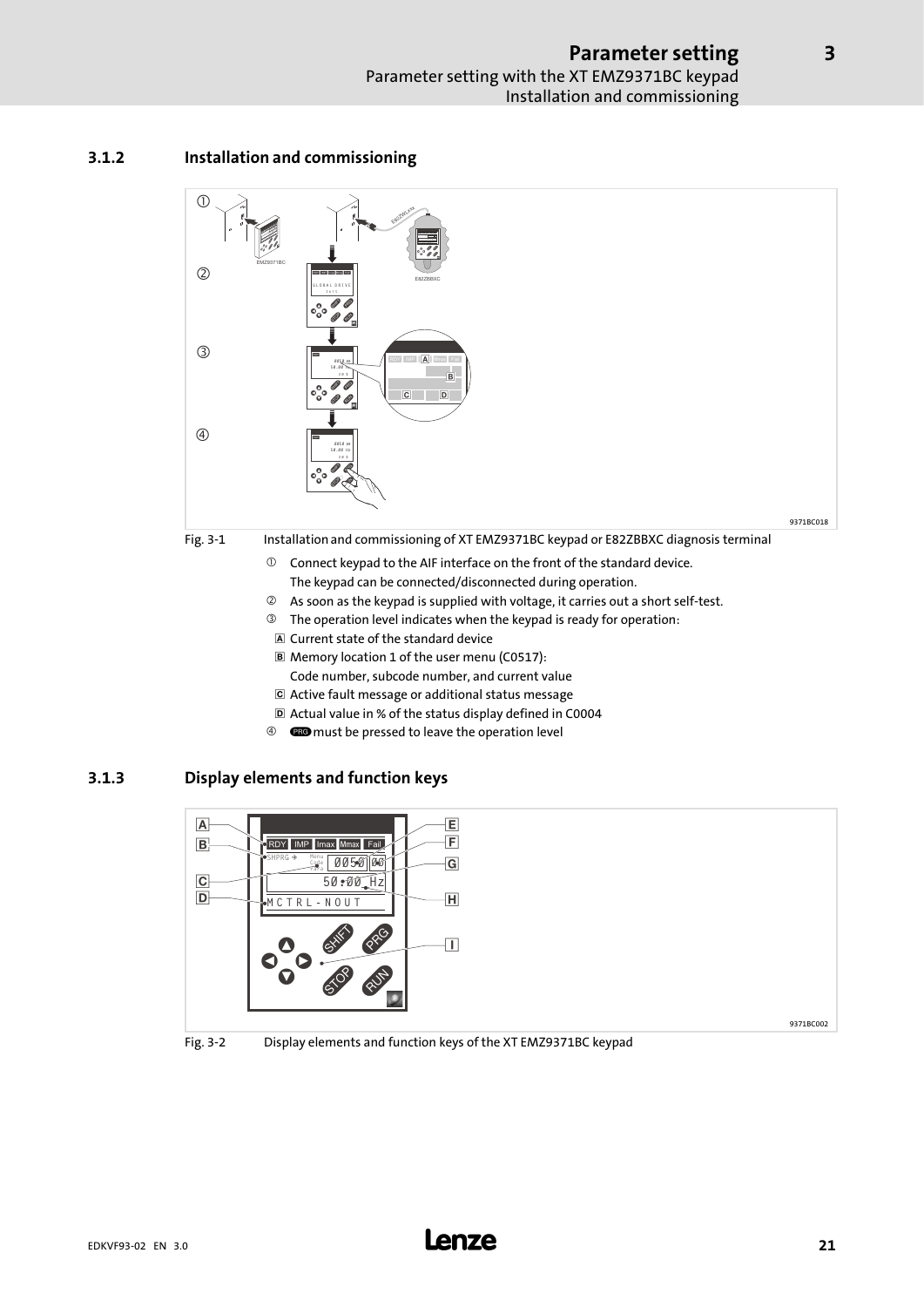## Parameter setting Parameter setting with the XT EMZ9371BC keypad Display elements and function keys

## Displays

| Status displays of standard device |                                                                 |                                                                                                       |  |
|------------------------------------|-----------------------------------------------------------------|-------------------------------------------------------------------------------------------------------|--|
| <b>Display</b>                     | Meaning                                                         | Explanation                                                                                           |  |
| <b>RDY</b>                         | Ready for operation                                             |                                                                                                       |  |
| IMP                                | Pulse inhibit is active                                         | Power outputs are inhibited                                                                           |  |
| Imax                               | The set current limit is exceeded in motor or<br>generator mode |                                                                                                       |  |
| Mmax                               | Speed controller 1 in the limitation                            | Drive is torque-controlled<br>(Only active for operation with standard<br>devices of the 9300 series) |  |
| Fail                               | Active fault                                                    |                                                                                                       |  |

### Acceptance of the parameters

| Acceptance of the parameters |                                                                                |                                                                                                   |
|------------------------------|--------------------------------------------------------------------------------|---------------------------------------------------------------------------------------------------|
| <b>Display</b>               | <b>Meaning</b>                                                                 | Explanation                                                                                       |
| ◈                            | Parameter is accepted immediately                                              | Standard device operates immediately with<br>the new parameter value                              |
| $SHPRG \rightarrow$          | Parameter must be acknowledged with <b>SID CRO</b>                             | Standard device operates with the new<br>parameter value after being acknowledged                 |
| SHPRG                        | Parameter must be acknowledged in case of<br>controller inhibit <b>SID CRO</b> | Standard device operates with the new<br>parameter value after the controller is<br>enabled again |
| None                         | Display parameter                                                              | Change is not possible                                                                            |
|                              |                                                                                |                                                                                                   |

### $\overline{\mathbf{c}}$

| Active level   |                           |                                               |  |
|----------------|---------------------------|-----------------------------------------------|--|
| <b>Display</b> | Meaning                   | Explanation                                   |  |
| Menu           | Menu level is active      | Select main menu and submenus                 |  |
| Code           | Code level is active      | Select codes and subcodes                     |  |
| Para           | Parameter level is active | Change parameters in the codes or<br>subcodes |  |
| None           | Operating level is active | Display operating parameters                  |  |

### D Short text

|  | <b>SHOLL LEXL</b> |                                                                            |                    |  |
|--|-------------------|----------------------------------------------------------------------------|--------------------|--|
|  | <b>Display</b>    | <b>Meaning</b>                                                             | <b>Explanation</b> |  |
|  | al                | alphanumeric Contents of the menus, meaning of the codes<br>and parameters |                    |  |
|  |                   | In the operating level display of C0004 in % and<br>the active fault       |                    |  |

### Number

| <b>Active level</b> | Meaning                | Explanation                                                                                              |  |
|---------------------|------------------------|----------------------------------------------------------------------------------------------------------|--|
| Menu level          | Menu number            | Display is only active for operation with<br>standard devices of the 8200 vector or 8200<br>motec series |  |
| Code level          | Four-digit code number |                                                                                                          |  |
| .                   |                        |                                                                                                          |  |

### Number

|   | <b>Active level</b>    | <b>Meaning</b>            | Explanation                                                                                              |  |
|---|------------------------|---------------------------|----------------------------------------------------------------------------------------------------------|--|
|   | Menu level             | Submenu number            | Display is only active for operation with<br>standard devices of the 8200 vector or 8200<br>motec series |  |
|   | Code level             | Two-digit subcode number  |                                                                                                          |  |
| G | <b>Parameter value</b> |                           |                                                                                                          |  |
|   |                        | Parameter value with unit |                                                                                                          |  |
| н | Cursor                 |                           |                                                                                                          |  |

### In the parameter level, the digit above the cursor can be directly changed

## Function keys

For description see the following table

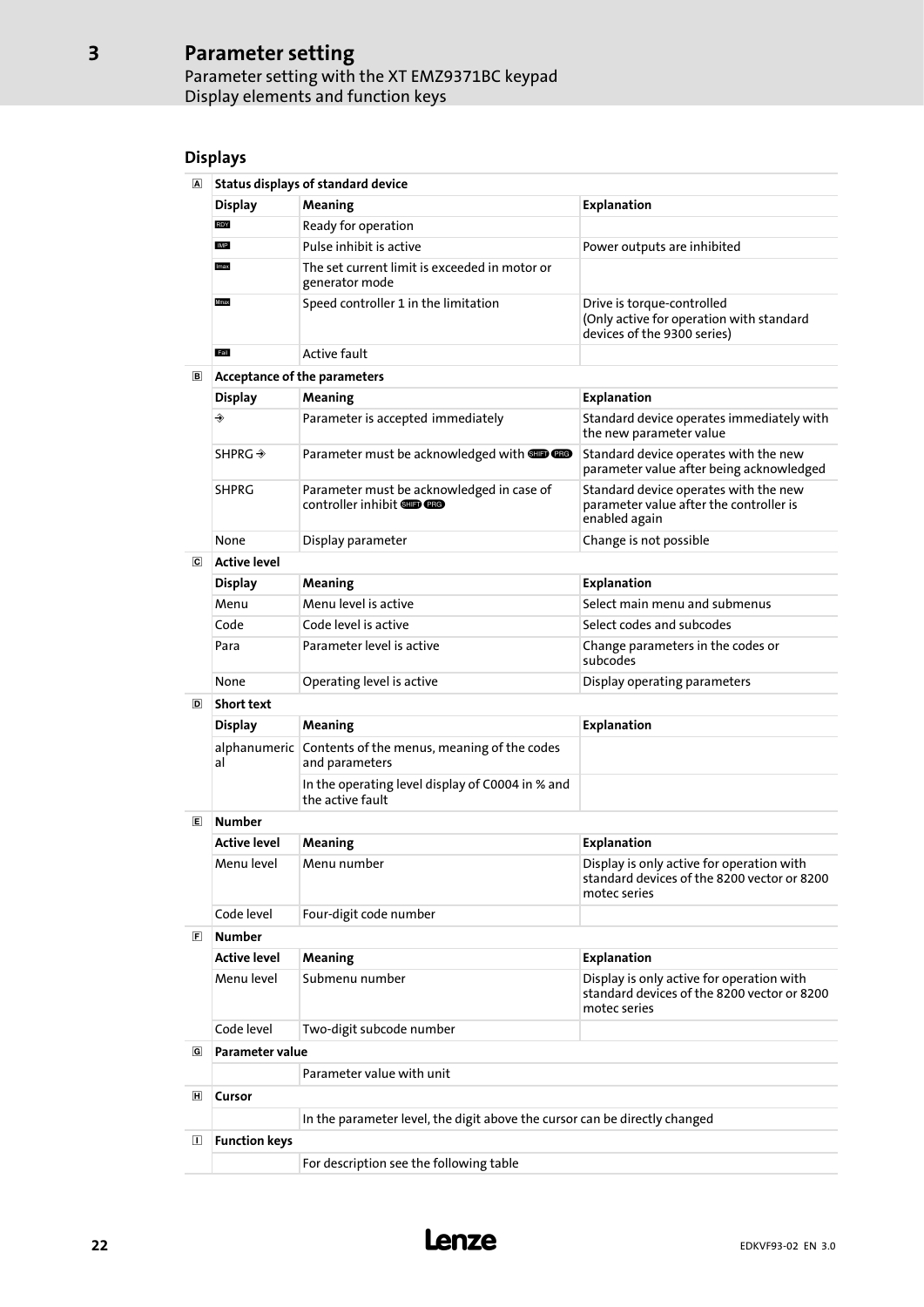## <span id="page-22-0"></span>Function keys

|                    | Note!<br>Shortcuts with <b>SHD</b> :<br>Press and hold <b>SID</b> , then press the second key in addition. |                                  |                                                                        |                             |
|--------------------|------------------------------------------------------------------------------------------------------------|----------------------------------|------------------------------------------------------------------------|-----------------------------|
|                    |                                                                                                            |                                  |                                                                        |                             |
| Key                |                                                                                                            | <b>Function</b>                  |                                                                        |                             |
|                    | <b>Menulevel</b>                                                                                           | Code level                       | Parameter level                                                        | <b>Operating level</b>      |
| (RG)               |                                                                                                            | Change to the<br>parameter level | Change to the operating<br>level                                       | Change to the code<br>level |
| <b>SHIED (PRG)</b> | Go to the "Short setup"<br>menu and load<br>predefined<br>confionrational                                  |                                  | Accept parameters<br>when SHPRG $\rightarrow$ or<br>SHPRG is displayed |                             |

|                        | picacilica<br>configurations <sup>1)</sup>                                  |                                                                                               | SHPRG is displayed                  |
|------------------------|-----------------------------------------------------------------------------|-----------------------------------------------------------------------------------------------|-------------------------------------|
| $\bullet$<br>$\bullet$ | Change between menu<br>items                                                | Change of code number                                                                         | Change of digit via<br>cursor       |
| ▥◑<br>▥◑               | Quick change between<br>Quick change of code<br>number<br>menu items        |                                                                                               | Quick change of digit<br>via cursor |
| $\bullet$<br>$\bullet$ | Change between main menu, submenu and code<br>level                         | Cursor to the right<br>Cursor to the left                                                     |                                     |
| <b>RUN</b>             | Deactivate the function of the key <b>SOD</b> , the LED in the key goes off |                                                                                               |                                     |
| <b>STOP</b>            | Inhibit the controller, the LED in the key is lit.                          |                                                                                               |                                     |
|                        |                                                                             | Reset fault (TRIP-Reset): 1. Remove the cause of malfunction<br>2. Press STOP<br>3. Press COD |                                     |

1) Only active for operation with standard devices of the 8200 vector or 8200 motec series

## 3.1.4 Changing and saving parameters



Your settings have an effect on the current parameters in the main memory. You must save your settings in a parameter set so that they are not lost when the mains are connected.

If you only need one parameter set, save your settings as parameter set 1, since parameter set 1 is loaded automatically after mains connection.

| <b>Step</b>    |                                                    | Key<br>sequence | <b>Action</b>         |                                               |
|----------------|----------------------------------------------------|-----------------|-----------------------|-----------------------------------------------|
| $\mathbf{1}$ . | Select the menu                                    |                 | 0000                  | Use the arrow keys to select the desired menu |
| 2.             | Change to the code level                           |                 | Ο                     | Display of the first code in the menu         |
| 3.             | Select code or subcode                             |                 | 90                    | Display of the current parameter value        |
| 4.             | Change to the parameter level                      |                 | <b>PRG</b>            |                                               |
| 5.             | When SHPRG is displayed, inhibit the<br>controller |                 | $S$ TOP $1)$          | The drive coasts                              |
| 6.             | Change parameter                                   |                 |                       |                                               |
|                |                                                    | A               | 00                    | Move cursor below the digit to be changed     |
|                |                                                    | <sub>R</sub>    | 00                    | Change of digit                               |
|                |                                                    | 6⊞D 0<br>G⊞D O  | Quick change of digit |                                               |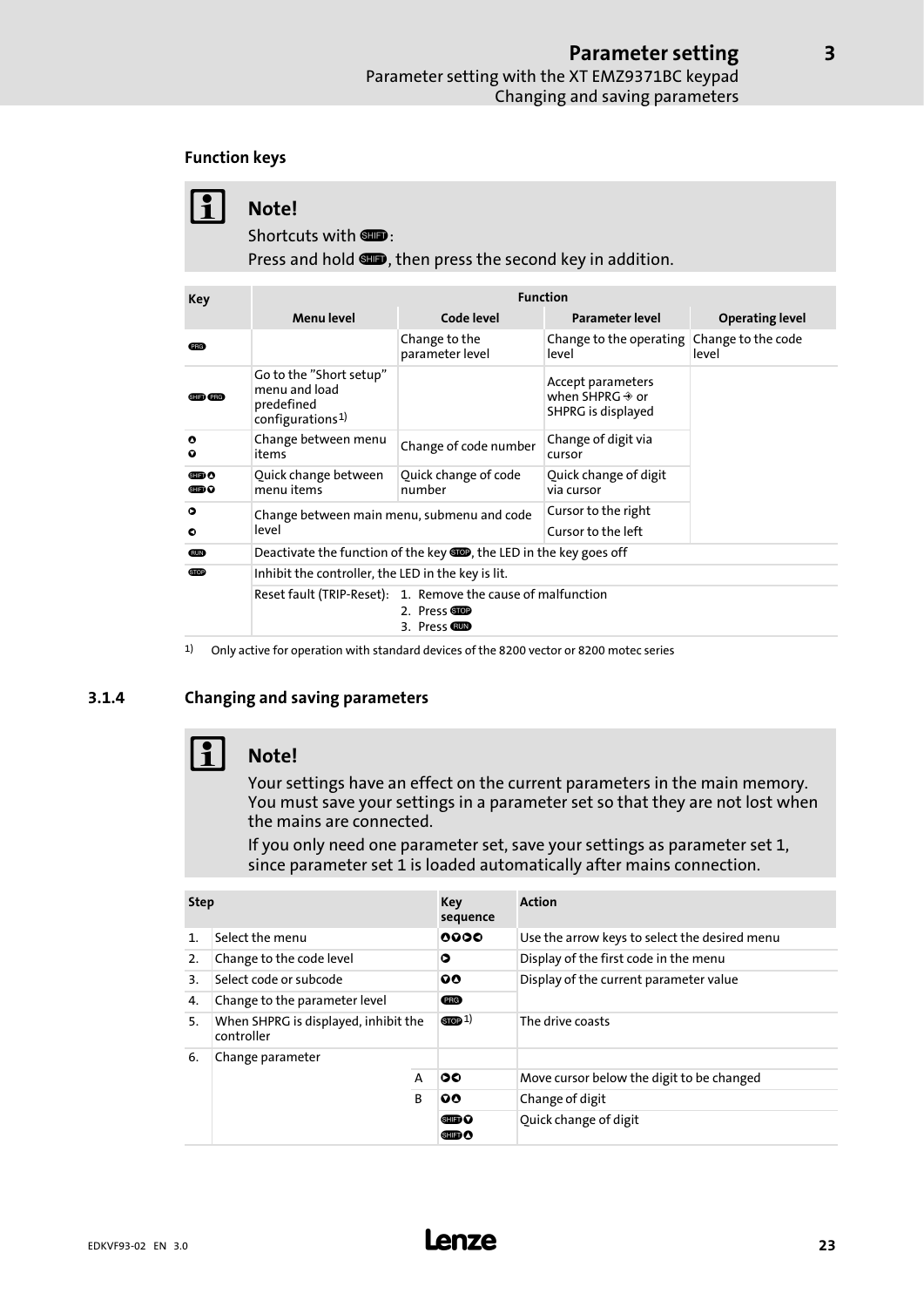## Parameter setting Parameter setting with the XT EMZ9371BC keypad Changing and saving parameters

| <b>Step</b> |                                                                       |   | Key<br>sequence   | <b>Action</b>                                                                                |
|-------------|-----------------------------------------------------------------------|---|-------------------|----------------------------------------------------------------------------------------------|
| 7.          | Accept the changed parameter                                          |   |                   |                                                                                              |
|             | Display of SHPRG or SHPRG $\rightarrow$                               |   | <b>SHIED PRG</b>  | Confirm change to accept the parameter<br>Display "OK"                                       |
|             | Display $\Rightarrow$                                                 |   |                   | The parameter has been accepted immediately                                                  |
| 8.          | Enable the controller, if required                                    |   | (m <sub>1</sub> ) | The drive runs again                                                                         |
| 9.          | Change to the code level                                              |   |                   |                                                                                              |
|             |                                                                       |   | <b>PRG</b>        | Display of the operating level                                                               |
|             |                                                                       |   | <b>PRG</b>        | Display of the code with changed parameter                                                   |
| 10.1        | Change further parameters                                             |   |                   | Restart the "loop" with step 1. or 3.                                                        |
| 11.         | Save changed parameters                                               |   |                   |                                                                                              |
|             |                                                                       | A | 0000              | Select the code C0003 "PAR SAVE" in the menu<br>"Load/Store"                                 |
|             |                                                                       | B | <b>PRG</b>        | Change to the parameter level<br>Display "0" and "READY"                                     |
|             | Select the parameter set in which C<br>the parameters are to be saved |   | O                 | Save as parameter set 1:<br>⇒ Set "1" "Save PS1"                                             |
|             | permanently                                                           |   |                   | Save as parameter set 2:<br>⇒ Set "2" "Save PS2"                                             |
|             |                                                                       |   |                   | Save as parameter set 3:<br>⇒ Set "3" "Save PS3"                                             |
|             |                                                                       |   |                   | Save as parameter set 4:<br>⇒ Set "4" "Save PS4"                                             |
|             |                                                                       | D | SHIFT PRG         | When "OK" is displayed, the settings are permanently<br>saved in the selected parameter set. |
| 12.         | Change to the code level                                              |   |                   |                                                                                              |
|             |                                                                       | A | <b>PRG</b>        | Display of the operating level                                                               |
|             |                                                                       | B | <b>PRG</b>        | Display of C0003 "PAR SAVE"                                                                  |
| 13.1        | Set parameters for another parameter<br>set                           |   |                   | Restart the "loop" with step 1. or 3.                                                        |

1) The function of the  $\blacksquare$  key can be programmed: C0469 = 1: Controller inhibit C0469 = 2: Quick stop (Lenze setting)

## 24 **Lenze**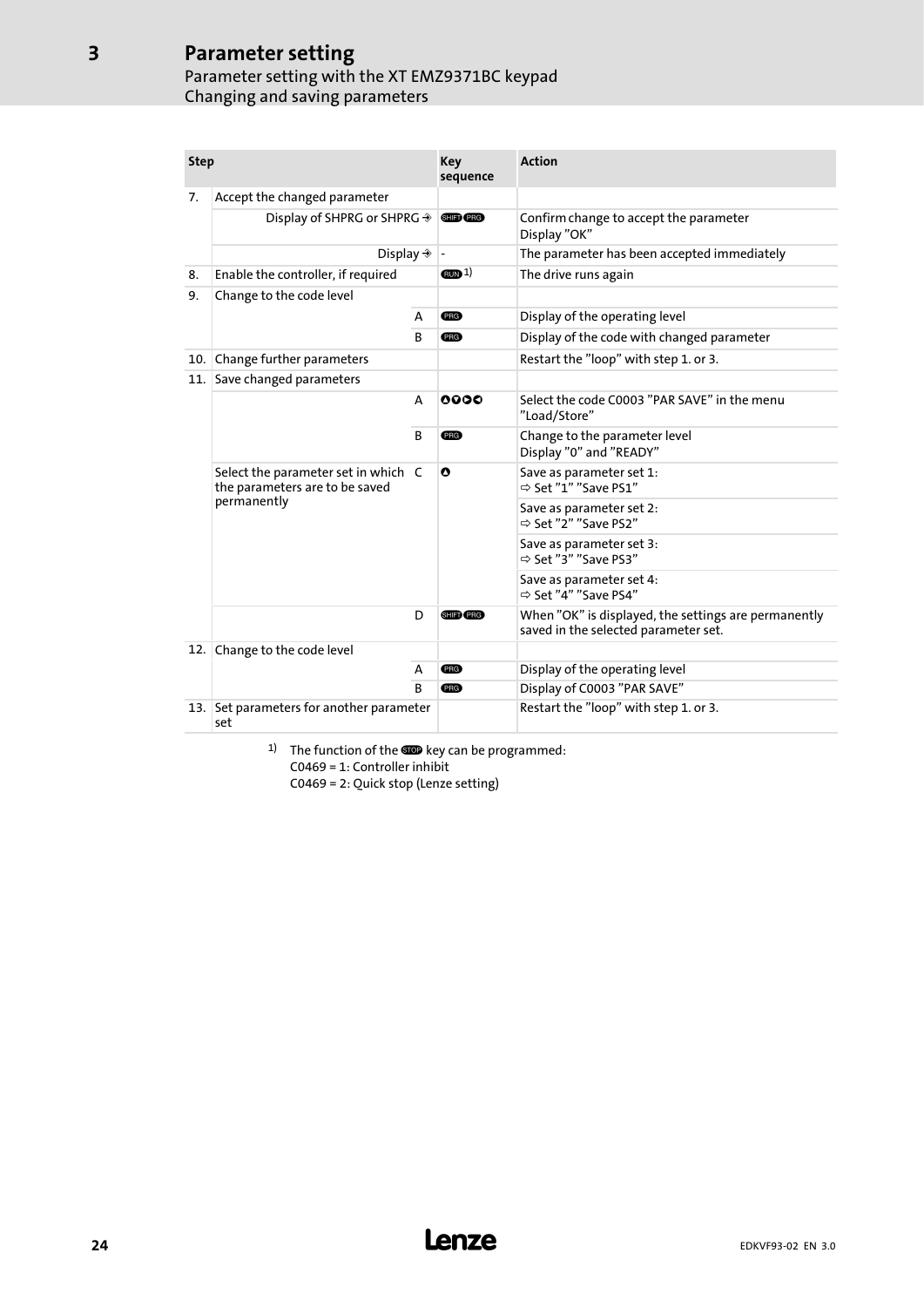## <span id="page-24-0"></span>3.1.5 Loading a parameter set

The keypad serves to load a saved parameter set into the main memory when the controller is inhibited. After the controller is enabled, it operates with the new parameters.

## Danger!

- $\triangleright$  When a new parameter set is loaded, the controller is reinitialised and acts as if it had been connected to the mains:
	- System configurations and terminal assignments can be changed. Make sure that your wiring and drive configuration comply with the settings of the parameter set.
- ▶ Only use terminal X5/28 as source for the controller inhibit! Otherwise the drive may start in an uncontrolled way when switching over to another parameter set.

## Note!

- $\triangleright$  After switching on the supply voltage, the controller always loads parameter set 1 into the main memory.
- $\blacktriangleright$  It is also possible to load other parameter sets into the main memory via the digital inputs or bus commands.

| <b>Step</b>  |                                                      | Key<br>sequence | <b>Action</b>    |                                                                                                                                                                                  |
|--------------|------------------------------------------------------|-----------------|------------------|----------------------------------------------------------------------------------------------------------------------------------------------------------------------------------|
| 1.           | Inhibit controller                                   |                 |                  | Terminal $X5/28 = LOW$                                                                                                                                                           |
| 2.           | Load the saved parameter set into the<br>main memory |                 |                  |                                                                                                                                                                                  |
|              |                                                      | A               | 0000             | Select the code C0002 "PAR LOAD" in the menu<br>"Load/Store"                                                                                                                     |
|              | <sub>B</sub>                                         |                 | PRG              | Change to the parameter level<br>The active parameter set is displayed, e. g. display "0"<br>and "Load Default"<br>If you want to restore the delivery status, proceed with<br>D |
|              | Select the parameter set to be<br>loaded             |                 | O                | Load parameter set 1:<br>$\Rightarrow$ Set "1" "Load PS1"                                                                                                                        |
|              |                                                      |                 |                  | Load parameter set 2:<br>⇒ Set "2" "Load PS2"                                                                                                                                    |
|              |                                                      |                 |                  | Load parameter set 3:<br>$\Rightarrow$ Set "3" "Load PS3"                                                                                                                        |
|              |                                                      |                 |                  | Load parameter set 4:<br>$\Rightarrow$ Set "4" "Load PS4"                                                                                                                        |
|              |                                                      | D               | <b>SHIFT</b> PRG | "RDY" goes off. The parameter set is loaded completely<br>into the main memory if "RDY" is displayed again.                                                                      |
| 3.           | Change to the code level<br>A<br>B                   |                 |                  |                                                                                                                                                                                  |
|              |                                                      |                 | PRG              | Display of the operating level                                                                                                                                                   |
|              |                                                      |                 | (PRG)            | Display of C0002 "PAR LOAD"                                                                                                                                                      |
| $\mathbf{4}$ | <b>Fnable controller</b>                             |                 |                  | Terminal X5/28 = HIGH                                                                                                                                                            |
|              |                                                      |                 |                  | The drive is running with the settings of the loaded<br>parameter set                                                                                                            |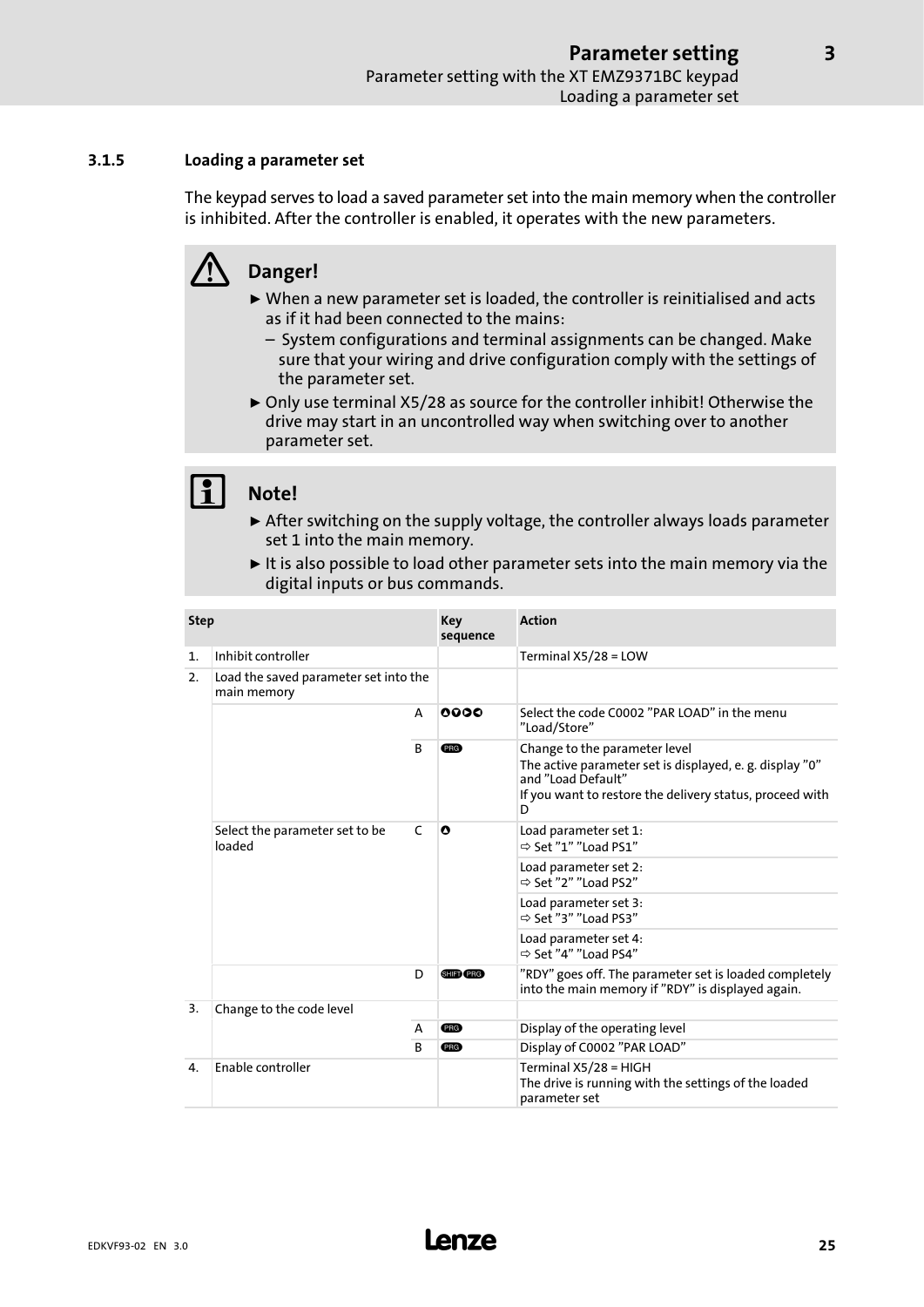### <span id="page-25-0"></span>Parameter setting [3](#page-19-0)

Parameter setting with the XT EMZ9371BC keypad Transferring parameters to other standard devices

## 3.1.6 Transferring parameters to other standard devices

Parameter settings can be easily copied from one standard device to another by using the keypad.

For this purpose use the "Load/Store" menu

## Danger!

During the parameter transfer from the keypad to the standard device the control terminals can adopt undefined states!

Therefore the plugs X5 and X6 must be disconnected from the standard device before the transfer takes place. This ensures that the controller is inhibited and all control terminals have the defined state "LOW".

## Copying parameter sets from the standard device into the keypad

## Note!

After copying the parameter sets into the XT keypad (C0003 = 11), always the parameter set that was loaded last via C0002 is activated.

Like this the current parameters also remain active after copying:

 $\triangleright$  Save the current parameters in the parameter set before copying and load this parameter set in the controller via C0002.

| <b>Step</b>    |                                            |   | Key<br>sequence | <b>Action</b>                                                                                                                                                                                                        |  |
|----------------|--------------------------------------------|---|-----------------|----------------------------------------------------------------------------------------------------------------------------------------------------------------------------------------------------------------------|--|
| $\mathbf{1}$ . | Connect the keypad to standard<br>device 1 |   |                 |                                                                                                                                                                                                                      |  |
| 2.             | Inhibit controller                         |   |                 | Terminal $X5/28 = LOW$<br>The drive coasts.                                                                                                                                                                          |  |
| 3.             | Select C0003 in the "Load/Store"<br>menu   |   | 0000            | Select code C0003 "PAR SAVE" in the "Load/Store"<br>menu using the arrow keys.                                                                                                                                       |  |
| 4.             | Change to the parameter level              |   | <b>ERG</b>      | Display "0" and "READY"                                                                                                                                                                                              |  |
| 5.             | Copy all parameter set into the            |   |                 | The settings saved in the keypad are overwritten.                                                                                                                                                                    |  |
|                | keypad                                     |   | $\bullet$       | Set "11" "Save extern"                                                                                                                                                                                               |  |
| 6.             | Start copying                              |   | GHED (PRG)      | The "RDY" status display goes off. As parameter value<br>"BUSY" is displayed.<br>If "BUSY" goes off after approx. one minute, all<br>parameter sets were copied into the keypad. The<br>"RDY" status display is lit. |  |
| 7.             | Change to the code level                   |   |                 |                                                                                                                                                                                                                      |  |
|                |                                            | A | <b>ERG</b>      | Display of the operating level                                                                                                                                                                                       |  |
|                |                                            |   | <b>ERG</b>      | Display C0003 and "PAR SAVE"                                                                                                                                                                                         |  |
| 8.             | <b>Enable controller</b>                   |   |                 | Terminal X5/28 = HIGH                                                                                                                                                                                                |  |
| 9.             | Remove keypad from standard device<br>1    |   |                 |                                                                                                                                                                                                                      |  |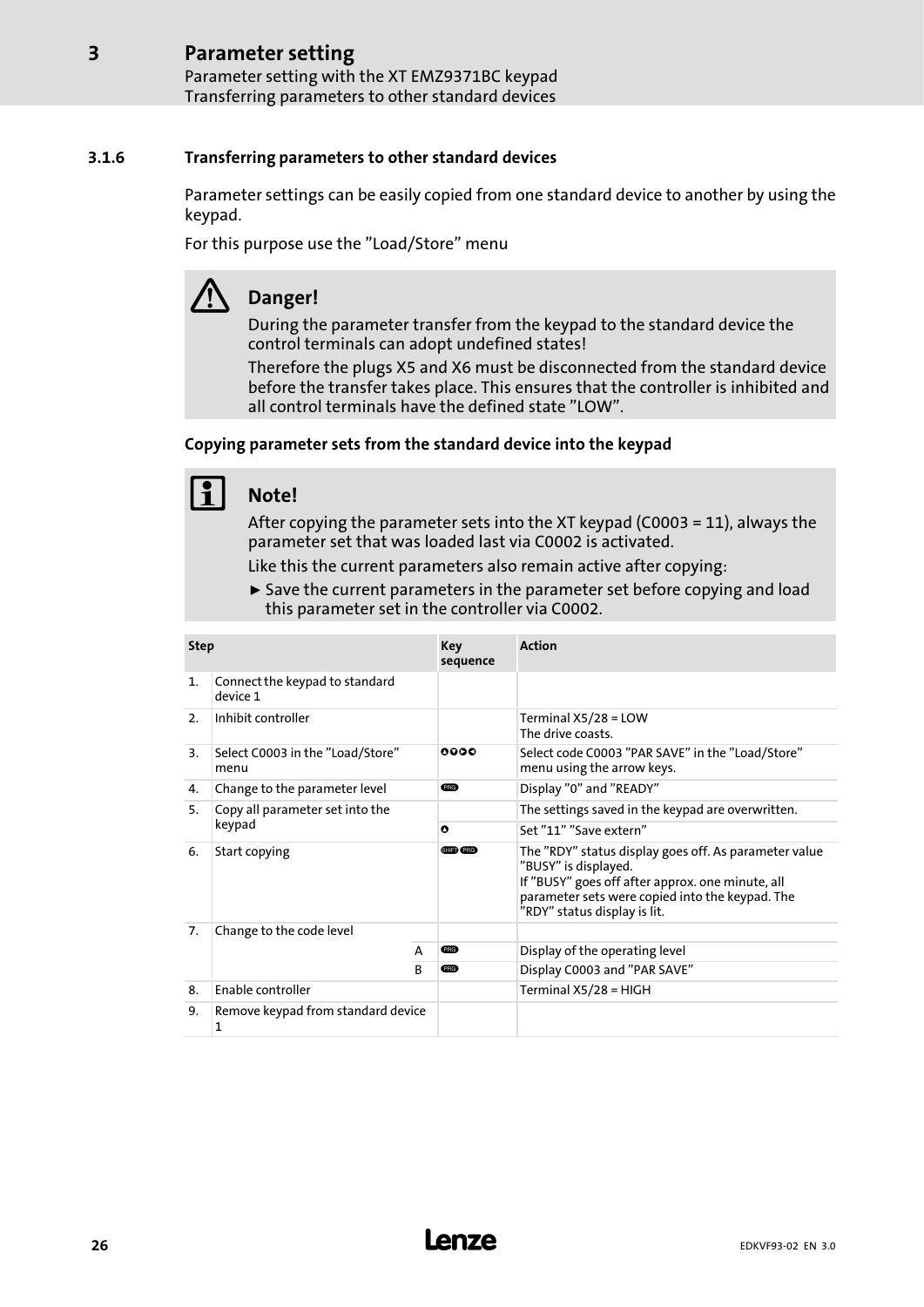| <b>Step</b> |                                                                                                                                                                                                                                                                                                                                                      | <b>Key</b><br>sequence | <b>Action</b>                                                                                                                                                                                                 |
|-------------|------------------------------------------------------------------------------------------------------------------------------------------------------------------------------------------------------------------------------------------------------------------------------------------------------------------------------------------------------|------------------------|---------------------------------------------------------------------------------------------------------------------------------------------------------------------------------------------------------------|
| 1.          | Connect the keypad to standard<br>device 2                                                                                                                                                                                                                                                                                                           |                        |                                                                                                                                                                                                               |
| 2.          | Inhibit controller                                                                                                                                                                                                                                                                                                                                   |                        | Terminal $X5/28 = LOW$<br>The "IMP" status display is it.<br>The drive coasts                                                                                                                                 |
| 3.          | Pull the plugs X5 and X6                                                                                                                                                                                                                                                                                                                             |                        | All control terminals have the defined "LOW" status.                                                                                                                                                          |
| 4.          | Select C0002 in the "Load/Store"<br>menu                                                                                                                                                                                                                                                                                                             | 0000                   | Select code C0002 "PAR LOAD" in the "Load/Store"<br>menu using the arrow keys.                                                                                                                                |
| 5.          | Change to the parameter level                                                                                                                                                                                                                                                                                                                        | <b>PRG</b>             | The active parameter set is shown, e. g. display "0" and<br>"Load Default"                                                                                                                                    |
| 6.          | Select the correct copy function                                                                                                                                                                                                                                                                                                                     |                        | The settings saved in the standard device are<br>overwritten.                                                                                                                                                 |
|             | Copy all parameter sets available into the<br>EEPROM of the standard device and save them<br>permanently.                                                                                                                                                                                                                                            |                        | • The parameter set that was active before copying is<br>overwritten.<br>• The parameters are not yet active after copying.<br>Select parameter set and load it in the main<br>memory. $\boxplus$ 25          |
|             |                                                                                                                                                                                                                                                                                                                                                      | O                      | Set "20" "ext -> EEPROM"                                                                                                                                                                                      |
|             | • Copy individual parameter sets into the main<br>memory of the standard device.                                                                                                                                                                                                                                                                     |                        |                                                                                                                                                                                                               |
|             |                                                                                                                                                                                                                                                                                                                                                      | O                      | Copy parameter set 1 into the main memory:<br>Set $\Rightarrow$ "11" "Load ext PS1"                                                                                                                           |
|             |                                                                                                                                                                                                                                                                                                                                                      |                        | Copy parameter set 2 into the main memory:<br>Set $\Rightarrow$ "12" "Load ext PS2"                                                                                                                           |
|             |                                                                                                                                                                                                                                                                                                                                                      |                        | Copy parameter set 3 into the main memory:<br>Set $\Rightarrow$ "13" "Load ext PS3"                                                                                                                           |
|             |                                                                                                                                                                                                                                                                                                                                                      |                        | Copy parameter set 4 into the main memory:<br>Set $\Rightarrow$ "14" "Load ext PS4"                                                                                                                           |
| 7.          | Start copying                                                                                                                                                                                                                                                                                                                                        | <b>SHED (PRG)</b>      | The "RDY" status display goes off. As parameter value<br>"BUSY" is displayed.<br>If "BUSY" goes off, the parameter sets selected were<br>copied into the standard device. The "RDY" status<br>display is lit. |
| 8.          | Change to the code level                                                                                                                                                                                                                                                                                                                             |                        |                                                                                                                                                                                                               |
|             | А                                                                                                                                                                                                                                                                                                                                                    | <b>PRG</b>             | Display of the operating level                                                                                                                                                                                |
|             | B                                                                                                                                                                                                                                                                                                                                                    | <b>ERG</b>             | Display C0002 and "PAR LOAD"                                                                                                                                                                                  |
| 9.          | • If the function "Copy all parameter<br>sets into the EEPROM"<br>$(C0002 = 20)$ is selected, they<br>might have to be loaded in the<br>main memory manually.<br>• If the function "Copy individual<br>parameter sets into the main<br>memory" (C0002 = $1x$ ) is selected,<br>they might have to be saved<br>permanently in the EEPROM<br>manually. | 0000                   | Select code C0003 "PAR SAVE" in the "Load/Store"<br>menu using the arrow keys and store the contents of<br>the main memory permanently.                                                                       |
| 10.         | Plug in plugs X5 and X6                                                                                                                                                                                                                                                                                                                              |                        |                                                                                                                                                                                                               |
| 11.         | Enable controller                                                                                                                                                                                                                                                                                                                                    |                        | Terminal X5/28 = HIGH<br>The drive is running with the new settings.                                                                                                                                          |

## Copying parameter sets fom keypad into the standard device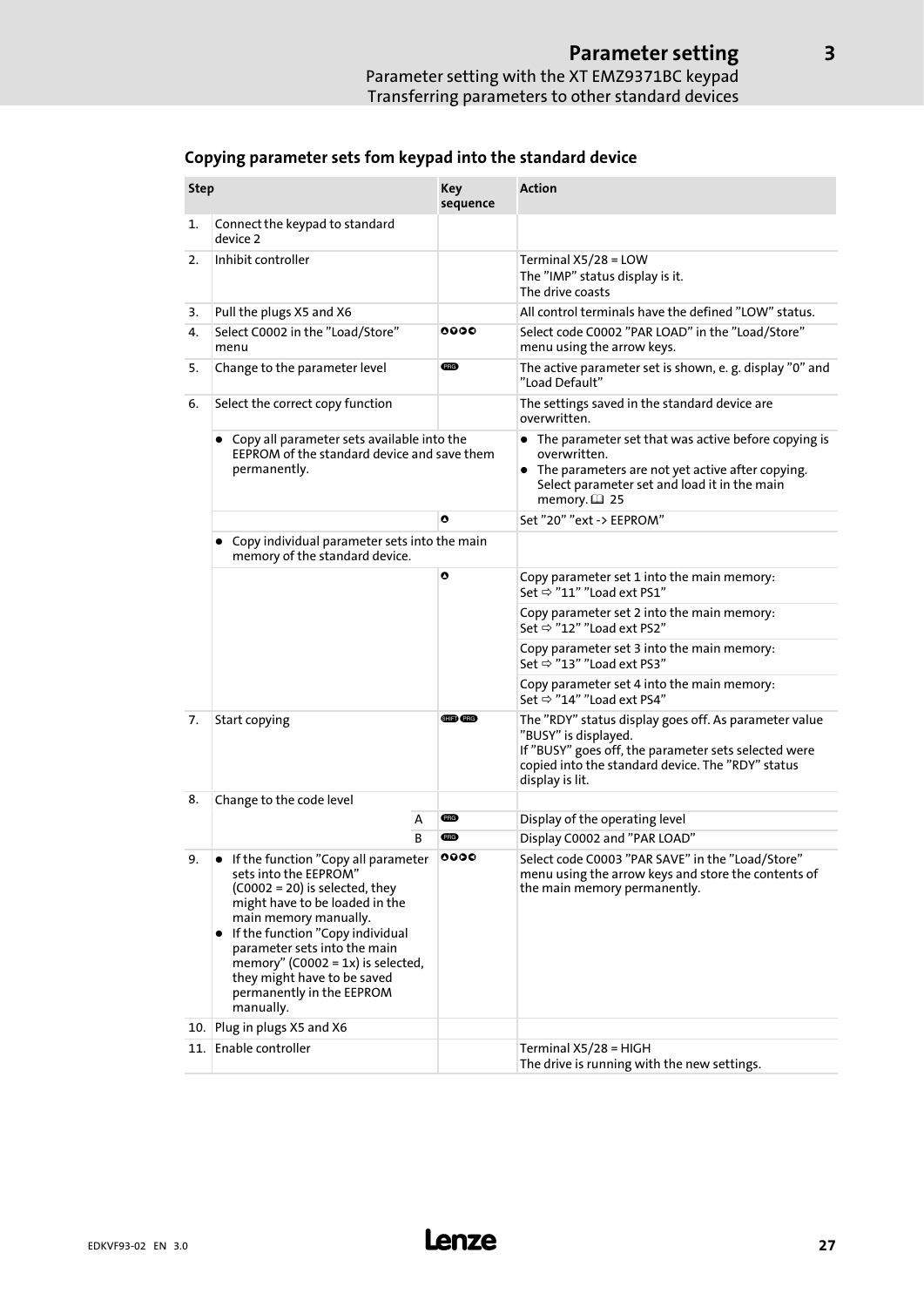## 3.1.7 Activating password protection

<span id="page-27-0"></span>[3](#page-19-0)

## Note!

- $\blacktriangleright$  If the password protection is activated (C0094 = 1 ... 9999), you only have free access to the user menu.
- $\triangleright$  To access the other menus, you must enter the password. By this, the password protection is annulled until you enter a new password.
- ► Please observe that the password-protected parameters can be overwritten as well when transferring the parameter sets to other standard devices. The password is not transferred.
- ▶ Do not forget your password! If you have forgotten your password, it can only be reset via a PC or a bus system!

## Activate password protection

| <b>Step</b>    |                               |              | Key<br>sequence | <b>Action</b>                                |
|----------------|-------------------------------|--------------|-----------------|----------------------------------------------|
| $\mathbf{1}$ . | Select the "USER menu"        |              | 0000            | Change to the user menu using the arrow keys |
| 2.             | Change to the code level      |              | ο               | Display of code C0051 "MCTRL-NACT"           |
| 3.             | Select C0094                  |              | O               | Display of code C0094 "Password"             |
| 4.             | Change to the parameter level |              | <b>ERG</b>      | Display "0" = no password protection         |
| 5.             | Set password                  |              |                 |                                              |
|                |                               | A            | $\bullet$       | Select password (1  9999)                    |
|                |                               | <sub>R</sub> | SHIFT (PRG)     | Confirm password                             |
| 6.             | Change to the code level      |              |                 |                                              |
|                |                               | A            | <b>PRG</b>      | Display of the operating level               |
|                |                               | B            | <b>PRG</b>      | Display of C0094 and "Password"              |
| 7.             | Change to the "USER menu"     |              | ೦೦೦             |                                              |

The password protection is active now.

You can only quit the user menu if you re-enter the password and confirm it with . **. .** 

## Remove password protection

| <b>Step</b>    |                                                                                     |   | Key<br>sequence | <b>Action</b>                                                                             |
|----------------|-------------------------------------------------------------------------------------|---|-----------------|-------------------------------------------------------------------------------------------|
| $\mathbf{1}$ . | Change to the code level in the user<br>menu                                        |   | Ο               |                                                                                           |
| 2.             | Select C0094                                                                        |   | O               | Display of code C0094 "Password"                                                          |
| 3.             | Change to the parameter level                                                       |   | <b>ERG</b>      | Display "9999" = password protection is active                                            |
| 4.             | Enter password                                                                      |   |                 |                                                                                           |
|                |                                                                                     | A | Q               | Set valid password                                                                        |
|                |                                                                                     | B | SHIFTY PRG      | Confirm<br>The password protection is deactivated by entering the<br>password once again. |
| 5.             | Change to the code level                                                            |   |                 |                                                                                           |
|                |                                                                                     | A | <b>PRG</b>      | Display of the operating level                                                            |
|                | B                                                                                   |   | <b>PRG</b>      | Display of C0094 and "Password"                                                           |
|                | The password protection is deactivated now. All menus can be freely accessed again. |   |                 |                                                                                           |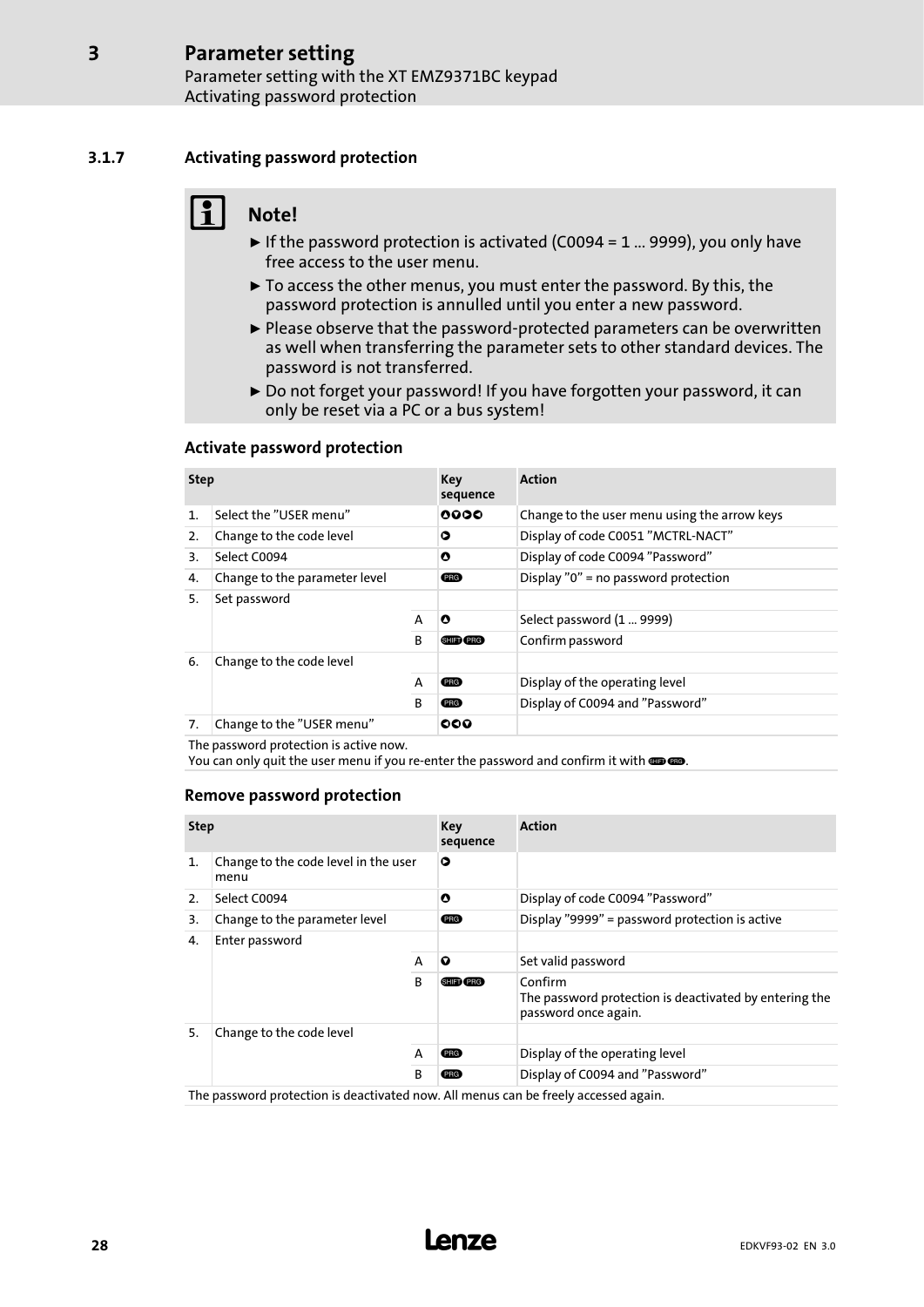## <span id="page-28-0"></span>3.1.8 Diagnostics

In the "Diagnostic" menu the two submenus "Actual info" and "History" contain all codes for

- $\blacktriangleright$  monitoring the drive
- $\blacktriangleright$  fault/error diagnosis

In the operating level, more status messages are displayed. If several status messages are active, the message with the highest priority is displayed.

| <b>Priority</b> | <b>Display</b>               | Meaning                                                                |                                                                                 |  |  |  |  |
|-----------------|------------------------------|------------------------------------------------------------------------|---------------------------------------------------------------------------------|--|--|--|--|
| 1               | <b>GLOBAL DRIVE INIT</b>     | Initialisation or communication error between<br>keypad and controller |                                                                                 |  |  |  |  |
| $\overline{2}$  | XXX - TRIP                   | Active TRIP (contents of C0168/1)                                      |                                                                                 |  |  |  |  |
| 3               | XXX - MESSAGE                | Active message (contents of C0168/1)                                   |                                                                                 |  |  |  |  |
| 4               | Special device states:       |                                                                        |                                                                                 |  |  |  |  |
|                 |                              | Switch-on inhibit                                                      |                                                                                 |  |  |  |  |
| 5               |                              |                                                                        | Source for controller inhibit (the value of C0004 is displayed simultaneously): |  |  |  |  |
|                 | STP1                         | 9300 servo:                                                            | Terminal X5/28                                                                  |  |  |  |  |
|                 |                              | ECSxS/P/M/A:                                                           | Terminal X6/SI1                                                                 |  |  |  |  |
|                 | STP3                         | Operating module or LECOM A/B/LI                                       |                                                                                 |  |  |  |  |
|                 | STP4                         | <b>INTERBUS or PROFIBUS-DP</b>                                         |                                                                                 |  |  |  |  |
|                 | STP <sub>5</sub>             | 9300 servo, ECSxA/E:                                                   | System bus (CAN)                                                                |  |  |  |  |
|                 |                              | ECSxS/P/M:                                                             | MotionBus (CAN)                                                                 |  |  |  |  |
|                 | STP <sub>6</sub>             | C0040                                                                  |                                                                                 |  |  |  |  |
| 6               | Source for quick stop (QSP): |                                                                        |                                                                                 |  |  |  |  |
|                 | QSP-term-Ext                 | The MCTRL-QSP input of the MCTRL function block is on HIGH signal.     |                                                                                 |  |  |  |  |
|                 | OSP-C0135                    | Operating module or LECOM A/B/LI                                       |                                                                                 |  |  |  |  |
|                 | OSP-AIF                      | <b>INTERBUS or PROFIBUS-DP</b>                                         |                                                                                 |  |  |  |  |
|                 | QSP-CAN                      | 9300 servo, ECSxA:                                                     | System bus (CAN)                                                                |  |  |  |  |
|                 |                              | ECSxS/P/M:                                                             | MotionBus (CAN)                                                                 |  |  |  |  |
| $\overline{7}$  | <b>XXX - WARNING</b>         | Active warning (contents of C0168/1)                                   |                                                                                 |  |  |  |  |
| 8               | <b>XXXX</b>                  | Value below C0004                                                      |                                                                                 |  |  |  |  |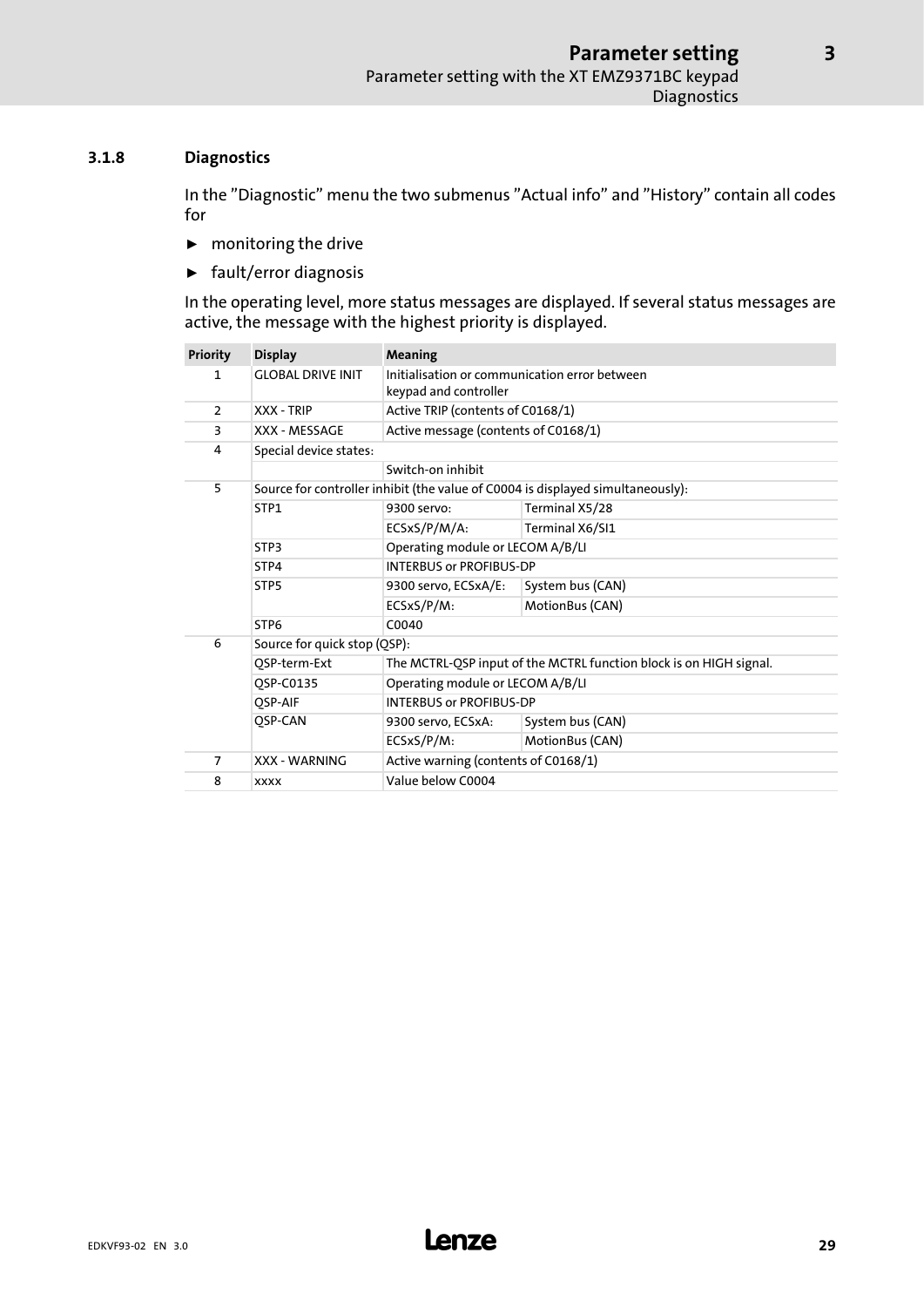## <span id="page-29-0"></span>3.1.9 Menu structure

For simple, user−friendly operation, the codes are clearly arranged in function−related menus:

| Main menu         | <b>Submenus</b> | Description                                                                                                                                                                                                              |  |  |  |  |
|-------------------|-----------------|--------------------------------------------------------------------------------------------------------------------------------------------------------------------------------------------------------------------------|--|--|--|--|
| <b>Display</b>    | <b>Display</b>  |                                                                                                                                                                                                                          |  |  |  |  |
| User-Menu         |                 | Codes defined in C0517                                                                                                                                                                                                   |  |  |  |  |
| Code list         |                 | All available codes                                                                                                                                                                                                      |  |  |  |  |
|                   | ALL             | All available codes listed in ascending order (C0001  C7999)                                                                                                                                                             |  |  |  |  |
|                   | <b>PS 1</b>     | Codes in parameter set 1 (C0001  C1999)                                                                                                                                                                                  |  |  |  |  |
|                   | PS <sub>2</sub> | Codes in parameter set 2 (C2001  C3999)                                                                                                                                                                                  |  |  |  |  |
|                   | PS <sub>3</sub> | Codes in parameter set 3 (C4001  C5999)                                                                                                                                                                                  |  |  |  |  |
|                   | PS <sub>4</sub> | Codes in parameter set 4 (C6001  C7999)                                                                                                                                                                                  |  |  |  |  |
| Load/Store        |                 | Parameter set management<br>Parameter set transfer, restore delivery status                                                                                                                                              |  |  |  |  |
| <b>Diagnostic</b> |                 | <b>Diagnostic</b>                                                                                                                                                                                                        |  |  |  |  |
|                   | Actual info     | Display codes to monitor the drive                                                                                                                                                                                       |  |  |  |  |
|                   | History         | Fault analysis with history buffer                                                                                                                                                                                       |  |  |  |  |
| Short setup       |                 | Quick configuration of predefined applications<br>Configuration of the user menu<br>The predefined applications depend on the type of the standard device (frequency<br>inverter, servo inverter, position controller, ) |  |  |  |  |
| <b>Main FB</b>    |                 | Configuration of the main function blocks                                                                                                                                                                                |  |  |  |  |
|                   | NSET            | Setpoint processing                                                                                                                                                                                                      |  |  |  |  |
|                   | NSET-JOG        | Fixed setpoints                                                                                                                                                                                                          |  |  |  |  |
|                   | NSET-RAMP1      | Ramp function generator                                                                                                                                                                                                  |  |  |  |  |
|                   | <b>MCTRL</b>    | Motor control                                                                                                                                                                                                            |  |  |  |  |
|                   | <b>DFSET</b>    | Digital frequency processing                                                                                                                                                                                             |  |  |  |  |
|                   | <b>DCTRL</b>    | Internal control                                                                                                                                                                                                         |  |  |  |  |
| Terminal I/O      |                 | Connection of inputs and outputs with internal signals                                                                                                                                                                   |  |  |  |  |
|                   | AIN1 X6.1/2     | Analog input 1                                                                                                                                                                                                           |  |  |  |  |
|                   | AIN2 X6.3/4     | Analog input 2                                                                                                                                                                                                           |  |  |  |  |
|                   | AOUT1 X6.62     | Analog output 1                                                                                                                                                                                                          |  |  |  |  |
|                   | AOUT2 X6.63     | Analog output 2                                                                                                                                                                                                          |  |  |  |  |
|                   | <b>DIGIN</b>    | Digital inputs                                                                                                                                                                                                           |  |  |  |  |
|                   | <b>DIGOUT</b>   | Digital outputs                                                                                                                                                                                                          |  |  |  |  |
|                   | <b>DFIN</b>     | Digital frequency input                                                                                                                                                                                                  |  |  |  |  |
|                   | <b>DFOUT</b>    | Digital frequency output                                                                                                                                                                                                 |  |  |  |  |
|                   | State bus       | State bus (not with 9300 frequency inverter)                                                                                                                                                                             |  |  |  |  |
| Controller        |                 | Configuration of internal control parameters                                                                                                                                                                             |  |  |  |  |
|                   | Speed           | Speed controller                                                                                                                                                                                                         |  |  |  |  |
|                   | Current         | Current controller or torque controller                                                                                                                                                                                  |  |  |  |  |
|                   | Phase           | Phase controller (not with 9300 frequency inverter)                                                                                                                                                                      |  |  |  |  |
| Motor/Feedb.      |                 | Input of motor data, configuration of speed feedback                                                                                                                                                                     |  |  |  |  |
|                   | Motor adj       | Motor data                                                                                                                                                                                                               |  |  |  |  |
|                   | Feedback        | Configuration of feedback systems                                                                                                                                                                                        |  |  |  |  |
| Monitoring        |                 | <b>Configuration of monitoring functions</b>                                                                                                                                                                             |  |  |  |  |

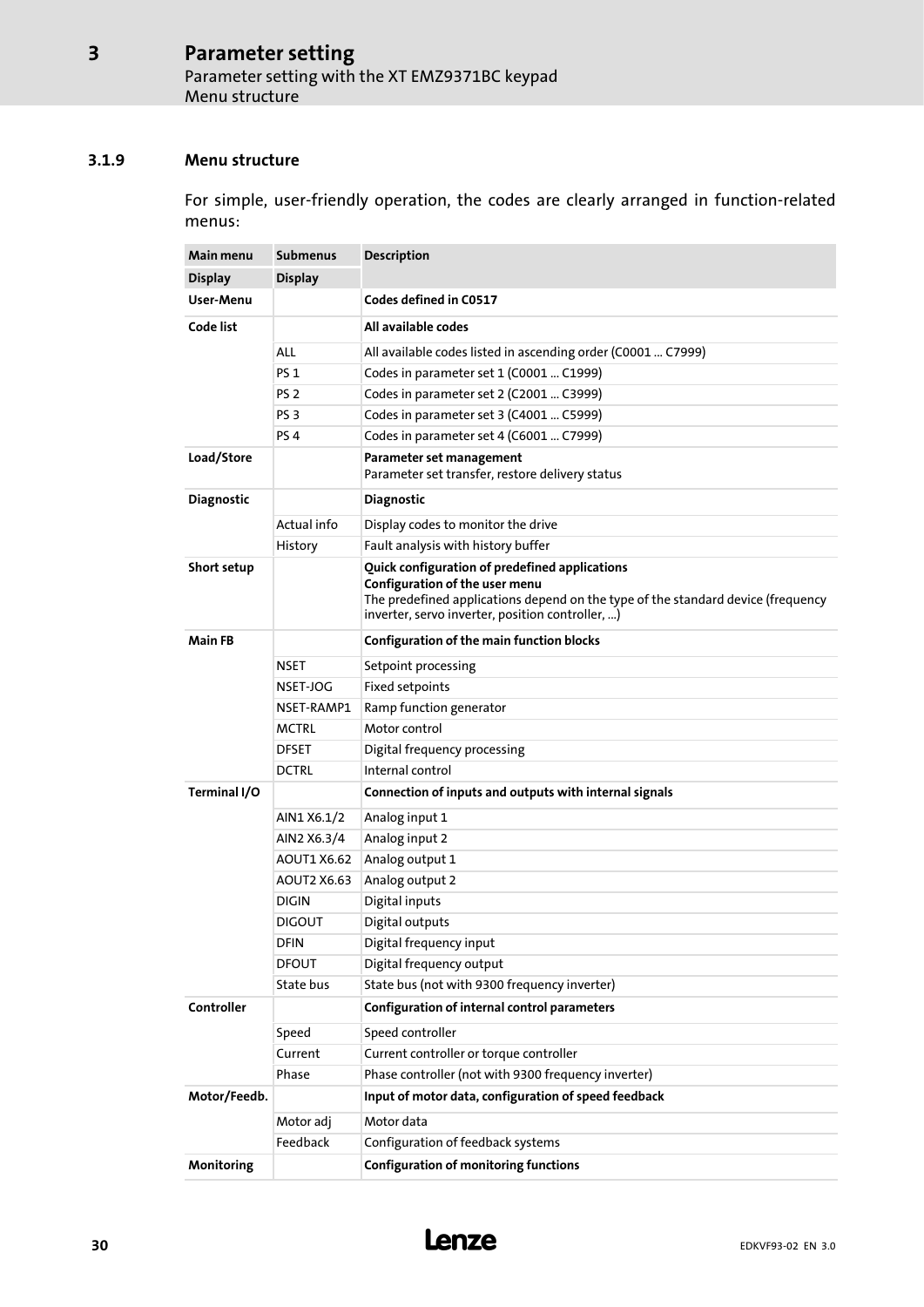## Parameter setting Parameter setting with the XT EMZ9371BC keypad Menu structure

| Main menu<br><b>Submenus</b> |                | <b>Description</b>                                                                               |  |  |  |
|------------------------------|----------------|--------------------------------------------------------------------------------------------------|--|--|--|
| <b>Display</b>               | <b>Display</b> |                                                                                                  |  |  |  |
| <b>LECOM/AIF</b>             |                | Configuration of operation with communication modules                                            |  |  |  |
|                              | LECOM A/B      | Serial interface                                                                                 |  |  |  |
|                              | AIF interface  | Process data                                                                                     |  |  |  |
|                              | Status word    | Display of status words                                                                          |  |  |  |
| System bus                   |                | Configuration of system bus (CAN)                                                                |  |  |  |
|                              | Management     | CAN communication parameters                                                                     |  |  |  |
|                              | CAN-IN1        |                                                                                                  |  |  |  |
|                              | CAN-OUT1       | CAN object 1                                                                                     |  |  |  |
|                              | CAN-IN2        |                                                                                                  |  |  |  |
|                              | CAN-OUT2       | CAN object 2                                                                                     |  |  |  |
|                              | CAN-IN3        |                                                                                                  |  |  |  |
|                              | CAN-OUT3       | CAN object 3                                                                                     |  |  |  |
|                              | Status word    | Display of status words                                                                          |  |  |  |
|                              | <b>FDO</b>     | Free digital outputs                                                                             |  |  |  |
|                              | Diagnostic     | CAN diagnostic                                                                                   |  |  |  |
| <b>FB</b> config             |                | <b>Configuration of function blocks</b>                                                          |  |  |  |
| <b>Func blocks</b>           |                | <b>Parameterisation of function blocks</b><br>The submenus contain all available function blocks |  |  |  |
| <b>FCODE</b>                 |                | <b>Configuration of free codes</b>                                                               |  |  |  |
| Identify                     |                | Identification                                                                                   |  |  |  |
|                              | <b>Drive</b>   | Software version of standard device                                                              |  |  |  |
|                              | Op Keypad      | Software version of keypad                                                                       |  |  |  |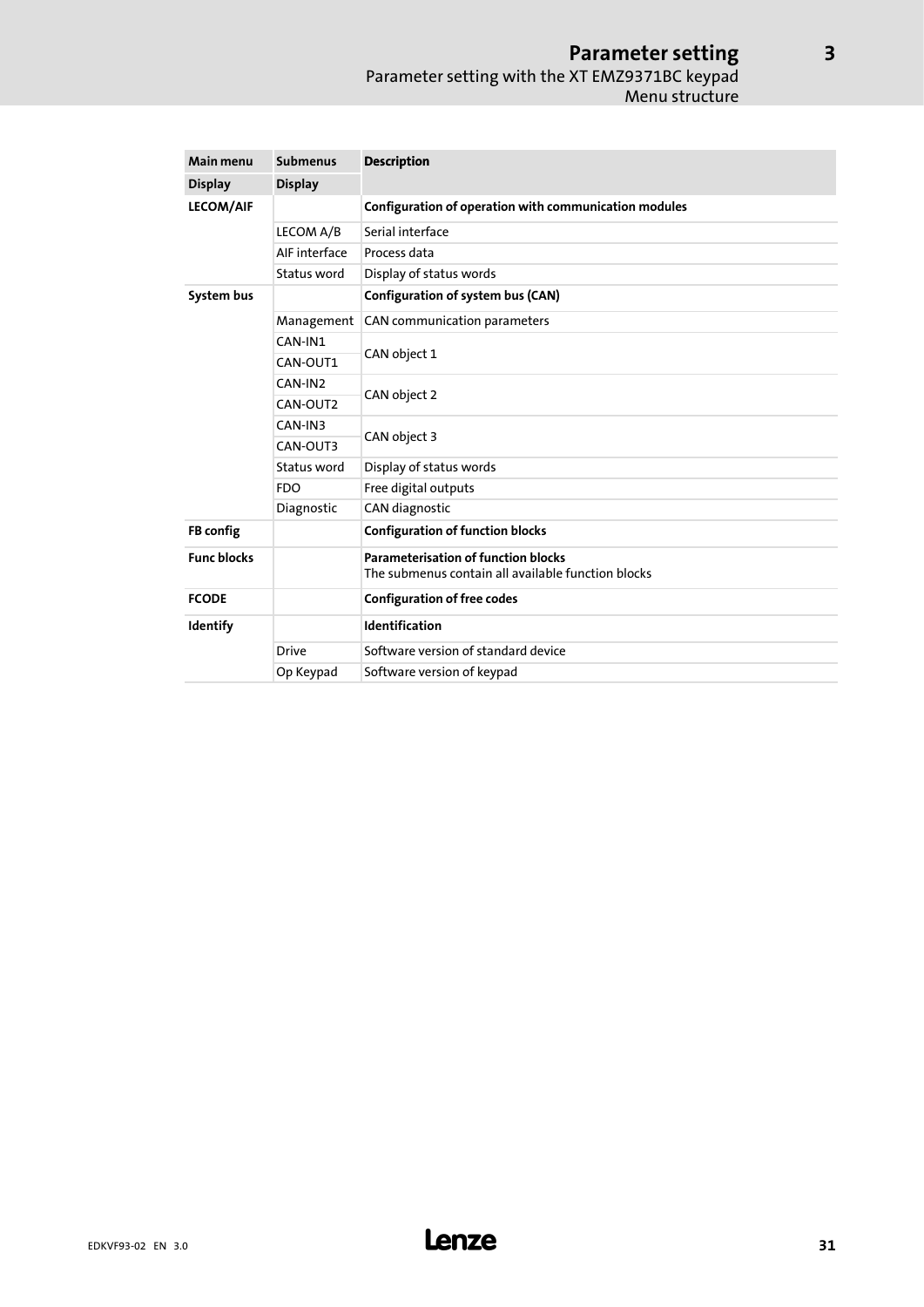## <span id="page-31-0"></span>4.1 Display of operating data, diagnostics

## 4.1.1 Display of operating data

## Description

Important operating parameters are measured by the controller. They can be displayed with the keypad or PC.

Some operating data can be calibrated to be displayed or selected directly with the unit of the process quantity (e.g. pressure, temperature, speed).

# Note!

The calibration always affects all specified codes simultaneously.

## Codes for parameter setting

| Code  |                   | <b>Possible settings</b> |                  |                |  | <b>IMPORTANT</b>                                                                                                                                                                                                                                                                                                       |
|-------|-------------------|--------------------------|------------------|----------------|--|------------------------------------------------------------------------------------------------------------------------------------------------------------------------------------------------------------------------------------------------------------------------------------------------------------------------|
| No.   | <b>Name</b>       | Lenze                    | <b>Selection</b> |                |  |                                                                                                                                                                                                                                                                                                                        |
| C0051 | <b>MCTRL-NACT</b> |                          | $-36000$         | ${1$ rpm $}$   |  | 36000 Actual speed value, function block<br><b>MCTRI</b><br>• Read only                                                                                                                                                                                                                                                |
| C0052 | <b>MCTRL-Umot</b> |                          | 0                | $\{1 V\}$      |  | 800 Motor voltage, function block MCTRL<br>• Read only<br>MCTRL-VACT = 100 % = C0090                                                                                                                                                                                                                                   |
| C0053 | <b>UG-VOLTAGE</b> |                          | 0                | $\{1 V\}$      |  | 900 DC-bus voltage, function block MCTRL<br>• Read only<br>MCTRL-DCVOLT = 100 % = 1000 V                                                                                                                                                                                                                               |
| C0054 | <b>IMot</b>       |                          | 0.0              | ${0.1 A}$      |  | 500.0 Current motor current, function block<br><b>MCTRL</b><br>Read only<br>$\bullet$<br>$MCTRL-IACT = 100 % = CO022$                                                                                                                                                                                                  |
| C0061 | Heatsink temp     |                          | 0                | ${1^{\circ}C}$ |  | 100 Heatsink temperature<br>$\bullet$ Read only<br>If the temperature of the heatsink<br>> 85 °C, the controller sets TRIP OH<br>Early warning is possible via DH4,<br>temperature is set in C0122                                                                                                                     |
| C0063 | Mot temp          |                          | 0                | ${1^{\circ}C}$ |  | 200 Motor temperature<br>Read only<br>٠<br>Monitoring of the motor<br>temperature must be activated.<br>KTY at X8/5, X8/8:<br>٠<br>- At 150 °C, TRIP 0H3 is set<br>- Early warning is possible via DH7,<br>temperature is set in C0121<br>PTC, thermal contact at T1, T2:<br>- Release sets TRIP or warning <i>0H8</i> |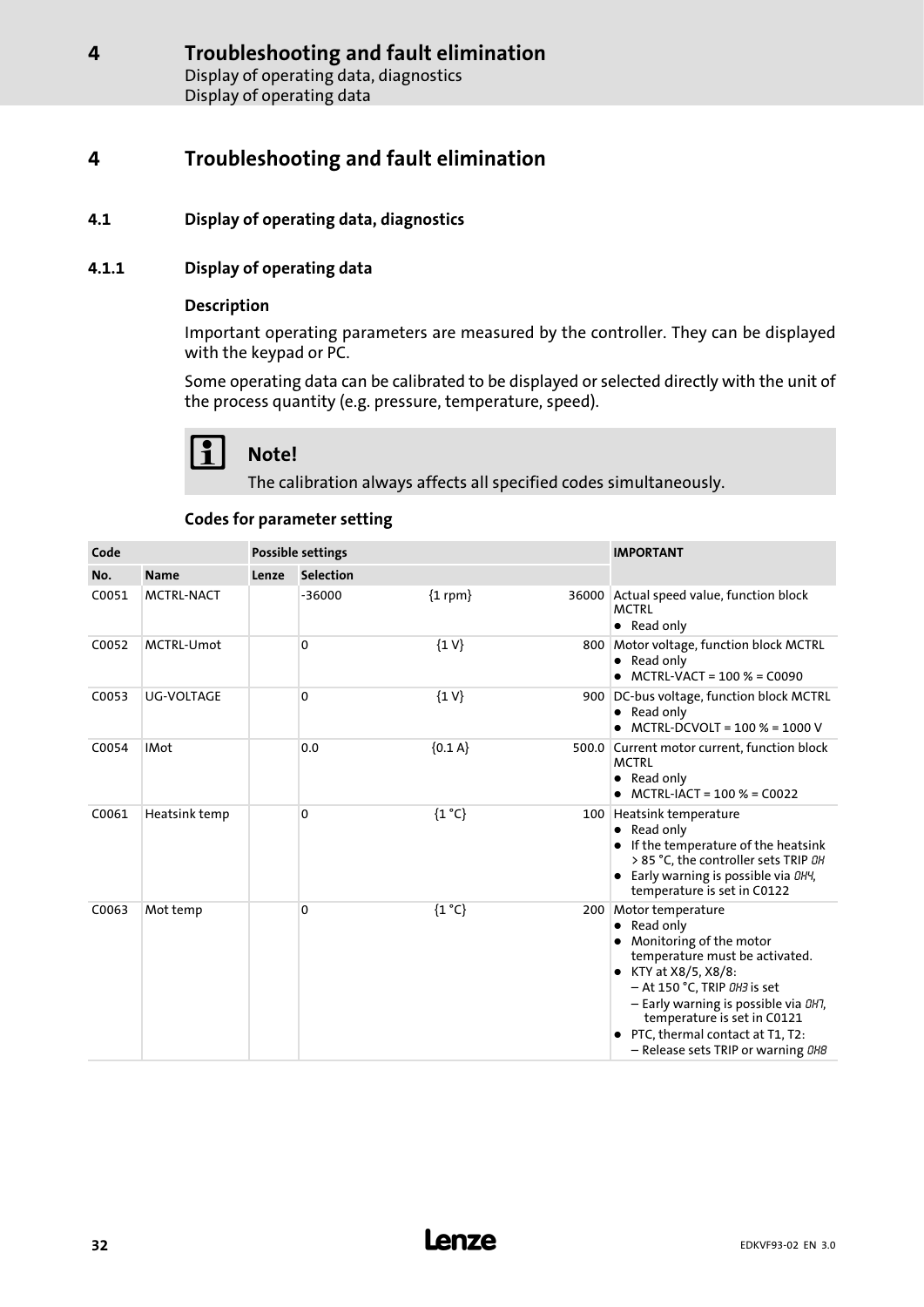## Troubleshooting and fault elimination Display of operating data, diagnostics **Diagnostics**

<span id="page-32-0"></span>

| Code  |             | Possible settings |                                                                                                                                              |                                                               |                                                                                                     |                                                                                     | <b>IMPORTANT</b> |                                                                                                                                                                                                                                                                      |
|-------|-------------|-------------------|----------------------------------------------------------------------------------------------------------------------------------------------|---------------------------------------------------------------|-----------------------------------------------------------------------------------------------------|-------------------------------------------------------------------------------------|------------------|----------------------------------------------------------------------------------------------------------------------------------------------------------------------------------------------------------------------------------------------------------------------|
| No.   | <b>Name</b> | Lenze             | <b>Selection</b>                                                                                                                             |                                                               |                                                                                                     |                                                                                     |                  |                                                                                                                                                                                                                                                                      |
| C0064 | Utilization |                   | 0                                                                                                                                            |                                                               | ${1\%}$                                                                                             |                                                                                     | 150              | Device utilisation lxt<br>$\bullet$ Read only<br>Device utilisation during the last<br>180 s of operating time<br>C0064 > 100 % releases warning<br>OC5<br>$C0064 > 140$ % limits the output<br>current of the controller to 67 % of<br>the maximum current in C0022 |
| C0150 | Status word |                   | Bit <sub>00</sub><br>Bit <sub>01</sub><br>Bit <sub>02</sub><br>Bit03<br>Bit04<br>Bit <sub>05</sub><br>Bit <sub>06</sub><br>Bit <sub>07</sub> | —<br><b>IMP</b><br>—<br>—<br>-<br>-<br>$n = 0$<br><b>CINH</b> | Bit <sub>08</sub><br>Bit <sub>09</sub><br>Bit10<br>Bit11<br>Bit12<br>Bit13<br>Bit14<br><b>Bit15</b> | Status code<br>Status code<br>Status code<br>Status code<br>Warning<br>Message<br>- |                  | Read only<br>Decimal status word for networking<br>via automation interface (AIF)<br>Binary interpretation indicates the<br>bit states                                                                                                                               |

## 4.1.2 Diagnostics

## Description

Display codes for diagnostics

## Codes for parameter setting

| Code                        |             | Possible settings |                          |                              | <b>IMPORTANT</b>                                 |  |
|-----------------------------|-------------|-------------------|--------------------------|------------------------------|--------------------------------------------------|--|
| No.                         | <b>Name</b> |                   | Lenze Selection          |                              |                                                  |  |
| <b>DRIVE IDENT</b><br>C0093 |             |                   |                          |                              | Controller identification<br>$\bullet$ Read only |  |
|                             |             |                   | $\mathbf{0}$             | invalid                      | Damaged power section                            |  |
|                             |             |                   | 1                        | none                         | No power section                                 |  |
|                             |             |                   | 9321<br>$\cdots$<br>9333 | 9321VC<br>$\cdots$<br>9333VC | Display of the controller used                   |  |
| C0099                       | S/W version |                   | x.y<br>x<br>v            | Main version<br>Subversion   | Software version<br>• Read only                  |  |

[4](#page-31-0)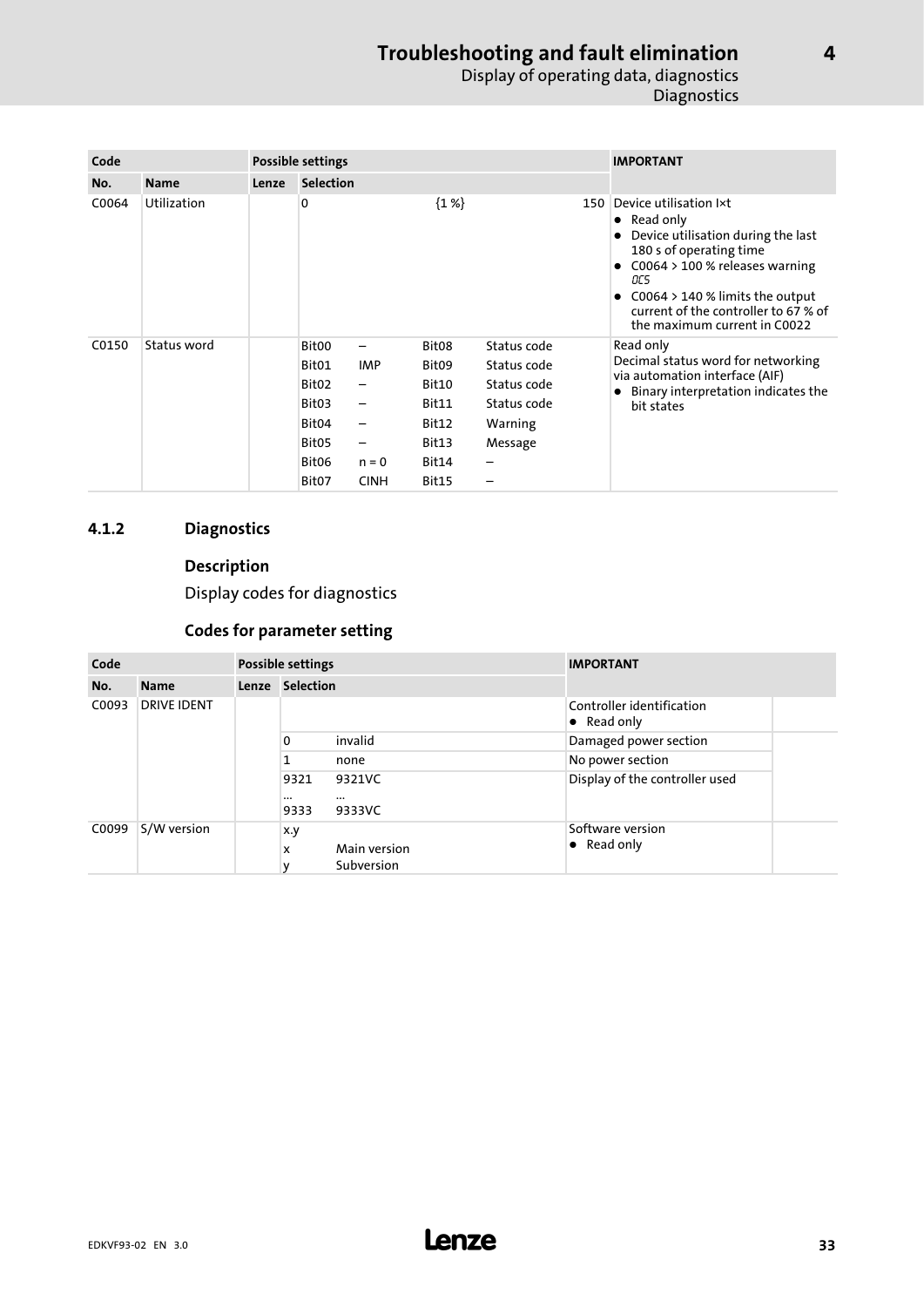## <span id="page-33-0"></span>4.2 Troubleshooting

## Detecting breakdowns

A breakdown can be detected quickly via the LEDs at the controller or via the status information at the keypad.

## Analysing errors

Analyse the error using the history buffer. The list of fault messages gives you advice how to remove the fault.  $( 40 40)$  $( 40 40)$ 

## 4.2.1 Status display via controller LEDs

During operation the operating status of the controller is shown by 2 LEDs.

| <b>LED</b>             |                 | <b>Operating status</b>                                  |                            |
|------------------------|-----------------|----------------------------------------------------------|----------------------------|
| $Red$ $@$              | Green 2         |                                                          |                            |
| Off                    | On              | Controller is enabled                                    |                            |
| On                     | On              | Mains is switched on and automatic start is<br>inhibited | 1ze-Str. 1<br>ЮI           |
| Off                    | Blinking slowly | Controller is inhibited                                  | Aerzen                     |
| Off                    | On              | Motor data identification is being performed             | rsion: 1A1F<br>r.-No: 1234 |
| Blinking quickly       | Off             | Undervoltage                                             | 0/240V                     |
| <b>Blinking slowly</b> | Off             | Active fault                                             |                            |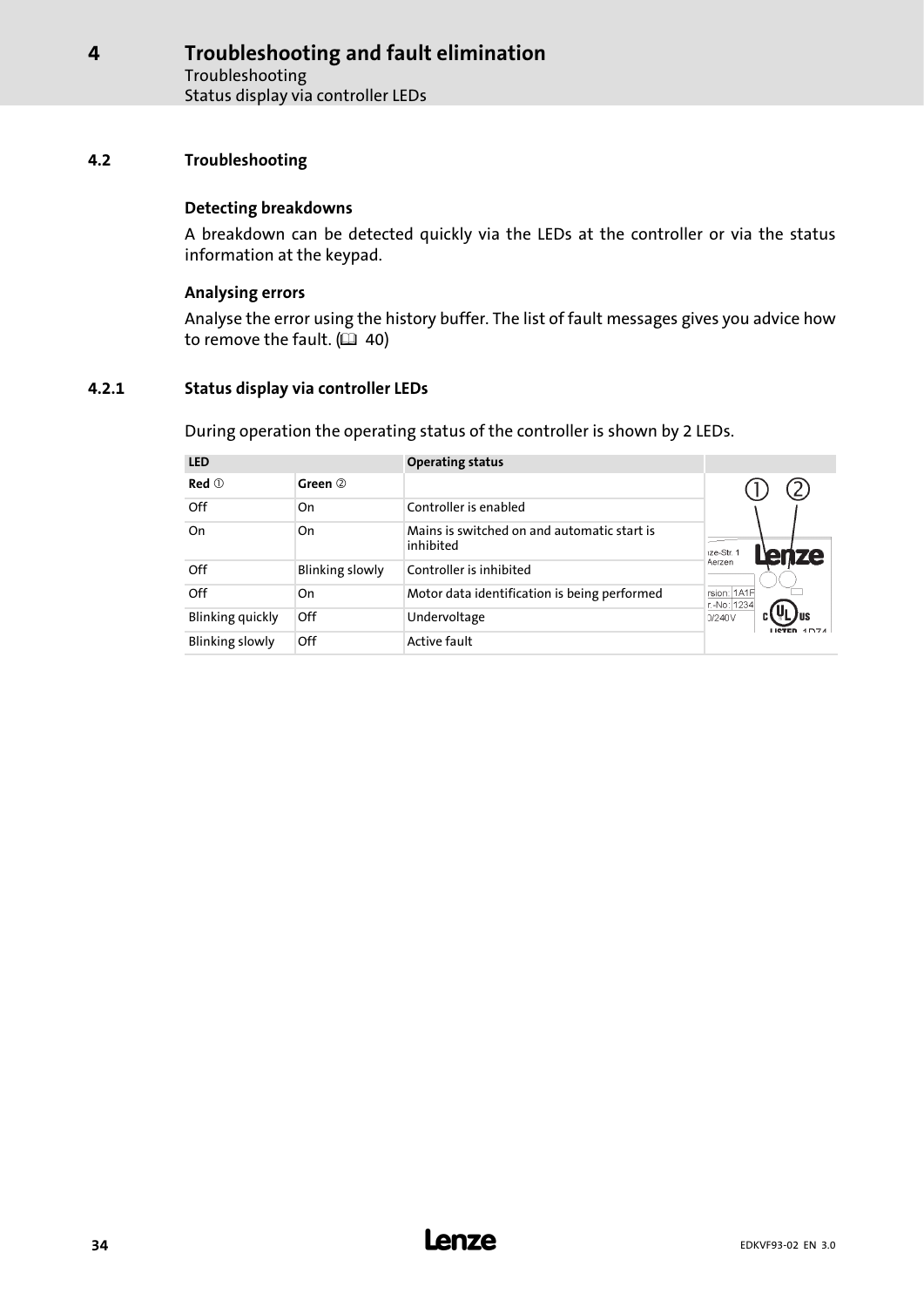## <span id="page-34-0"></span>4.2.2 Fault analysis with the history buffer

## Retracing faults

Faults can be retraced via the history buffer. Fault messages are stored in the 8 memory locations in the order of their appearance.

The memory locations can be retrieved via codes.

## Structure of the history buffer

| Code    |                     | <b>Memory location</b> | <b>Entry</b>                      | <b>Note</b>          |                                                                                     |
|---------|---------------------|------------------------|-----------------------------------|----------------------|-------------------------------------------------------------------------------------|
| CO168/1 | $CO169/1$ $CO170/1$ |                        | <b>Memory location 1</b>          | Active fault         | If the fault is no longer pending or has been                                       |
| CO168/2 |                     |                        | C0169/2 C0170/2 Memory location 2 | Last fault           | acknowledged:<br>• The contents of the memory locations                             |
| CO168/3 |                     |                        | C0169/3 C0170/3 Memory location 3 | Last but one fault   | 1  7 are shifted "up" to the next memory                                            |
| C0168/4 |                     |                        | C0169/4 C0170/4 Memory location 4 | Last but two fault   | location.                                                                           |
| CO168/5 |                     |                        | C0169/5 C0170/5 Memory location 5 | Last but three fault | • The content of memory location 8 is<br>deleted from the history buffer and cannot |
| CO168/6 |                     |                        | C0169/6 C0170/6 Memory location 6 | Last but four fault  | be retrieved anymore.                                                               |
| C0168/7 | CO169/7             |                        | C0170/7 Memory location 7         | Last but five fault  | • Memory location 1 is deleted $(=$ no active<br>fault).                            |
| CO168/8 |                     |                        | C0169/8 C0170/8 Memory location 8 | Last but six fault   |                                                                                     |

| Explanations regarding the codes |  |  |
|----------------------------------|--|--|
|                                  |  |  |

| C0168 | <b>Fault indication and response</b><br>• The entry is effected as a LECOM error number<br>• If several faults with different responses occur at the same time:<br>- Only the fault with the highest priority response is entered (1. TRIP, 2. message,<br>3. warning).<br>• If several faults with the same response (e.g. 2 messages) occur at the same time:<br>- Only the fault which occurred first is entered. |
|-------|----------------------------------------------------------------------------------------------------------------------------------------------------------------------------------------------------------------------------------------------------------------------------------------------------------------------------------------------------------------------------------------------------------------------|
| C0169 | Time of fault occurence<br>• The reference time is provided by the power-on time meter (C0179).<br>• If the same fault occurs several times in succession, only the time of the last occurrence<br>is stored.                                                                                                                                                                                                        |
| C0170 | <b>Fault frequency</b><br>• Only the time of the last occurrence is stored.                                                                                                                                                                                                                                                                                                                                          |

## Clear history buffer

Set C0167 = 1 to clear the history buffer.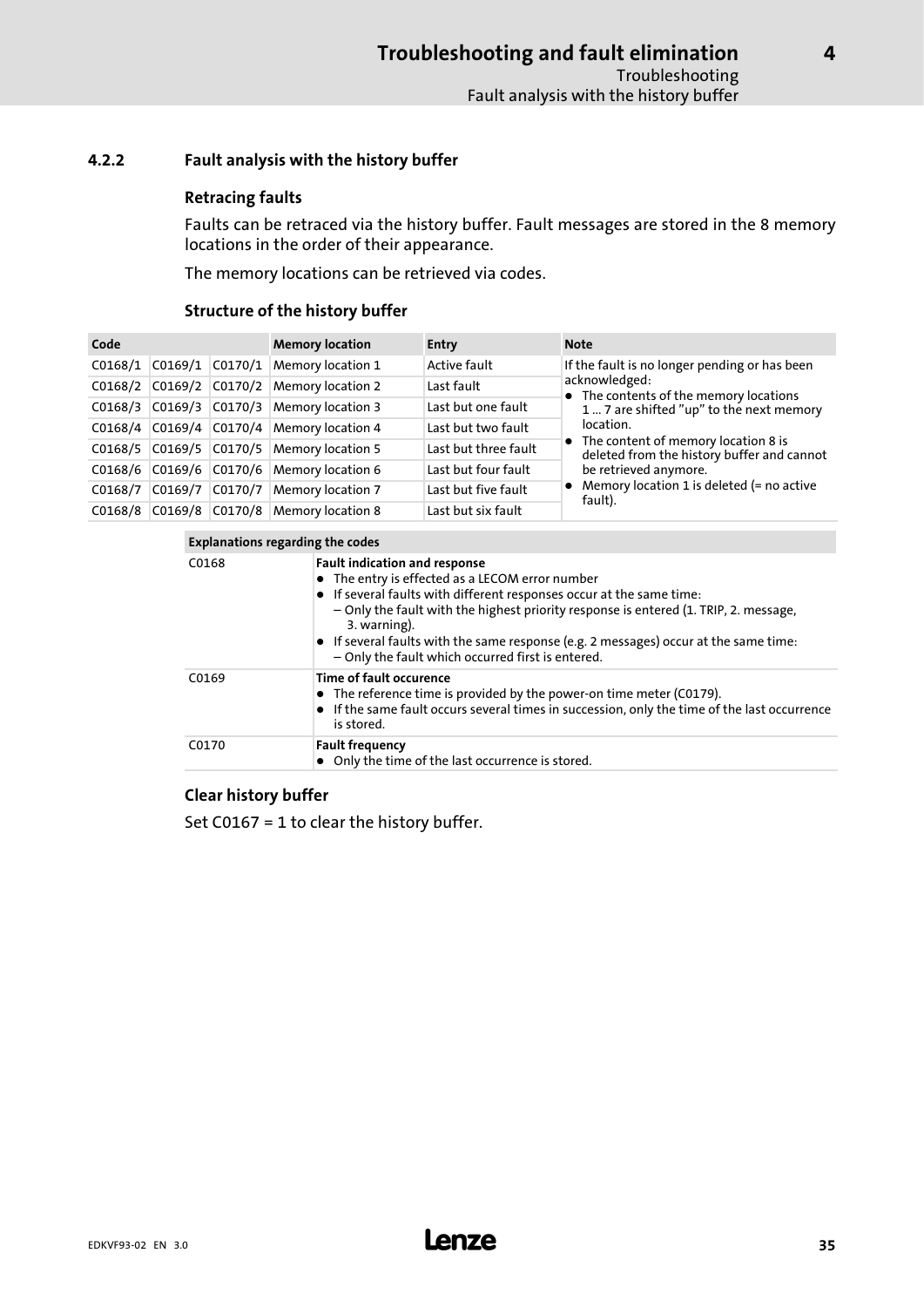Drive behaviour in the event of faults Fault analysis with the history buffer

## <span id="page-35-0"></span>4.3 Drive behaviour in the event of faults

The controller responds differently to the three possible fault types TRIP, message, or warning:

## TRIP

## TRIP (display in keypad  $XT:$   $MP$   $EBI$ )

- ƒ Switches the power outputs U, V, W to a high−resistance state until TRIP reset is executed.
- $\triangleright$  The fault indication is entered into the history buffer as "current fault" in C0168/1.
- $\blacktriangleright$  The drive coasts without any control!
- After TRIP reset  $(43, 45)$  $(43, 45)$  $(43, 45)$ :
	- The drive travels along the ramps to its setpoint.
	- The fault indication is moved to C0168/2 as "last fault".

## Messages

## Message (display in keypad  $XT:$   $MP$   $Fall$ )

- ► Switches the power outputs U, V, W to a high-resistance state.
- $\blacktriangleright$  The fault indication is entered into the history buffer as "current fault" in C0168/1.
- $\blacktriangleright$  In case of a fault  $\leq$ 5 s:
	- The drive coasts without any control as long as the message is active!
	- If the message is not active anymore, the drive travels to its setpoint with maximum torque.
- $\blacktriangleright$  In case of a fault  $>$  5 s:
	- The drive coasts without any control as long as the message is active!
	- If the message is not active anymore, the drive travels to its setpoint along the adjusted ramps.
- $\triangleright$  If the message is not active anymore, the fault indication is moved to C0168/2 as "last fault".

## Warnings

## "Heatsink overtemperature" (keypad XT: OH MP Lall)

- $\blacktriangleright$  The drive continues to travel in a controlled way!
- $\blacktriangleright$  The warning signal goes off when the fault is not active anymore.

## "Error in motor phase" (keypad XT:LP1)

## "PTC monitoring" (keypad XT: OH51)

- $\blacktriangleright$  The drive continues to travel in a controlled way!
- $\triangleright$  The fault indication is entered into the history buffer as "current fault" in C0168/1.
- ▶ After TRIP reset, the fault indication is moved to C0168/2 as "last fault".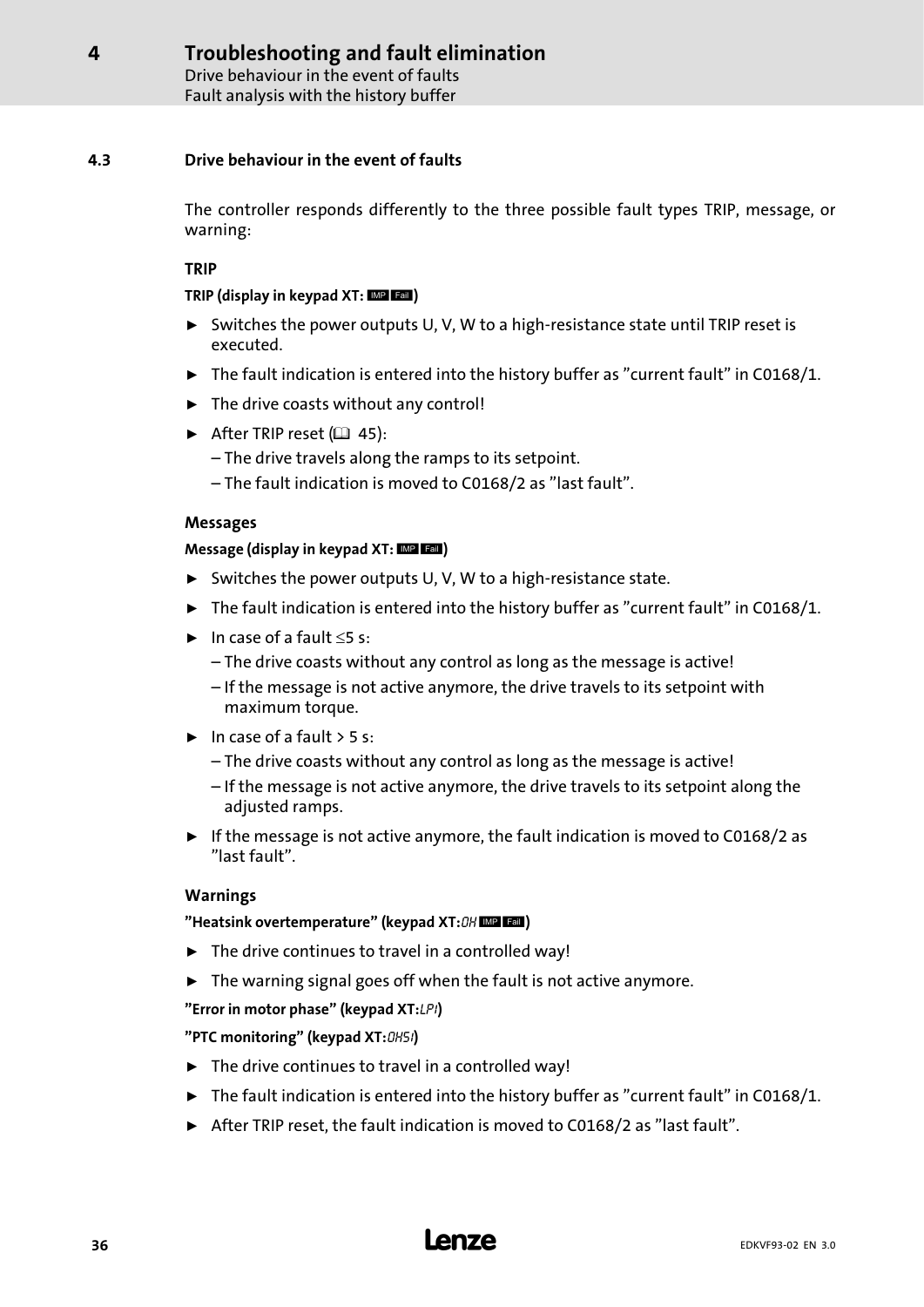## <span id="page-36-0"></span>4.4 Fault elimination

### 4.4.1 Drive errors

| <b>Malfunction</b>                                                                                                               | Cause                                                                                                                                                                                                                                                                                                                                                                                                                                                                                                                                                                                                                                                                                                                                                                                                                                                                                                                                                                                                                                                                                                                  | Remedy                                                                                                                                                                                                                                                                                                |
|----------------------------------------------------------------------------------------------------------------------------------|------------------------------------------------------------------------------------------------------------------------------------------------------------------------------------------------------------------------------------------------------------------------------------------------------------------------------------------------------------------------------------------------------------------------------------------------------------------------------------------------------------------------------------------------------------------------------------------------------------------------------------------------------------------------------------------------------------------------------------------------------------------------------------------------------------------------------------------------------------------------------------------------------------------------------------------------------------------------------------------------------------------------------------------------------------------------------------------------------------------------|-------------------------------------------------------------------------------------------------------------------------------------------------------------------------------------------------------------------------------------------------------------------------------------------------------|
| An asynchronous motor<br>with feedback rotates in an<br>uncontrolled manner and<br>with low speed                                | The motor phases are reversed so that the rotating field<br>of the motor is not identical with the rotating field of<br>the feedback system. The drive shows the following<br>behaviour:<br>• V/f characteristic control (C0006 = 5)<br>- The motor rotates faster than the speed setpoint by<br>the value set in C0074 (influence of the speed<br>controller, Lenze setting 10 % of $n_{max}$ ). After the<br>controller is enabled, it does not stop at zero speed<br>setpoint or quick stop (QSP).<br>- The final motor current depends, among other<br>things, on the set value of the V <sub>min</sub> boost (C0016)<br>and can rise to $I_{max}$ (C0022). This may activate the<br>fault message OC5.<br>• Vector control (C0006 = 1)<br>- The motor rotates slowly with maximum slip speed<br>(depending on motor data and maximum current)<br>and does not react to a speed setpoint. The<br>direction of rotation, however, is determined by<br>the sign of the speed setpoint.<br>- The motor current rises up to I <sub>max</sub> (C0022). This<br>may activate the fault message OC5 with a time<br>delay. | • Check motor cable for correct phase<br>relation.<br>• If possible, operate the motor with<br>deactivated feedback (C0025 = 1) and<br>check the direction of rotation of the<br>motor.                                                                                                               |
| Motor does not rotate<br>although the controller is<br>enabled (IIII is off) and a<br>speed setpoint has been<br>specified.      | The two terminal strips X5 are reversed. Since X5/A1 and<br>X5/28 face each other, the controller can be enabled if<br>the control terminals are internally supplied. All other<br>connections, however, are assigned incorrectly so that<br>the motor cannot start.                                                                                                                                                                                                                                                                                                                                                                                                                                                                                                                                                                                                                                                                                                                                                                                                                                                   | Check the position of the terminal strips:<br>• If you look at the connection unit in<br>reading direction, the left terminal<br>strip X5 must be connected with the<br>input signals and the right terminal<br>strip X5 must be connected with the<br>output signals.                                |
| The monitoring of the<br>motor phases (LP1) does<br>not respond if a motor<br>phase is interrupted,<br>although $C0597 = 0$ or 2 | The function block MLP1 is not entered into the<br>processing table.                                                                                                                                                                                                                                                                                                                                                                                                                                                                                                                                                                                                                                                                                                                                                                                                                                                                                                                                                                                                                                                   | Enter the function block MLP1 into the<br>processing table. The function block MLP1<br>requires $30 \mu s$ of calculating time.                                                                                                                                                                       |
| If during high speeds<br>DC-injection braking (GSB)<br>is activated, the fault OC1<br>(TRIP) or OU (TRIP) occurs                 | During DC-injection braking the controller sets pulse<br>inhibit for a short time (DCTRL-IMP) to reduce the<br>magnetisation in the motor before a DC voltage is<br>injected into the motor. At high speeds (e.g. in case of<br>mid-frequency motors) the residual voltage which<br>develops from the residual magnetism and high speed<br>can generate such a high motor current that OC1 or OU<br>are activated.                                                                                                                                                                                                                                                                                                                                                                                                                                                                                                                                                                                                                                                                                                     | Prolong the duration of the pulse inhibit:<br>• Connect the output signal DCTRL-IMP<br>to the function block TRANSx and<br>adjust the desired switch-off time<br>there (usually 500 ms). If<br>DCTRL-CINH1 is set to HIGH, the<br>duration of the pulse inhibit is<br>prolonged by the time adjusted. |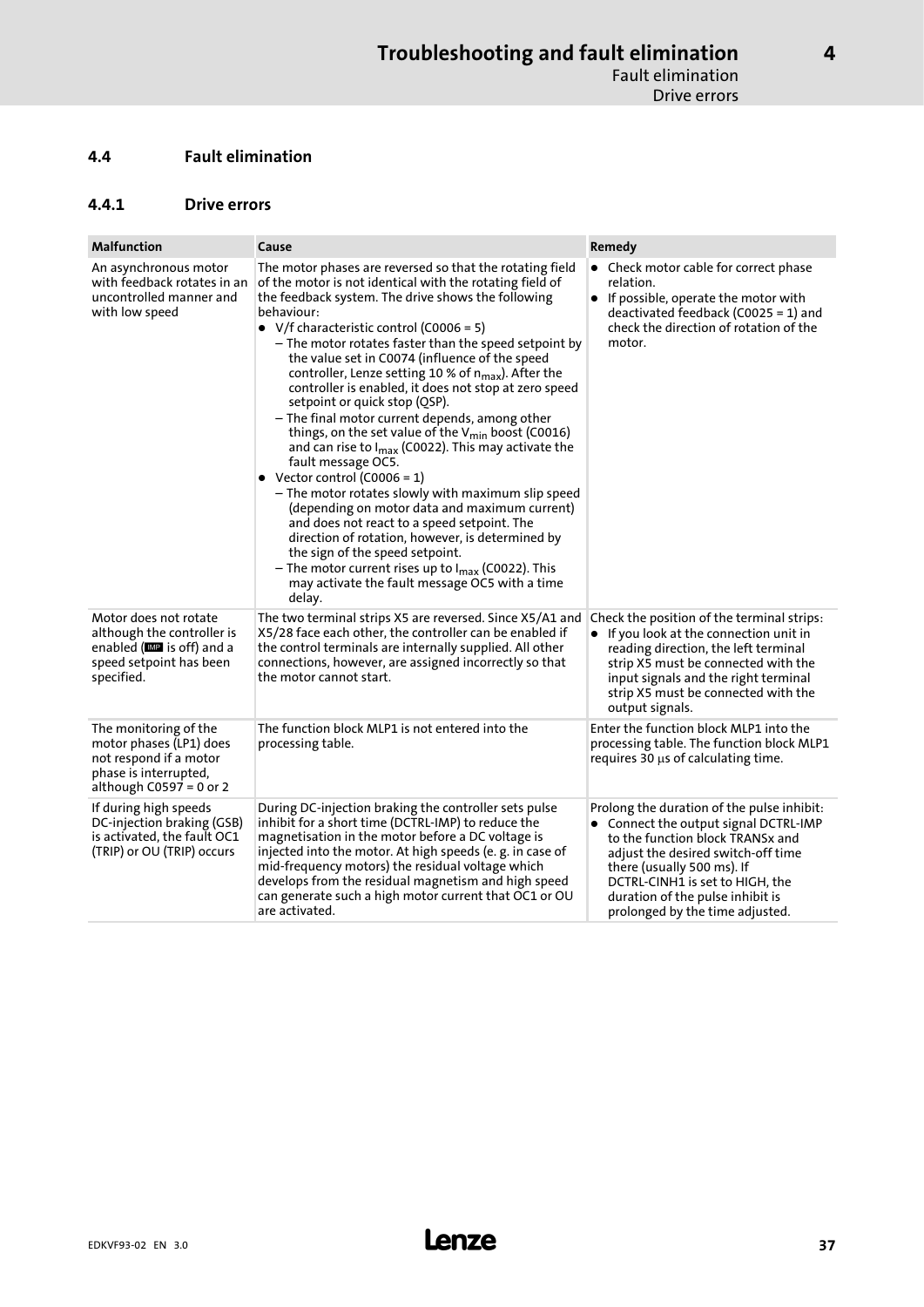## <span id="page-37-0"></span>4.4.2 Controller in clamp operation

The clamp operation is a permissible operating mode. But since, however, pulse inhibit is set again and again, the controller cannot provide the optimum power.

If the output power is optimal, the output current mainly is right below the clamp threshold.





Output current

## Function

- 1. When the output current reaches 2.25  $\times$  I<sub>r</sub>, a software clamp is activated.
- 2. The controller sets pulse inhibit for a short time. The motor current decreases as a function of the inductance in the motor circuit.
	- An internal counter is increased by the value one.
- 3. After max. 250  $\mu$ s the pulse inhibit is deactivated.
- 4. If a software clamp reoccurs within 2 s, the internal counter is again increased by the value one. Otherwise the counter is set to zero.
	- If the counter reaches the value 4300, OC3 (TRIP) is activated.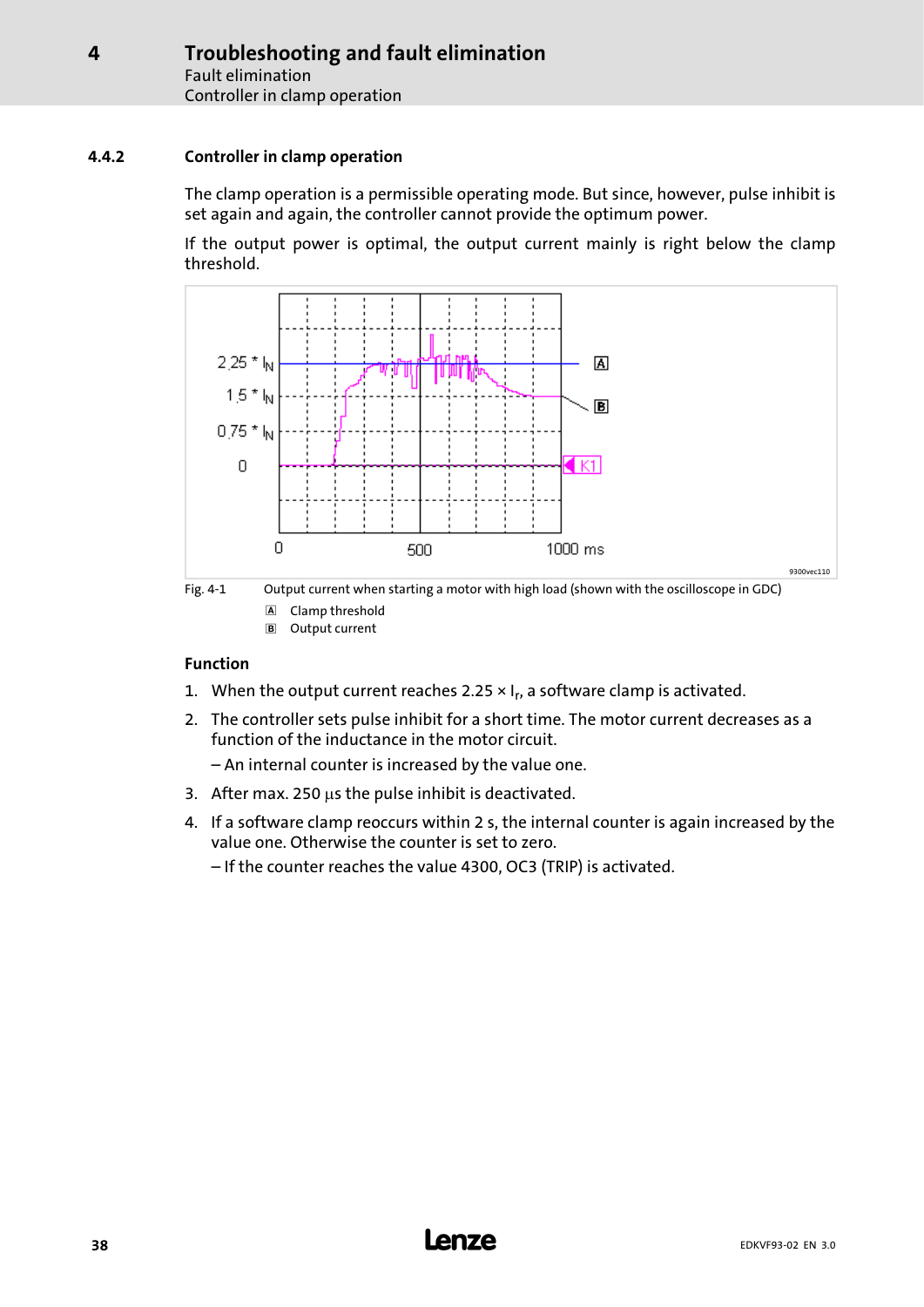## <span id="page-38-0"></span>4.4.3 Behaviour in case of overvoltage in the DC bus (OU message)

## Description

If the DC-bus voltage (U<sub>DC</sub>) exceeds the switch-off threshold OU, the pulse inhibit is set. At the same time, an internal timing element starts for a delay time (C0912).

The pulse inhibit is deactivated if the voltage falls below the switch−on threshold OU and the delay time has elapsed.

Switching thresholds in case of overvoltage in the DC bus (OU):

| Mains voltage range |                                           | C0173         | Switch-off threshold OU | Switch-on threshold OU |
|---------------------|-------------------------------------------|---------------|-------------------------|------------------------|
| < 400 V             | Operation with / without<br>brake chopper | 0             | 770 V                   | 755 V                  |
| 400 V               | Operation with / without<br>brake chopper | $1^*$         | 770 V                   | 755 V                  |
| 460 V               | Operation with / without<br>brake chopper | $\mathcal{P}$ | 770 V                   | 755 V                  |
| 480 V               | Operation without brake<br>chopper        | 3             | 770 V                   | 755 V                  |
| 480 V               | Operation with brake<br>chopper           | 4             | 800 V                   | 785 V                  |

Lenze setting

## Codes for parameter setting

| Code  |               | Possible settings |                  |                     | <b>IMPORTANT</b>                                                                                                                                                                                                                                                                                              |
|-------|---------------|-------------------|------------------|---------------------|---------------------------------------------------------------------------------------------------------------------------------------------------------------------------------------------------------------------------------------------------------------------------------------------------------------|
| No.   | <b>Name</b>   | Lenze             | <b>Selection</b> |                     |                                                                                                                                                                                                                                                                                                               |
| C0912 | OV delay time | $\rightarrow$     |                  | $\{1 \text{ ms}\}\$ | Delay time of the pulse enable after<br>an OU message<br>$\rightarrow$ Depending on C0082, C0086,<br>C0087, C0088, C0089, C0090,<br>C0091, C0092<br>A change of one of the codes<br>resets C0912 to the time of the<br>selected motor<br>$\bullet$ The time is derived from the<br>double rotor time constant |

[4](#page-31-0)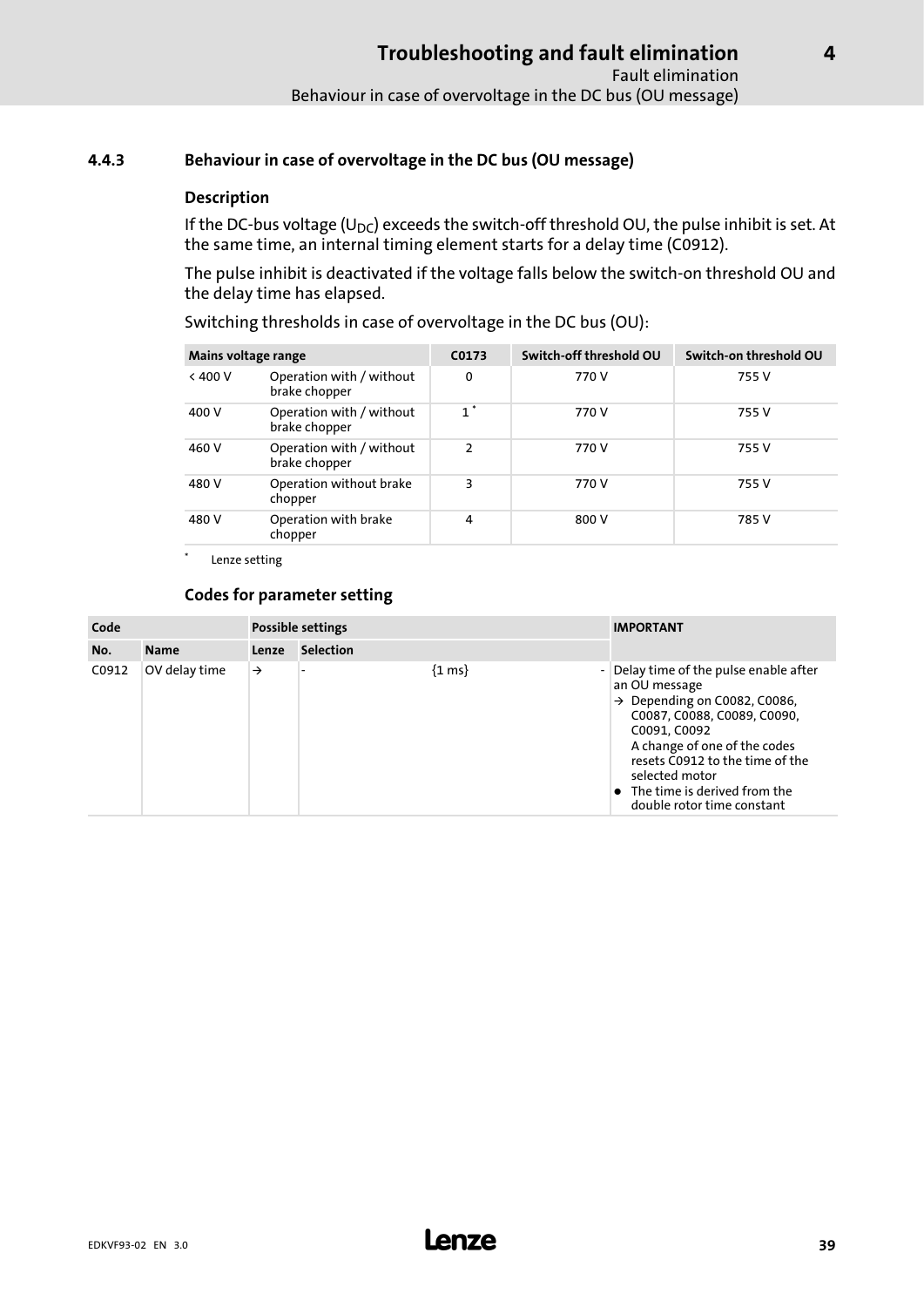System error messages General error messages

## Adjustment

<span id="page-39-0"></span>[4](#page-31-0)



- The period of time between exceeding the switch−off threshold OU and undershooting the switch−on threshold OU equals or is higher than the delay time set in C0912.
- After undershooting the switch−on threshold OU, the pulse inhibit is deactivated. The period of time between exceeding the switch−off threshold OU and undershooting the switch−on threshold OU is lower than the delay time set in C0912. The pulse inhibit is deactivated after the delay time in C0912 has elapsed.
- ► The delay time in [ms] is set under C0912. The Lenze setting can be changed by the factor 0.5 ... 2.

## 4.5 System error messages

## 4.5.1 General error messages



## Note!

In the case of a query via system bus (CAN), the fault messages are represented as numbers (see first column of the table).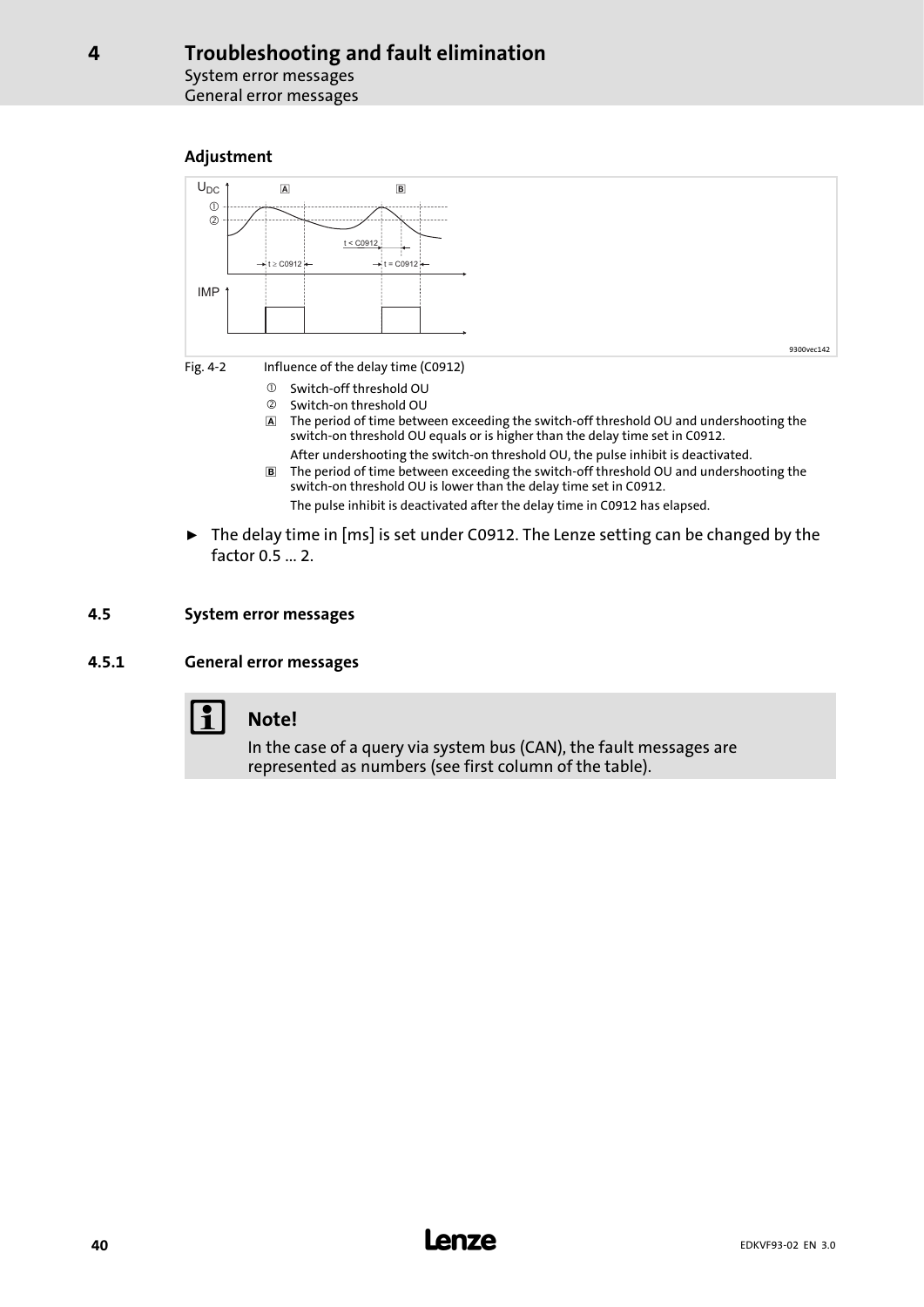| <b>Fault message</b> |                 | <b>Description</b>                                                              | Cause                                                                                                                                                                                                      | Remedy                                                                                                                                                                                                                                                                                       |  |
|----------------------|-----------------|---------------------------------------------------------------------------------|------------------------------------------------------------------------------------------------------------------------------------------------------------------------------------------------------------|----------------------------------------------------------------------------------------------------------------------------------------------------------------------------------------------------------------------------------------------------------------------------------------------|--|
| No.                  | <b>Display</b>  |                                                                                 |                                                                                                                                                                                                            |                                                                                                                                                                                                                                                                                              |  |
|                      |                 | No fault                                                                        |                                                                                                                                                                                                            |                                                                                                                                                                                                                                                                                              |  |
| 0011                 | OC1             | Overcurrent in motor cable<br>$(I_a > 2.25 \times I_N;$ Hardware<br>monitoring) | In the event of a short circuit                                                                                                                                                                            | Search for the cause of the<br>$\bullet$<br>short circuit.<br>• Check the motor cable.                                                                                                                                                                                                       |  |
|                      |                 |                                                                                 | Capacitive charging current of the<br>motor cable is too high                                                                                                                                              | Use motor cable which is shorter<br>or of lower capacitance                                                                                                                                                                                                                                  |  |
|                      |                 |                                                                                 | Too short acceleration or<br>deceleration times in proportion<br>to the load (C0012, C0013, C0105)                                                                                                         | • Increase the gain (P<br>component) of the Imax<br>controller (C0075).<br>Reduce integral-action time<br>(integral action component) of<br>the Imax controller (C0076)                                                                                                                      |  |
|                      |                 |                                                                                 | The drive is connected to the<br>coasting machine. The coasting is<br>caused by a short-time pulse<br>inhibit, e.g. at<br>• OU (overvoltage in the DC bus)<br>• external or internal controller<br>inhibit | • Activate flying restart circuit                                                                                                                                                                                                                                                            |  |
|                      |                 |                                                                                 | • Encoder error<br>• Tracks during encoder<br>feedback of the motor speed<br>are interchanged                                                                                                              | Check wiring of the encoder                                                                                                                                                                                                                                                                  |  |
|                      |                 |                                                                                 | DC-injection braking at high<br>speeds                                                                                                                                                                     | • See $\Box$ 37                                                                                                                                                                                                                                                                              |  |
|                      |                 |                                                                                 | Missing mains phase                                                                                                                                                                                        | Check the connections and the<br>supply cable of the device<br>• Check mains voltage                                                                                                                                                                                                         |  |
| 0012                 | OC <sub>2</sub> | Motor cable earth fault                                                         | One of the motor phases has<br>earth contact.                                                                                                                                                              | • Search for cause of short<br>circuit.<br>Check motor cable.<br>$\bullet$                                                                                                                                                                                                                   |  |
| 0013                 | OC <sub>3</sub> | Overload during acceleration.                                                   | Too short acceleration or<br>deceleration times in proportion<br>to the load (C0012, C0013,<br>$CO105$ ).                                                                                                  | Increase the gain (P<br>$\bullet$<br>component) of the current<br>controller (C0075).<br>Reduce the reset time (integral<br>$\bullet$<br>action component) of the $I_{\text{max}}$<br>controller (C0076).<br>Increase ramp times.<br>٠<br>38, "controller in clamp<br>operation (fault OC3)" |  |
| 0015                 | OC5             | l x t overload                                                                  | • Frequent and too long<br>acceleration with overcurrent<br>• Continuous overload with<br>$I_{\text{motor}}$ > 1.05 x $I_{\text{rx}}$                                                                      | Check drive dimensioning.                                                                                                                                                                                                                                                                    |  |
| 0016                 | OC6             | 1 <sup>2</sup> xt overload                                                      | • Frequent and too long<br>acceleration processes with<br>motor overcurrent.<br>Permanent motor overload<br>with I <sub>motor</sub> >I <sub>rmotor</sub>                                                   | Check drive dimensioning.                                                                                                                                                                                                                                                                    |  |
| x018                 | OC8             | $12xt overload advance warning$                                                 | • Frequent and too long<br>acceleration processes with<br>motor overcurrent.<br>• Permanent motor overload<br>with I <sub>motor</sub> >I <sub>rmotor</sub>                                                 | Check drive dimensioning.                                                                                                                                                                                                                                                                    |  |
| 2020                 | OU              | Overvoltage in the DC bus                                                       | Braking energy is too high.<br>(DC-bus voltage is higher than set<br>in C0173.)                                                                                                                            | • Use a braking unit or<br>regenerative module.<br>• Check dimensioning of the<br>brake resistor.                                                                                                                                                                                            |  |
| 1030                 | LU              | Undervoltage in the DC bus                                                      | DC bus voltage is lower than<br>specified in C0173.                                                                                                                                                        | Check mains voltage<br>$\bullet$<br>• Check supply cable                                                                                                                                                                                                                                     |  |

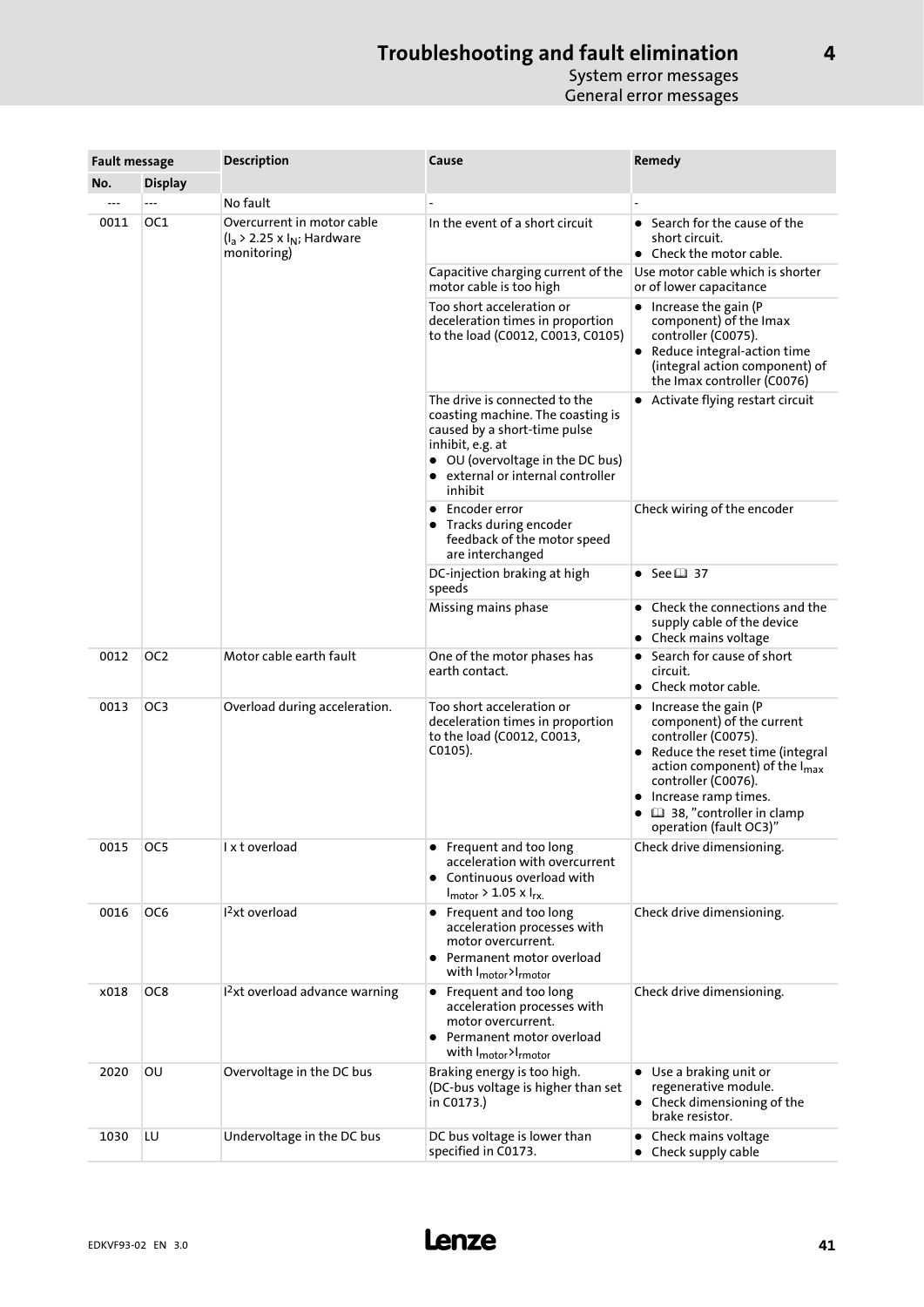| <b>Fault message</b>    |                 | <b>Description</b>                                                                                                  | Cause                                                                                                                                 | <b>Remedy</b>                                                                                                                                                   |  |
|-------------------------|-----------------|---------------------------------------------------------------------------------------------------------------------|---------------------------------------------------------------------------------------------------------------------------------------|-----------------------------------------------------------------------------------------------------------------------------------------------------------------|--|
| No.                     | <b>Display</b>  |                                                                                                                     |                                                                                                                                       |                                                                                                                                                                 |  |
| x032                    | LP1             | Motor phase failure                                                                                                 | A current-carrying motor phase<br>has failed.                                                                                         | • Check motor.<br>Check motor cable.<br>• Switch off monitoring<br>(C0597 = 3).                                                                                 |  |
|                         |                 |                                                                                                                     | The current limit value is set too<br>low.                                                                                            | • Set higher current limit value<br>via C0599.                                                                                                                  |  |
| 0050                    | OH              | Heatsink temperature > +90 °C                                                                                       | Ambient temperature<br>$T_u$ > +40 °C or > +50 °C                                                                                     | • Allow module to cool and<br>ensure better ventilation.<br>• Check ambient temperature in<br>the control cabinet.                                              |  |
|                         |                 |                                                                                                                     | Heatsink is very dirty.                                                                                                               | Clean heatsink.                                                                                                                                                 |  |
|                         |                 |                                                                                                                     | Wrong mounting position                                                                                                               | Change mounting position.                                                                                                                                       |  |
| x053                    | OH <sub>3</sub> | Motor temperature<br>> +150 °C threshold<br>(temperature detection via<br>resolver or incremental value<br>encoder) | Motor is thermally overloaded<br>due to:<br>• Impermissible continuous<br>current<br>• Frequent or too long<br>acceleration processes | • Check drive dimensioning.<br>• Switch off monitoring<br>$(C0583 = 3).$                                                                                        |  |
|                         |                 |                                                                                                                     | No PTC/temperature contact<br>connected.                                                                                              | Correct wiring.                                                                                                                                                 |  |
| x054<br>OH <sub>4</sub> |                 | Heatsink temperature > C0122                                                                                        | Ambient temperature $T_u$ > +40 °C<br>or $> +50$ °C                                                                                   | • Allow module to cool and<br>ensure better ventilation.<br>• Check ambient temperature in<br>the control cabinet.<br>• Switch off monitoring<br>$(C0582 = 3).$ |  |
|                         |                 |                                                                                                                     | Heatsink is very dirty.                                                                                                               | Clean heatsink                                                                                                                                                  |  |
|                         |                 |                                                                                                                     | Wrong mounting position                                                                                                               | Change mounting position.                                                                                                                                       |  |
|                         |                 |                                                                                                                     | The value specified under C0122<br>is set too low.                                                                                    | Enter a higher value under C0122.                                                                                                                               |  |
| x057<br>OH <sub>7</sub> |                 | Motor temperature > C0121<br>(temperature detection via<br>resolver or incremental value<br>encoder)                | Motor is thermally overloaded<br>due to:<br>• Impermissible continuous<br>current<br>• Frequent or too long<br>acceleration processes | • Check drive dimensioning.<br>• Switch off monitoring<br>$(C0584 = 3).$                                                                                        |  |
|                         |                 |                                                                                                                     | No PTC/temperature contact<br>connected.                                                                                              | Correct wiring.                                                                                                                                                 |  |
|                         |                 |                                                                                                                     | The value specified under C0121<br>is set too low.                                                                                    | Enter a higher value in C0121.                                                                                                                                  |  |
| x058                    | OH <sub>8</sub> | Motor temperature via inputs T1<br>and T2 is too high.                                                              | Motor is thermally overloaded<br>due to:<br>• Impermissible continuous<br>current<br>• Frequent or too long<br>acceleration processes | • Check drive dimensioning.<br>• Switch off monitoring<br>$(C0585 = 3).$                                                                                        |  |
|                         |                 |                                                                                                                     | Terminals T1 and T2 are not<br>connected                                                                                              | Connect PTC/temperature<br>contact.                                                                                                                             |  |
| x061                    | CE <sub>0</sub> | Automation interface (AIF)<br>communication error                                                                   | Faulty transfer of control<br>commands via AIF.                                                                                       | Plug in the communication<br>$\bullet$<br>module/keypad XT firmly,<br>screw down, if necessary.<br>• Switch off monitoring<br>$(C0126 = 3).$                    |  |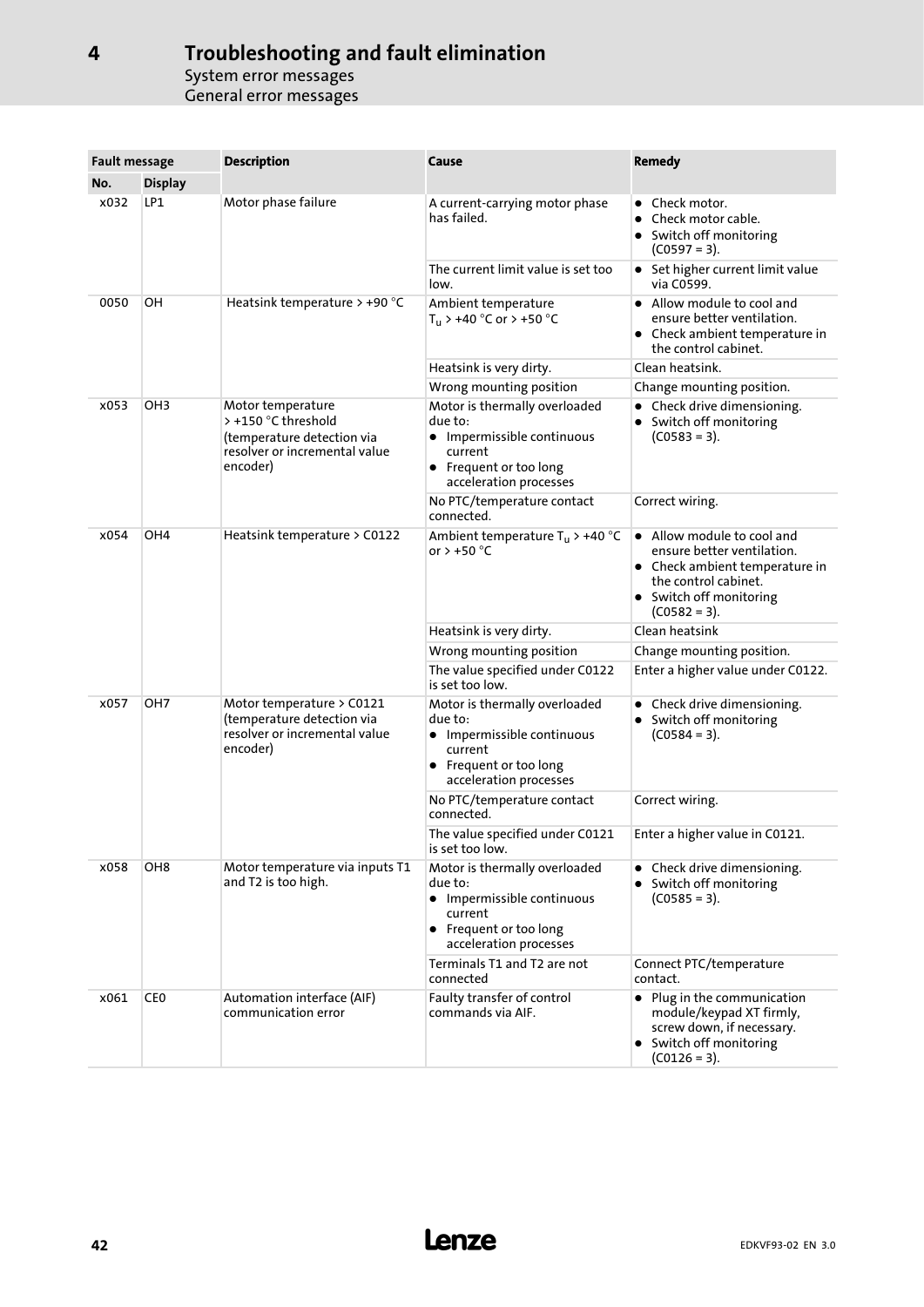| <b>Fault message</b> |                 | <b>Description</b>                                                                                    | Cause                                                                                                                                           | Remedy                                                                                                                                                                                                                                                                      |  |
|----------------------|-----------------|-------------------------------------------------------------------------------------------------------|-------------------------------------------------------------------------------------------------------------------------------------------------|-----------------------------------------------------------------------------------------------------------------------------------------------------------------------------------------------------------------------------------------------------------------------------|--|
| No.                  | <b>Display</b>  |                                                                                                       |                                                                                                                                                 |                                                                                                                                                                                                                                                                             |  |
| x062                 | CE1             | Communication error on the<br>process data input object<br>CAN1 IN                                    | CAN1 IN object receives faulty<br>data or communication is<br>interrupted.                                                                      | • Check wiring at X4.<br>Check sender.<br>$\bullet$<br>Increase monitoring time<br>under C0357/1, if necessary.<br>• Switch off monitoring<br>$(C0591 = 3).$                                                                                                                |  |
| x063                 | CE2             | Communication error on the<br>process data input object<br>CAN2_IN                                    | CAN2 IN object receives faulty<br>data or communication is<br>interrupted.                                                                      | • Check wiring at X4.<br>Check sender.<br>Increase monitoring time<br>٠<br>under C0357/2, if necessary.<br>• Switch off monitoring<br>$(C0592 = 3).$                                                                                                                        |  |
| x064                 | CE3             | Communication error on the<br>process data input object<br>CAN3 IN                                    | CAN3 IN object receives faulty<br>data or communication is<br>interrupted.                                                                      | • Check wiring at $X4$ .<br>Check sender.<br>$\bullet$<br>Increase monitoring time<br>under C0357/3, if necessary.<br>• Switch off monitoring<br>$(C0593 = 3).$                                                                                                             |  |
| x065                 | CE4             | BUS-OFF state of system bus<br>(CAN)                                                                  | The controller has received too<br>many faulty telegrams via the<br>system bus (CAN) and has<br>disconnected from the bus.                      | • Check wiring at X4: Is the bus<br>correctly terminated?<br>• Check shield connection of the<br>cables.<br>• Check PE connection.<br>Check bus load, reduce the<br>baud rate if necessary.<br>(Observe the cable length!)<br>• Switch off the monitoring<br>$(C0595 = 3).$ |  |
| 0071                 | CCr             | System failure                                                                                        | Strong interference injection on<br>the control cables                                                                                          | Screen control cables                                                                                                                                                                                                                                                       |  |
|                      |                 |                                                                                                       | Ground or earth loops in the<br>wiring                                                                                                          | $\bullet$ Check wiring<br><b>Check PE connection</b>                                                                                                                                                                                                                        |  |
|                      |                 |                                                                                                       |                                                                                                                                                 | After troubleshooting: Deenergise<br>the device completely (disconnect<br>24 V supply, discharge DC bus)!                                                                                                                                                                   |  |
| 0072                 | PR1             | Checksum error in parameter<br>set 1<br><b>CAUTION: The Lenze setting is</b><br>loaded automatically! | $\bullet$ Fault when loading a<br>parameter set.<br>• Interruption while<br>transmitting the parameter set $\vert \bullet \vert$<br>via keypad. | • Set the required parameters<br>and store them under C0003 =<br>1.<br>As to PLC devices, check the<br>use of pointers.                                                                                                                                                     |  |
|                      |                 |                                                                                                       | The stored parameters are<br>incompatible with the loaded<br>software version.                                                                  | Store the parameter set under<br>$C0003 = 1$ first to allow for a<br>faults reset.                                                                                                                                                                                          |  |
| 0073                 | PR <sub>2</sub> | Checksum error in parameter<br>set 2<br>PLEASE NOTE: The Lenze setting is<br>loaded automatically!    | • Fault while loading a<br>parameter set.<br>$\bullet$ Interruption during the<br>transfer of the parameter set<br>via keypad.                  | • Set the required parameters<br>and save them with $C0003 = 2$ .                                                                                                                                                                                                           |  |
|                      |                 |                                                                                                       | The parameters saved do not<br>comply with the software version<br>loaded.                                                                      | In order to be able to<br>acknowledge the error, first save<br>the parameter set with $C0003 = 2$ .                                                                                                                                                                         |  |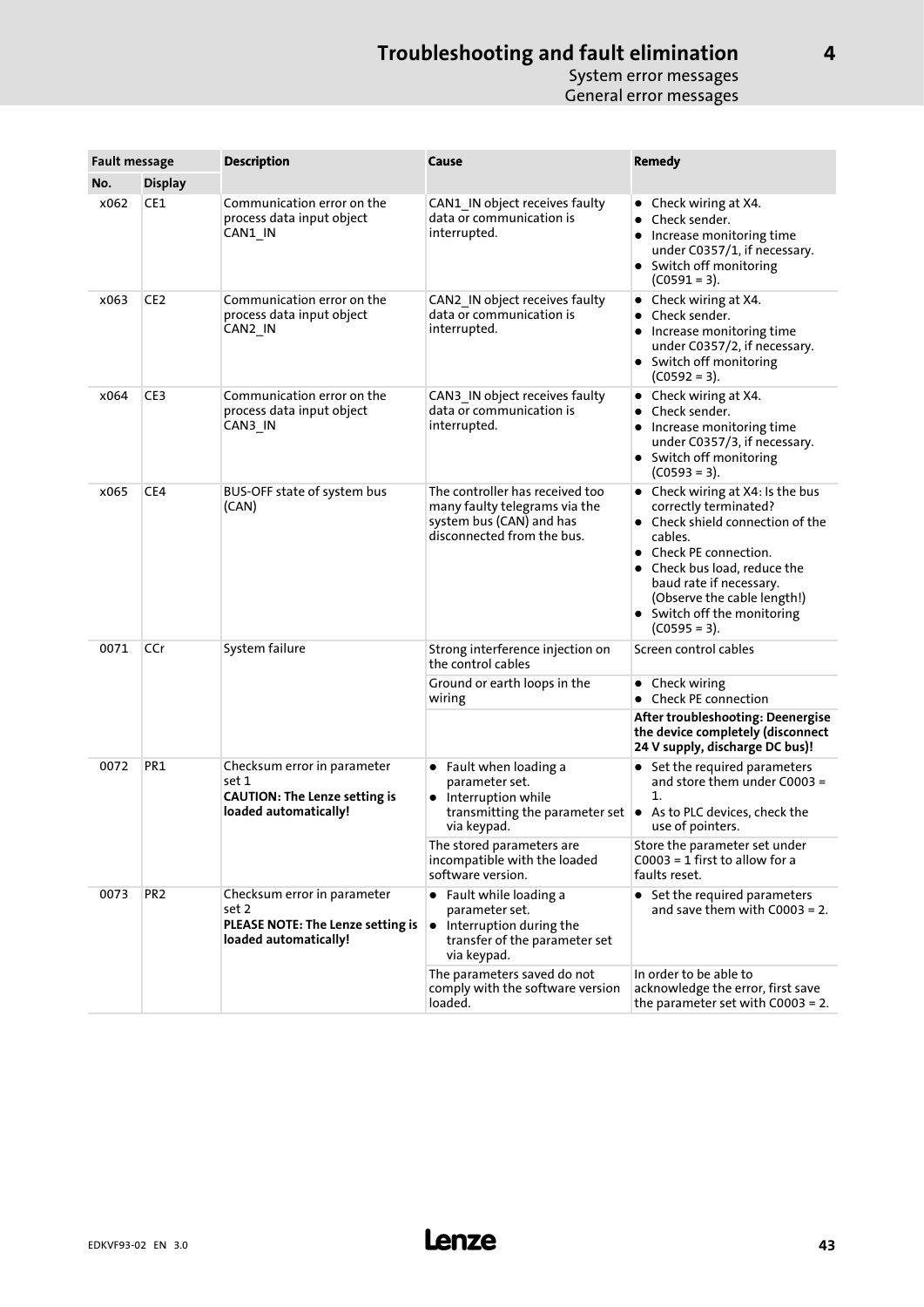| <b>Fault message</b> |                 | <b>Description</b>                                                                                                                                                                                                                           | Cause                                                                                                                                                                                                                                                             | Remedy                                                                                                                                                                                                                    |
|----------------------|-----------------|----------------------------------------------------------------------------------------------------------------------------------------------------------------------------------------------------------------------------------------------|-------------------------------------------------------------------------------------------------------------------------------------------------------------------------------------------------------------------------------------------------------------------|---------------------------------------------------------------------------------------------------------------------------------------------------------------------------------------------------------------------------|
| No.                  | <b>Display</b>  |                                                                                                                                                                                                                                              |                                                                                                                                                                                                                                                                   |                                                                                                                                                                                                                           |
| 0074                 | PEr             | Program error                                                                                                                                                                                                                                | Error in the program flow                                                                                                                                                                                                                                         | Send the parameter set (on floppy<br>disk/CD-ROM) with a detailed<br>description of the problem to<br>Lenze.<br>After troubleshooting: Deenergise<br>the device completely (disconnect<br>24 V supply, discharge DC bus)! |
| 0075                 | PR <sub>0</sub> | Error in parameter set.                                                                                                                                                                                                                      | The operating system software<br>has been updated.                                                                                                                                                                                                                | Storage of the Lenze setting<br>$C0003 = 1.$                                                                                                                                                                              |
|                      |                 |                                                                                                                                                                                                                                              |                                                                                                                                                                                                                                                                   | After troubleshooting: Deenergise<br>the device completely (disconnect<br>24 V supply, discharge DC bus)!                                                                                                                 |
| 0077                 | PR <sub>3</sub> | Checksum error in parameter<br>$\bullet$ Fault while loading a<br>set 3<br>parameter set.<br>PLEASE NOTE: The Lenze setting is<br>$\bullet$ Interruption during the<br>loaded automatically!<br>transfer of the parameter set<br>via keypad. |                                                                                                                                                                                                                                                                   | • Set the required parameters<br>and save them with $C0003 = 3$ .                                                                                                                                                         |
|                      |                 |                                                                                                                                                                                                                                              | The parameters saved do not<br>comply with the software version<br>loaded.                                                                                                                                                                                        | In order to be able to<br>acknowledge the error, first save<br>the parameter set with $C0003 = 3$ .                                                                                                                       |
| 0078                 | PR4             | Checksum error in parameter<br>set 4<br>PLEASE NOTE: The Lenze setting is<br>loaded automatically!                                                                                                                                           | $\bullet$ Fault while loading a<br>parameter set.<br>$\bullet$ Interruption during the<br>transfer of the parameter set<br>via keypad.                                                                                                                            | • Set the required parameters<br>and save them with $C0003 = 4$ .                                                                                                                                                         |
|                      |                 |                                                                                                                                                                                                                                              | The parameters saved do not<br>comply with the software version<br>loaded.                                                                                                                                                                                        | In order to be able to<br>acknowledge the error, first save<br>the parameter set with $C0003 = 4$ .                                                                                                                       |
| 0079                 | PI              | Fault during parameter<br>initialisation                                                                                                                                                                                                     | $\bullet$ An error has been detected<br>during the parameter set<br>transfer between two devices.<br>• The parameter set does not<br>match the controller, e.g. if<br>data has been transferred from<br>a higher-power controller to a<br>lower-power controller. | • Correct parameter set.<br>• Send parameter set (on floppy<br>disk/CD-ROM) and a detailed<br>description of the problem to<br>Lenze.                                                                                     |
| x083                 | Sd <sub>3</sub> | Encoder error at X9                                                                                                                                                                                                                          | Cable interrupted.                                                                                                                                                                                                                                                | Check cable for open circuit.                                                                                                                                                                                             |
|                      |                 |                                                                                                                                                                                                                                              | Pin X9/8 not connected.                                                                                                                                                                                                                                           | Apply 5 V to pin X9/8 or switch off<br>monitoring ( $C0587 = 3$ ).                                                                                                                                                        |
| x085                 | Sd5             | Encoder error at X6/1 and X6/2<br>$(C0034 = 1)$                                                                                                                                                                                              | Current signal at X6/1 X6/2 <<br>2mA.                                                                                                                                                                                                                             | • Check cable for open circuit.<br>• Check current signal encoder.<br>• Switch off monitoring<br>$(C0598 = 3).$                                                                                                           |
| x086                 | Sd6             | Motor temperature sensor error<br>(X7 or X8)                                                                                                                                                                                                 | Encoder for detecting the motor<br>temperature at X7 or X8 indicates<br>undefined values.                                                                                                                                                                         | $\bullet$ Check cable for firm<br>connection.<br>• Switch off the monitoring<br>$(C0594 = 3).$                                                                                                                            |
| x091                 | EEr             | External monitoring has been<br>triggered via DCTRL.                                                                                                                                                                                         | A digital signal assigned to the<br>TRIP-SET function has been<br>activated.                                                                                                                                                                                      | • Check external encoder.<br>• Switch off the monitoring<br>$(C0581 = 3).$                                                                                                                                                |
| 0105                 | H <sub>05</sub> | Internal fault (memory)                                                                                                                                                                                                                      |                                                                                                                                                                                                                                                                   | Contact Lenze.                                                                                                                                                                                                            |
| 0107                 | H07             | Internal fault (power stage)                                                                                                                                                                                                                 | During initialisation of the<br>controller, an incorrect power<br>stage was detected.                                                                                                                                                                             | Contact Lenze.                                                                                                                                                                                                            |
| x110                 | H10             | Heatsink temperature sensor<br>error                                                                                                                                                                                                         | Sensor for detecting the heatsink<br>temperature indicates undefined<br>values.                                                                                                                                                                                   | Contact Lenze.<br>• Switch off the monitoring<br>$(C0588 = 3).$                                                                                                                                                           |
| x111                 | H11             | Temperature sensor error:<br>Temperature inside the controller                                                                                                                                                                               | Sensor for detecting the internal<br>temperature indicates undefined<br>values.                                                                                                                                                                                   | Contact Lenze.<br>• Switch off the monitoring<br>$(C0588 = 3).$                                                                                                                                                           |

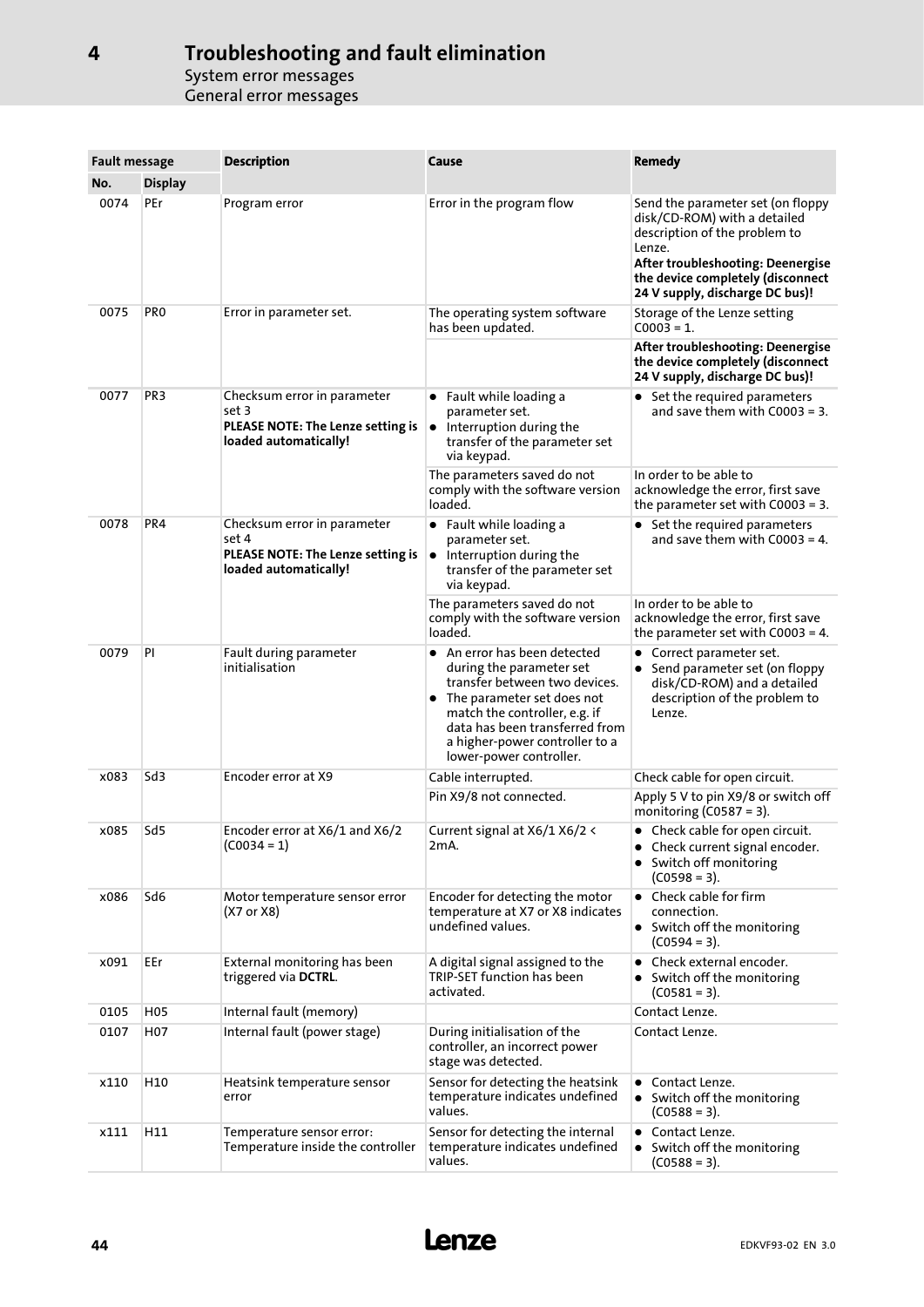## System error messages Resetting system error messages

<span id="page-44-0"></span>

| <b>Fault message</b> |                 | <b>Description</b>                                 | Cause                                                                                                                            | <b>Remedy</b>                                                                                                                                                                                                                                                                                                                                                                      |  |  |
|----------------------|-----------------|----------------------------------------------------|----------------------------------------------------------------------------------------------------------------------------------|------------------------------------------------------------------------------------------------------------------------------------------------------------------------------------------------------------------------------------------------------------------------------------------------------------------------------------------------------------------------------------|--|--|
| No.                  | <b>Display</b>  |                                                    |                                                                                                                                  |                                                                                                                                                                                                                                                                                                                                                                                    |  |  |
| 0140<br>0141<br>x200 | ID <sub>1</sub> | Error during motor data<br>identification.         | No motor connected.                                                                                                              | Check motor connection.                                                                                                                                                                                                                                                                                                                                                            |  |  |
|                      |                 |                                                    | Stator resistance too high.                                                                                                      | Check entered motor data.                                                                                                                                                                                                                                                                                                                                                          |  |  |
|                      |                 |                                                    | Controller inhibited externally.                                                                                                 | Enable controller and repeat<br>motor data identification. The<br>controller enable must be<br>pending continuously until the<br>end of the identification process.                                                                                                                                                                                                                |  |  |
|                      | ID <sub>2</sub> | Error during motor data<br>identification.         | Motor too small.                                                                                                                 | Check entered motor data. For<br>parameterisation with Global<br>Drive Control, use the input<br>assistant for motor data.<br>The measurements for the<br>inverter error characteristic<br>and the stator resistance are<br>correct (save measured values<br>in C0003). For the operating<br>mode V/f characteristic control<br>the motor data identification<br>can be completed. |  |  |
|                      |                 |                                                    | Controller inhibited externally.                                                                                                 | Enable controller and repeat<br>motor data identification. The<br>controller enable must be<br>pending continuously until the<br>end of the identification process.                                                                                                                                                                                                                |  |  |
|                      | <b>NMAX</b>     | Maximum system speed (C0596)<br>has been exceeded. | • Active load (e.g. for hoists) is<br>too high.<br>Drive is not speed-controlled,<br>$\bullet$<br>torque is excessively limited. | Check drive dimensioning.<br>Increase torque limit, if<br>necessary.<br>Switch off monitoring<br>$(C0607 = 3).$                                                                                                                                                                                                                                                                    |  |  |

Representation of the error number:

x 0 = TRIP, 1 = message, 2 = warning

E. g. "2091": An external monitoring function has triggered EEr warning

## 4.5.2 Resetting system error messages

| Response       | Measures for resetting the fault message                                                                                                                                                                                                                                                                                                               |  |  |  |  |
|----------------|--------------------------------------------------------------------------------------------------------------------------------------------------------------------------------------------------------------------------------------------------------------------------------------------------------------------------------------------------------|--|--|--|--|
| <b>TRIP</b>    | Note!<br>If a TRIP source is still active, the pending TRIP cannot be reset.                                                                                                                                                                                                                                                                           |  |  |  |  |
|                | Resetting the TRIP can be effected by:<br>• Pressing the keypad XT EMZ9371 BC $\Leftrightarrow$ <b>SEP</b> . Then press <b>CEP</b> to re-enable the controller.<br>• Setting code C0043 = 0.<br>• Control word C0135, bit 11<br>• Control word AIF<br>• Control word of system bus (CAN)<br>After resetting the TRIP, the drive remains at standstill. |  |  |  |  |
| Message        | Danger!<br>After elimination of the fault, the fault message is cancelled automatically and the drive restarts<br>automatically.                                                                                                                                                                                                                       |  |  |  |  |
| <b>Warning</b> | After elimination of the fault, the fault message is cancelled automatically.                                                                                                                                                                                                                                                                          |  |  |  |  |

[4](#page-31-0)